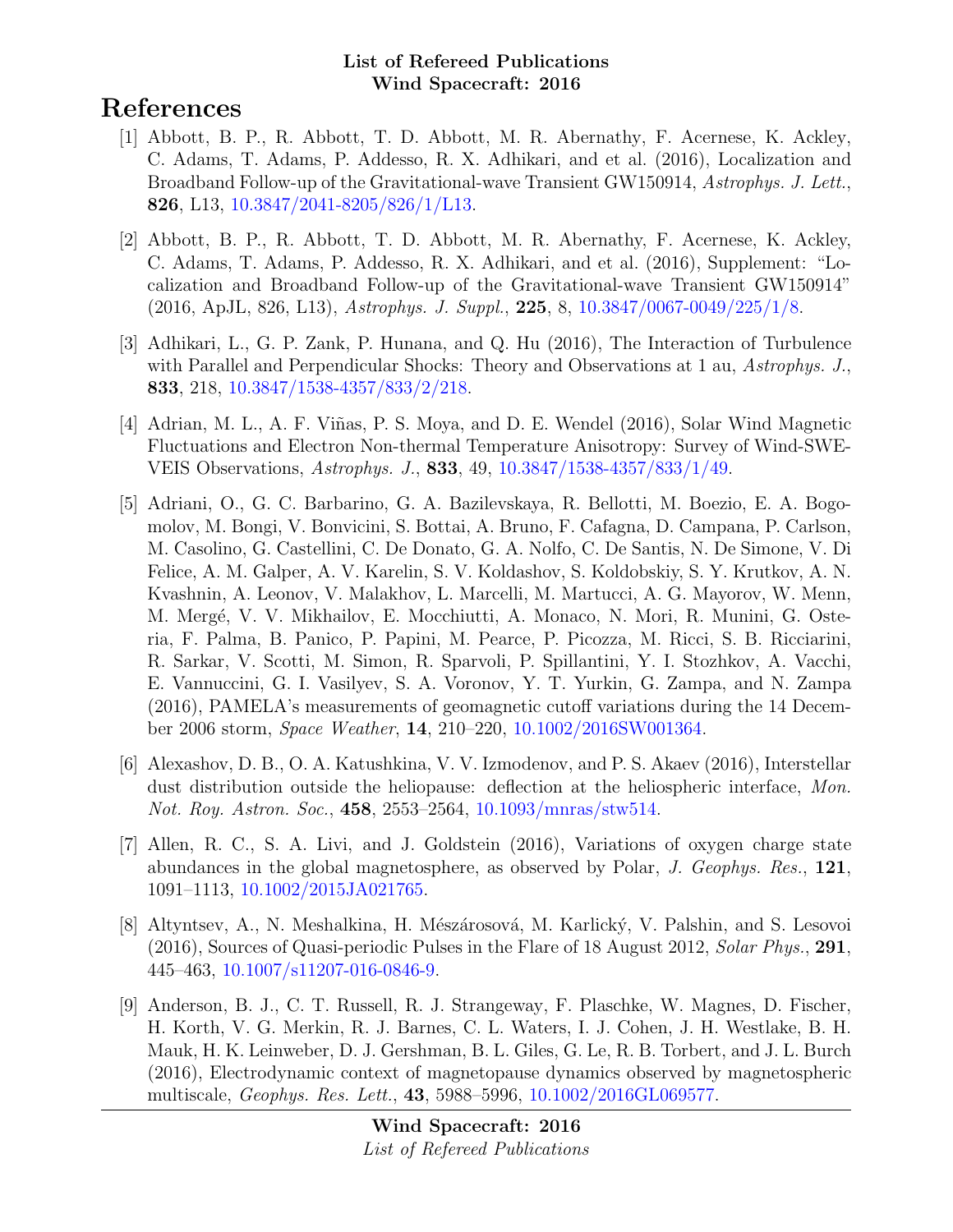- [10] Andreeva, V. A., and N. A. Tsyganenko (2016), Reconstructing the magnetosphere from data using radial basis functions, J. Geophys. Res., 121, 2249–2263, [10.1002/2015JA022242.](http://dx.doi.org/10.1002/2015JA022242)
- [11] Arden, W. M., A. A. Norton, X. Sun, and X. Zhao (2016), Comparison of Coronal Extrapolation Methods for Cycle 24 Using HMI Data, Astrophys. J., 823, 21, [10.3847/0004-](http://dx.doi.org/10.3847/0004-637X/823/1/21) [637X/823/1/21.](http://dx.doi.org/10.3847/0004-637X/823/1/21)
- [12] Asikainen, T., and M. Ruopsa (2016), Solar wind drivers of energetic electron precipitation, J. Geophys. Res., 121, 2209–2225, [10.1002/2015JA022215.](http://dx.doi.org/10.1002/2015JA022215)
- [13] Badruddin, A., and Z. Falak (2016), Study of the geoeffectiveness of coronal mass ejections, corotating interaction regions and their associated structures observed during Solar Cycle 23, Astrophys. Space Sci., 361, 253, [10.1007/s10509-016-2839-4.](http://dx.doi.org/10.1007/s10509-016-2839-4)
- [14] Bailey, R. L., and R. Leonhardt (2016), Automated detection of geomagnetic storms with heightened risk of GIC, *Earth, Planets, and Space*, **68**, 99, [10.1186/s40623-016-0477-2.](http://dx.doi.org/10.1186/s40623-016-0477-2)
- [15] Baker, D. N., A. N. Jaynes, D. L. Turner, R. Nakamura, D. Schmid, B. H. Mauk, I. J. Cohen, J. F. Fennell, J. B. Blake, R. J. Strangeway, C. T. Russell, R. B. Torbert, J. C. Dorelli, D. J. Gershman, B. L. Giles, and J. L. Burch (2016), A telescopic and microscopic examination of acceleration in the June 2015 geomagnetic storm: Magnetospheric Multiscale and Van Allen Probes study of substorm particle injection, Geophys. Res. Lett., 43, 6051–6059, [10.1002/2016GL069643.](http://dx.doi.org/10.1002/2016GL069643)
- [16] Barbashina, N. S., N. V. Ampilogov, I. I. Astapov, V. V. Borog, A. N. Dmitrieva, A. A. Petrukhin, O. A. Sitko, V. V. Shutenko, and E. I. Yakovleva (2016), Characteristics of the Forbush decrease of 22 June 2015 measured by means of the muon hodoscope URAGAN, in Journal of Physics Conference Series, J. Phys. Conf. Ser., vol. 675, p. 032038, [10.1088/1742-6596/675/3/032038.](http://dx.doi.org/10.1088/1742-6596/675/3/032038)
- [17] Bazilevskaya, G. A., M. S. Kalinin, M. B. Krainev, V. S. Makhmutov, A. K. Svirzhevskaya, N. S. Svirzhevsky, and Y. I. Stozhkov (2016), On the relationship between quasi-biennial variations of solar activity, the heliospheric magnetic field and cosmic rays, Cosmic Res., 54, 171–177, [10.1134/S0010952516010019.](http://dx.doi.org/10.1134/S0010952516010019)
- [18] Bhaskar, A., G. Vichare, K. P. Arunbabu, and A. Raghav (2016), Role of solar wind speed and interplanetary magnetic field during two-step Forbush decreases caused by Interplanetary Coronal Mass Ejections, Astrophys. Space Sci., 361, 242, [10.1007/s10509-](http://dx.doi.org/10.1007/s10509-016-2827-8) [016-2827-8.](http://dx.doi.org/10.1007/s10509-016-2827-8)
- [19] Bhatt, B., L. Prasad, H. Chandra, and S. Garia (2016), Solar flares associated coronal mass ejections in case of type II radio bursts, Astrophys. Space Sci., 361, 265. [10.1007/s10509-016-2857-2.](http://dx.doi.org/10.1007/s10509-016-2857-2)
- [20] Borovsky, J. E. (2016), The plasma structure of coronal hole solar wind: Origins and evolution, J. Geophys. Res., 121, 5055–5087, [10.1002/2016JA022686.](http://dx.doi.org/10.1002/2016JA022686)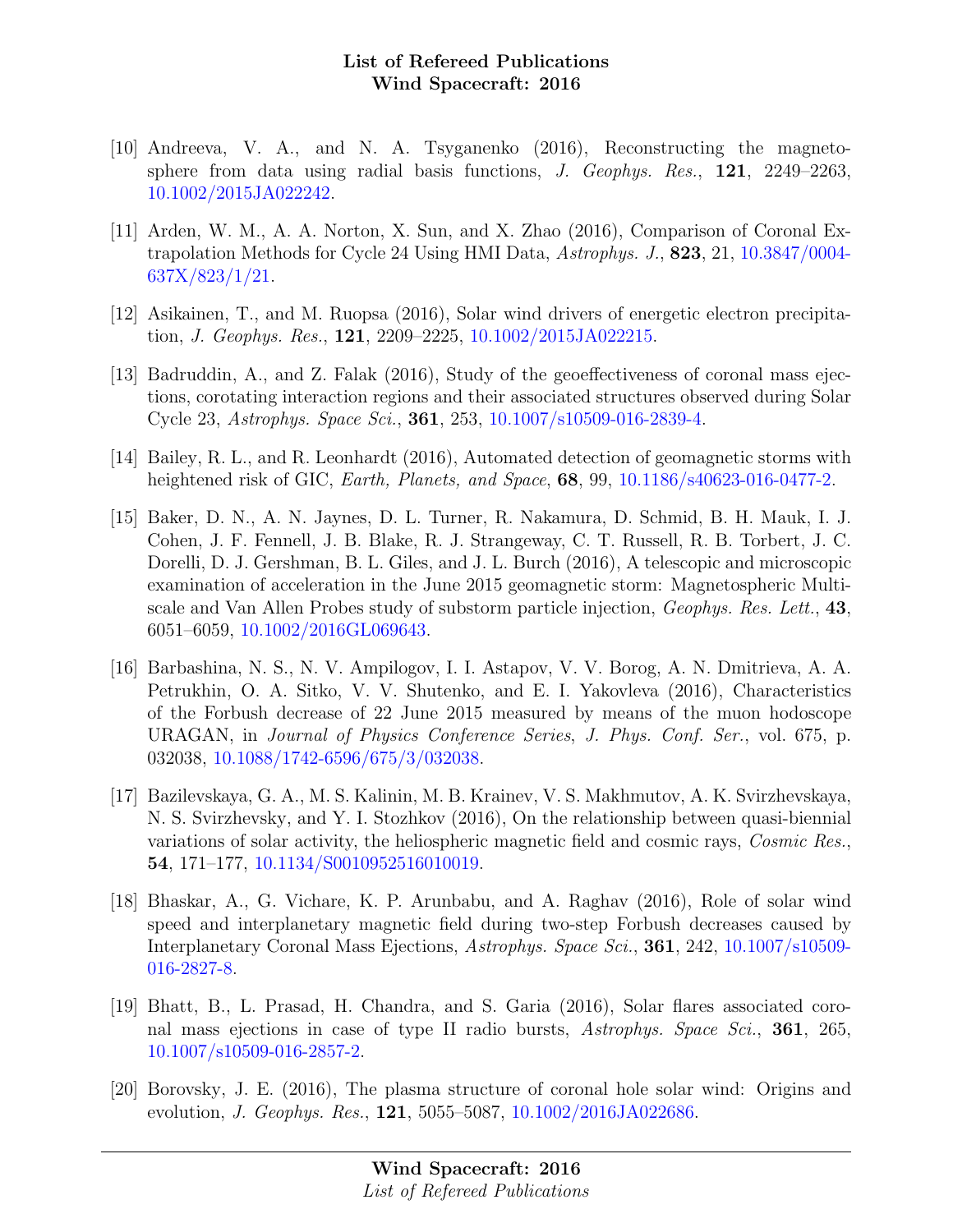- [21] Borovsky, J. E. (2016), Relativity and the Solar Wind: The Maxwell-Equation Origins of the Solar-Wind Motional Electric Field, J. Electromag. Anal. Appl., 8, 133–151, [10.4236/jemaa.2016.88014.](http://dx.doi.org/10.4236/jemaa.2016.88014)
- [22] Borovsky, J. E., T. E. Cayton, M. H. Denton, R. D. Belian, R. A. Christensen, and J. C. Ingraham (2016), The proton and electron radiation belts at geosynchronous orbit: Statistics and behavior during high-speed stream-driven storms, J. Geophys. Res., 121, 5449–5488, [10.1002/2016JA022520.](http://dx.doi.org/10.1002/2016JA022520)
- [23] Boroyev, R. N. (2016), Intensity of the auroral electrojets during a recovery phase of magnetic storm, Adv. Space Res., 57, 2479–2486, [10.1016/j.asr.2016.04.001.](http://dx.doi.org/10.1016/j.asr.2016.04.001)
- [24] Borries, C., A. M. Mahrous, N. M. Ellahouny, and R. Badeke (2016), Multiple ionospheric perturbations during the Saint Patrick's Day storm 2015 in the European-African sector, J. Geophys. Res., 121(11), 11,333–11,345, [10.1002/2016JA023178.](http://dx.doi.org/10.1002/2016JA023178)
- [25] Bruno, A., O. Adriani, G. C. Barbarino, G. A. Bazilevskaya, R. Bellotti, M. Boezio, E. A. Bogomolov, M. Bongi, V. Bonvicini, S. Bottai, U. Bravar, F. Cafagna, D. Campana, R. Carbone, P. Carlson, M. Casolino, G. Castellini, E. C. Christian, C. De Donato, G. A. de Nolfo, C. De Santis, N. De Simone, V. Di Felice, V. Formato, A. M. Galper, A. V. Karelin, S. V. Koldashov, S. Koldobskiy, S. Y. Krutkov, A. N. Kvashnin, M. Lee, A. Leonov, V. Malakhov, L. Marcelli, M. Martucci, A. G. Mayorov, W. Menn, M. Mergè, V. V. Mikhailov, E. Mocchiutti, A. Monaco, N. Mori, R. Munini, G. Osteria, F. Palma, B. Panico, P. Papini, M. Pearce, P. Picozza, M. Ricci, S. B. Ricciarini, J. M. Ryan, R. Sarkar, V. Scotti, M. Simon, R. Sparvoli, P. Spillantini, S. Stochaj, Y. I. Stozhkov, A. Vacchi, E. Vannuccini, G. I. Vasilyev, S. A. Voronov, Y. T. Yurkin, G. Zampa, N. Zampa, and V. G. Zverev (2016), The May 17, 2012 solar event: back-tracing analysis and flux reconstruction with PAMELA, in Journal of Physics Conference Series, J. Phys. Conf. Ser., vol. 675, p. 032006, [10.1088/1742-6596/675/3/032006.](http://dx.doi.org/10.1088/1742-6596/675/3/032006)
- [26] Burlaga, L. F., N. F. Ness, J. D. Richardson, R. B. Decker, and S. M. Krimigis (2016), Heliosheath Magnetic Field and Plasma Observed by Voyager 2 during 2012 in the Rising Phase of Solar Cycle 24, Astrophys. J., 818, 147, [10.3847/0004-637X/818/2/147.](http://dx.doi.org/10.3847/0004-637X/818/2/147)
- [27] Bučík, R., D. E. Innes, G. M. Mason, and M. E. Wiedenbeck (2016), Association of 3He-Rich Solar Energetic Particles with Large-scale Coronal Waves, Astrophys. J., 833, 63, [10.3847/1538-4357/833/1/63.](http://dx.doi.org/10.3847/1538-4357/833/1/63)
- [28] Califf, S., X. Li, R. A. Wolf, H. Zhao, A. N. Jaynes, F. D. Wilder, D. M. Malaspina, and R. Redmon (2016), Large-amplitude electric fields in the inner magnetosphere: Van Allen Probes observations of subauroral polarization streams, J. Geophys. Res., 121, 5294–5306, [10.1002/2015JA022252.](http://dx.doi.org/10.1002/2015JA022252)
- [29] Carter, B. A., E. Yizengaw, R. Pradipta, J. M. Weygand, M. Piersanti, A. Pulkkinen, M. B. Moldwin, R. Norman, and K. Zhang (2016), Geomagnetically induced currents around the world during the 17 March 2015 storm, J. Geophys. Res.,  $121(10)$ ,  $10,496-$ 10,507, [10.1002/2016JA023344.](http://dx.doi.org/10.1002/2016JA023344)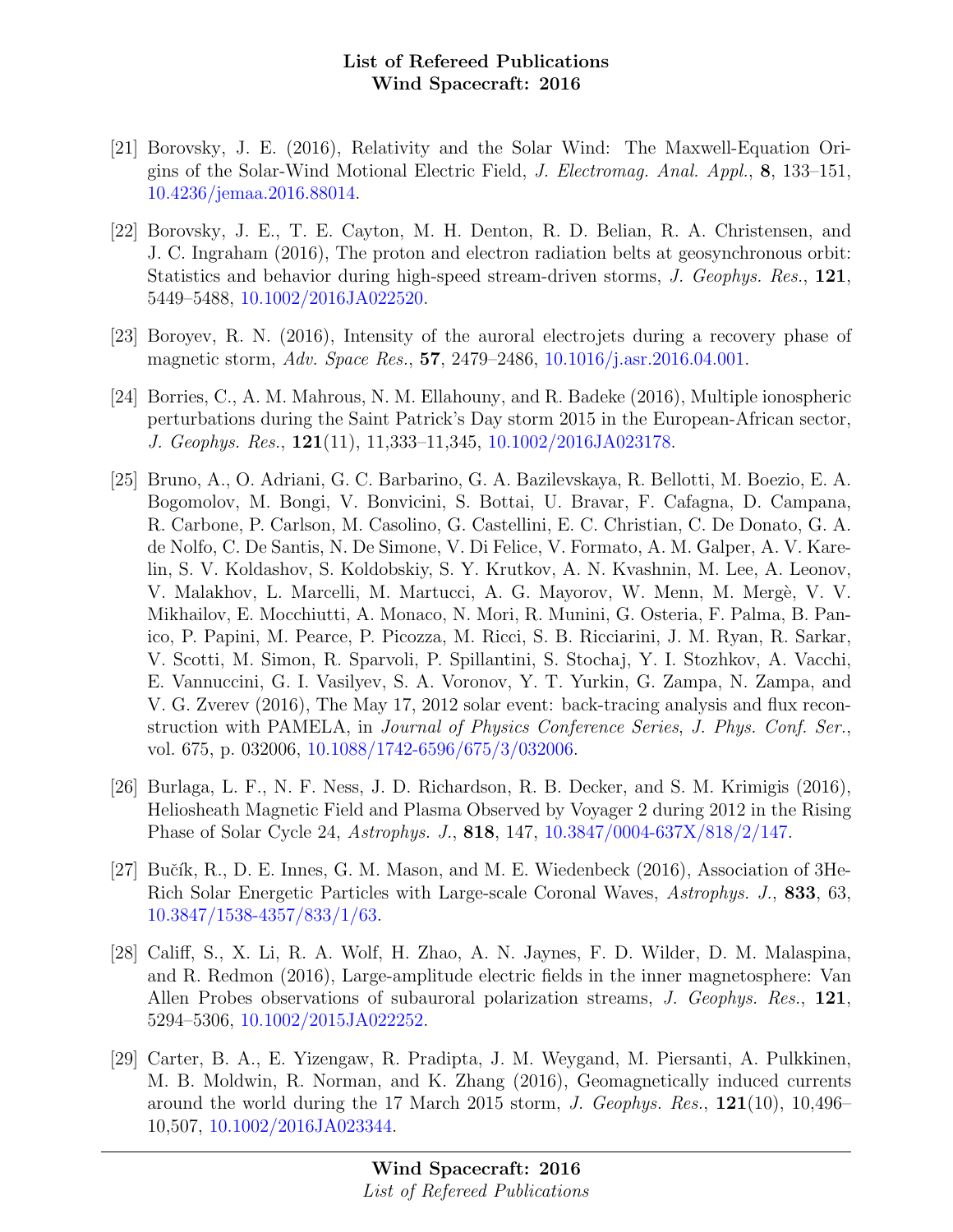- [30] Carter, J. A., S. E. Milan, J. C. Coxon, M.-T. Walach, and B. J. Anderson (2016), Average field-aligned current configuration parameterized by solar wind conditions, J. Geophys. Res., 121, 1294–1307, [10.1002/2015JA021567.](http://dx.doi.org/10.1002/2015JA021567)
- [31] Cash, M. D., S. Witters Hicks, D. A. Biesecker, A. A. Reinard, C. A. Koning, and D. R. Weimer (2016), Validation of an operational product to determine L1 to Earth propagation time delays, Space Weather, 14, 93–112, [10.1002/2015SW001321.](http://dx.doi.org/10.1002/2015SW001321)
- [32] Chen, C. H. K. (2016), Recent progress in astrophysical plasma turbulence from solar wind observations, *J. Plasma Phys.*, **82**(6), 535820,602, [10.1017/S0022377816001124.](http://dx.doi.org/10.1017/S0022377816001124)
- [33] Chen, C. H. K., L. Matteini, A. A. Schekochihin, M. L. Stevens, C. S. Salem, B. A. Maruca, M. W. Kunz, and S. D. Bale (2016), Multi-species Measurements of the Firehose and Mirror Instability Thresholds in the Solar Wind, Astrophys. J. Lett., 825, L26, [10.3847/2041-8205/825/2/L26.](http://dx.doi.org/10.3847/2041-8205/825/2/L26)
- [34] Chen, Y.-J., R. A. Heelis, and J. A. Cumnock (2016), Plasma and convection reversal boundary motions in the high-latitude ionosphere, J. Geophys. Res., 121, 5752–5763, [10.1002/2016JA022796.](http://dx.doi.org/10.1002/2016JA022796)
- [35] Cherniak, I., and I. Zakharenkova (2016), High-latitude ionospheric irregularities: differences between ground- and space-based GPS measurements during the 2015 St. Patrick's Day storm, Earth, Planets, and Space, 68, 136, [10.1186/s40623-016-0506-1.](http://dx.doi.org/10.1186/s40623-016-0506-1)
- [36] Chi, Y., C. Shen, Y. Wang, M. Xu, P. Ye, and S. Wang (2016), Statistical Study of the Interplanetary Coronal Mass Ejections from 1995 to 2015, Solar Phys., 291, 2419–2439, [10.1007/s11207-016-0971-5.](http://dx.doi.org/10.1007/s11207-016-0971-5)
- [37] Cid, C., J. Palacios, E. Saiz, and A. Guerrero (2016), Redefining the Boundaries of Interplanetary Coronal Mass Ejections from Observations at the Ecliptic Plane, Astrophys. J., 828, 11, [10.3847/0004-637X/828/1/11.](http://dx.doi.org/10.3847/0004-637X/828/1/11)
- [38] Cliver, E. W. (2016), Flare vs. Shock Acceleration of High-energy Protons in Solar Energetic Particle Events, Astrophys. J., 832, 128, [10.3847/0004-637X/832/2/128.](http://dx.doi.org/10.3847/0004-637X/832/2/128)
- [39] Colpitts, C. A., et al. (2016), Van Allen Probes observations of cross-scale coupling between electromagnetic ion cyclotron waves and higher-frequency wave modes, Geophys. Res. Lett.,  $43(22)$ ,  $11,510-11,518$ ,  $10.1002/2016$ GL071566.
- [40] Connor, H. K., E. Zesta, M. Fedrizzi, Y. Shi, J. Raeder, M. V. Codrescu, and T. J. Fuller-Rowell (2016), Modeling the ionosphere-thermosphere response to a geomagnetic storm using physics-based magnetospheric energy input: OpenGGCM-CTIM results, J. Space Weather Space Clim., 6(27), A25, [10.1051/swsc/2016019.](http://dx.doi.org/10.1051/swsc/2016019)
- [41] Corona-Romero, P., and J. A. Gonzalez-Esparza (2016), Development of a formalism for computing transits of Earth-directed CMEs, plasma sheaths, and shocks. Towards a forecasting tool, Adv. Space Res., 58, 2007–2017, [10.1016/j.asr.2016.01.009.](http://dx.doi.org/10.1016/j.asr.2016.01.009)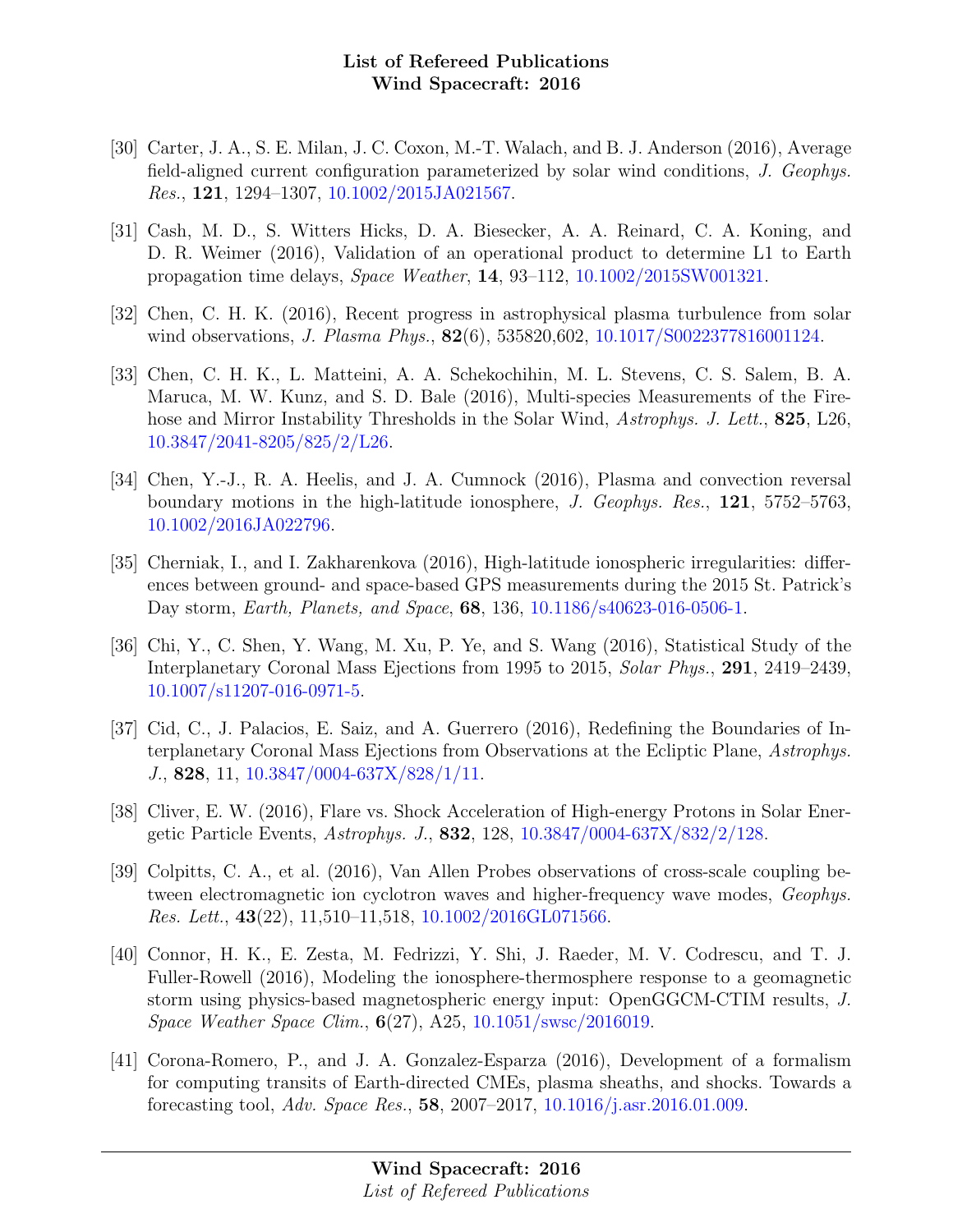- [42] De Michelis, P., G. Consolini, R. Tozzi, and M. F. Marcucci (2016), Observations of high-latitude geomagnetic field fluctuations during St. Patrick's Day storm: Swarm and SuperDARN measurements, Earth, Planets, and Space, 68, 105, [10.1186/s40623-016-](http://dx.doi.org/10.1186/s40623-016-0476-3) [0476-3.](http://dx.doi.org/10.1186/s40623-016-0476-3)
- [43] De Pasquale, M., S. R. Oates, J. L. Racusin, D. A. Kann, B. Zhang, A. Pozanenko, A. A. Volnova, A. Trotter, N. Frank, A. Cucchiara, E. Troja, B. Sbarufatti, N. R. Butler, S. Schulze, Z. Cano, M. J. Page, A. J. Castro-Tirado, J. Gorosabel, A. Lien, O. Fox, O. Littlejohns, J. S. Bloom, J. X. Prochaska, J. A. de Diego, J. Gonzalez, M. G. Richer, C. Román-Zúñiga, A. M. Watson, N. Gehrels, H. Moseley, A. Kutyrev, S. Zane, V. Hoette, R. R. Russell, V. Rumyantsev, E. Klunko, O. Burkhonov, A. A. Breeveld, D. E. Reichart, and J. B. Haislip (2016), The central engine of GRB 130831A and the energy breakdown of a relativistic explosion, Mon. Not. Roy. Astron. Soc., 455, 1027–1042, [10.1093/mn](http://dx.doi.org/10.1093/mnras/stv2280)[ras/stv2280.](http://dx.doi.org/10.1093/mnras/stv2280)
- [44] Démoulin, P., M. Janvier, and S. Dasso (2016), Magnetic Flux and Helicity of Magnetic Clouds, Solar Phys., 291, 531–557, [10.1007/s11207-015-0836-3.](http://dx.doi.org/10.1007/s11207-015-0836-3)
- [45] Démoulin, P., M. Janvier, J. J. Masías-Meza, and S. Dasso (2016), Quantitative model for the generic 3D shape of ICMEs at 1 AU, Astron. & Astrophys., 595, A19, [10.1051/0004-](http://dx.doi.org/10.1051/0004-6361/201628164) [6361/201628164.](http://dx.doi.org/10.1051/0004-6361/201628164)
- [46] Denton, R. E., B. U. O. Sonnerup, H. Hasegawa, T. D. Phan, C. T. Russell, R. J. ¨ Strangeway, B. L. Giles, D. Gershman, and R. B. Torbert (2016), Motion of the MMS spacecraft relative to the magnetic reconnection structure observed on 16 October 2015 at 1307 UT, Geophys. Res. Lett., 43, 5589–5596, [10.1002/2016GL069214.](http://dx.doi.org/10.1002/2016GL069214)
- [47] Despirak, I., A. Lubchich, and N. Kleimenova (2016), Comparison of substorms near two solar cycle maxima: (1999-2000 and 2012-2013), Sun and Geosphere, 11, 105–110.
- [48] Dimmock, A. P., T. I. Pulkkinen, A. Osmane, and K. Nykyri (2016), The dawn-dusk asymmetry of ion density in the dayside magnetosheath and its annual variability measured by THEMIS, Ann. Geophys., 34, 511–528, [10.5194/angeo-34-511-2016.](http://dx.doi.org/10.5194/angeo-34-511-2016)
- [49] Dimmock, A. P., K. Nykyri, A. Osmane, and T. I. Pulkkinen (2016), Statistical mapping of ULF Pc3 velocity fluctuations in the Earth's dayside magnetosheath as a function of solar wind conditions, Adv. Space Res., 58, 196–207, [10.1016/j.asr.2015.09.039.](http://dx.doi.org/10.1016/j.asr.2015.09.039)
- [50] Ding, L.-G., Y. Jiang, and G. Li (2016), Are There Two Distinct Solar Energetic Particle Releases in the 2012 May 17 Ground Level Enhancement Event?, Astrophys. J., 818, 169, [10.3847/0004-637X/818/2/169.](http://dx.doi.org/10.3847/0004-637X/818/2/169)
- [51] Ding, L.-G., X.-X. Cao, Z.-W. Wang, and G.-M. Le (2016), Large solar energetic particle event that occurred on 2012 March 7 and its VDA analysis, Res. Astron. Astrophys., 16, 122, [10.1088/1674-4527/16/8/122.](http://dx.doi.org/10.1088/1674-4527/16/8/122)
- [52] Dissauer, K., M. Temmer, A. M. Veronig, K. Vanninathan, and J. Magdalenić (2016), Projection Effects in Coronal Dimmings and Associated EUV Wave Event, Astrophys. J., 830, 92, [10.3847/0004-637X/830/2/92.](http://dx.doi.org/10.3847/0004-637X/830/2/92)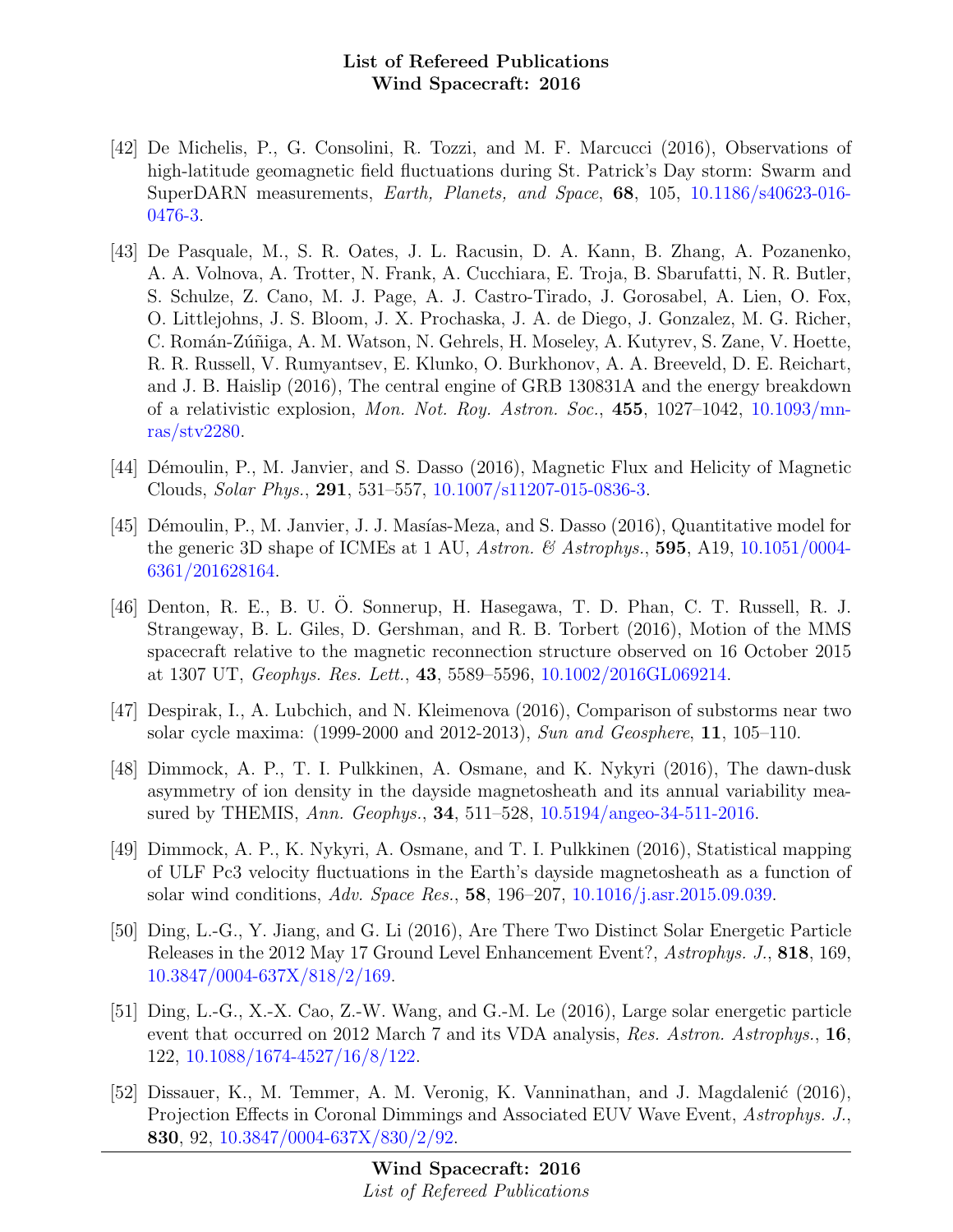- [53] Dobreva, P. S., M. D. Kartalev, N. L. Borodkova, and G. N. Zastenker (2016), Nearmagnetopause magnetosheath in 3D gasdynamic module of the numerical magnetosheathmagnetosphere model, Adv. Space Res., 58, 188–195, [10.1016/j.asr.2015.11.008.](http://dx.doi.org/10.1016/j.asr.2015.11.008)
- [54] Doran, D. J., and S. Dalla (2016), Temporal Evolution of Solar Energetic Particle Spectra, Solar Phys., 291, 2071–2097, [10.1007/s11207-016-0956-4.](http://dx.doi.org/10.1007/s11207-016-0956-4)
- [55] Duchlev, P., K. Koleva, M. S. Madjarska, and M. Dechev (2016), Homologous prominence non-radial eruptions: A case study, New Astron., 48, 66–73, [10.1016/j.newast.2016.05.001.](http://dx.doi.org/10.1016/j.newast.2016.05.001)
- [56] El-Alaoui, M., et al. (2016), Forces driving fast flow channels, dipolarizations, and turbulence in the magnetotail, J. Geophys. Res.,  $121(11)$ ,  $11,063-11,076$ , [10.1002/2016JA023139.](http://dx.doi.org/10.1002/2016JA023139)
- [57] El-Borie, M. A., et al. (2016), North-South asymmetry of the solar parameters during the different solar cycles, J. Taibah University Sci.,  $10(2)$ , 311–316, [10.1016/j.jtusci.2016.02.001.](http://dx.doi.org/10.1016/j.jtusci.2016.02.001)
- [58] Elliott, H. A., D. J. McComas, and C. E. DeForest (2016), Long-term Trends in the Solar Wind Proton Measurements, Astrophys. J., 832, 66, [10.3847/0004-637X/832/1/66.](http://dx.doi.org/10.3847/0004-637X/832/1/66)
- [59] Eriksson, S., B. Lavraud, F. D. Wilder, J. E. Stawarz, B. L. Giles, J. L. Burch, W. Baumjohann, R. E. Ergun, P.-A. Lindqvist, W. Magnes, C. J. Pollock, C. T. Russell, Y. Saito, R. J. Strangeway, R. B. Torbert, D. J. Gershman, Y. V. Khotyaintsev, J. C. Dorelli, S. J. Schwartz, L. Avanov, E. Grimes, Y. Vernisse, A. P. Sturner, T. D. Phan, G. T. Marklund, T. E. Moore, W. R. Paterson, and K. A. Goodrich (2016), Magnetospheric Multiscale observations of magnetic reconnection associated with Kelvin-Helmholtz waves, Geophys. Res. Lett., 43, 5606–5615, [10.1002/2016GL068783.](http://dx.doi.org/10.1002/2016GL068783)
- [60] Falayi, E. O., O. A. Oyebanjo, T. V. Omotosho, and A. A. Okusanya (2016), Storm-time variation of the horizontal and vertical components of the geomagnetic fields and rate of induction at different latitudes, Adv. Space Res., 58, 1208–1218, [10.1016/j.asr.2016.06.017.](http://dx.doi.org/10.1016/j.asr.2016.06.017)
- [61] Farrugia, C. J., B. Lavraud, R. B. Torbert, M. Argall, I. Kacem, W. Yu, L. Alm, J. Burch, C. T. Russell, J. Shuster, J. Dorelli, J. P. Eastwood, R. E. Ergun, S. Fuselier, D. Gershman, B. L. Giles, Y. V. Khotyaintsev, P. A. Lindqvist, H. Matsui, G. T. Marklund, T. D. Phan, K. Paulson, C. Pollock, and R. J. Strangeway (2016), Magnetospheric Multiscale Mission observations and non-force free modeling of a flux transfer event immersed in a super-Alfvénic flow, *Geophys. Res. Lett.*, **43**, 6070–6077,  $10.1002/2016$ GL068758.
- [62] Feng, H. Q., Q. H. Li, J. M. Wang, and G. Q. Zhao (2016), Observations of an Interplanetary Intermediate Shock Associated with a Magnetic Reconnection Exhaust, Astrophys. J., 826, 15, [10.3847/0004-637X/826/1/15.](http://dx.doi.org/10.3847/0004-637X/826/1/15)
- [63] Finlay, C. C., N. Olsen, S. Kotsiaros, N. Gillet, and L. Tøffner-Clausen (2016), Recent geomagnetic secular variation from Swarm and ground observatories as estimated in the CHAOS-6 geomagnetic field model, Earth, Planets, and Space, 68, 112, [10.1186/s40623-](http://dx.doi.org/10.1186/s40623-016-0486-1) [016-0486-1.](http://dx.doi.org/10.1186/s40623-016-0486-1)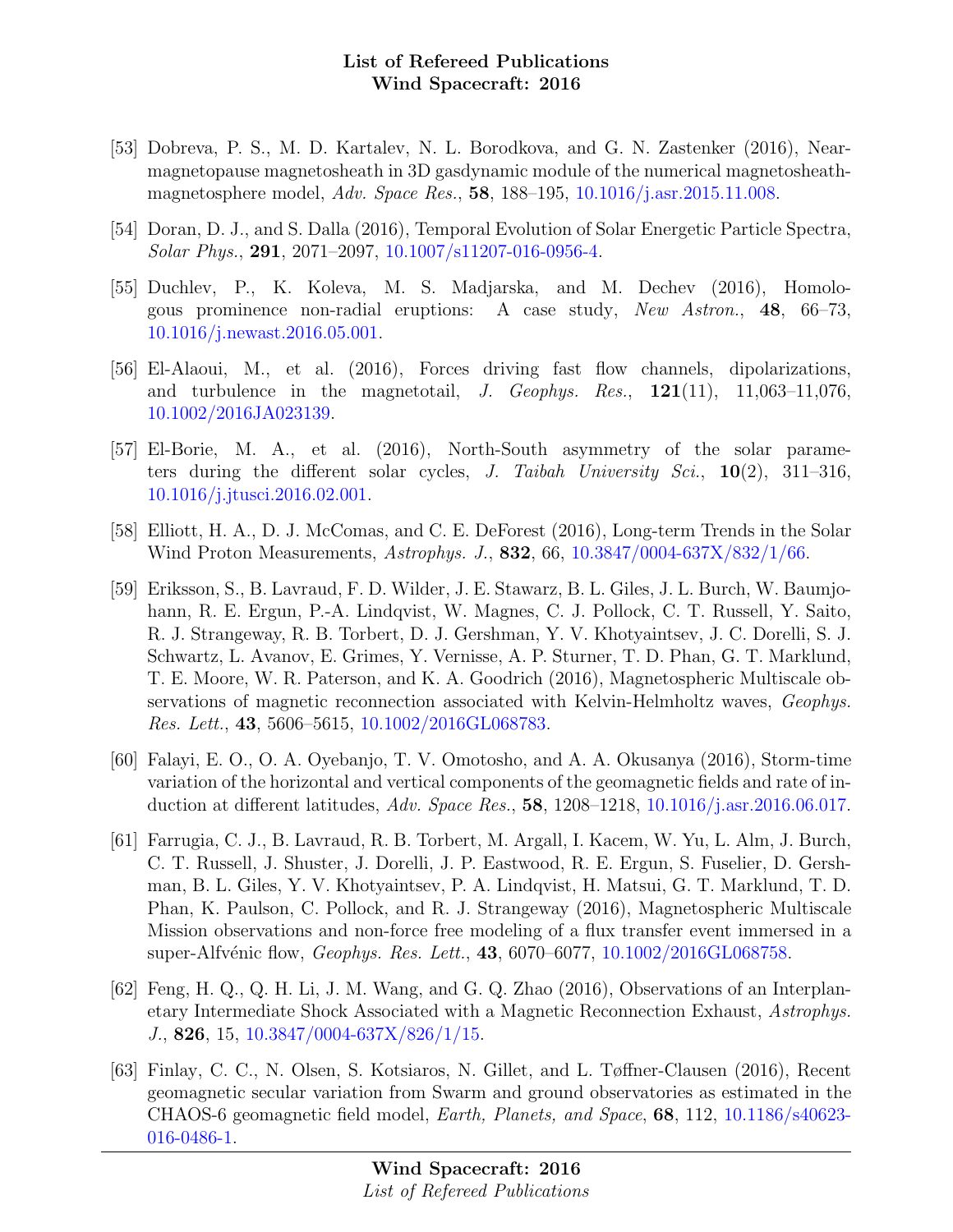- [64] Fiori, R. A. D., A. V. Koustov, D. H. Boteler, D. J. Knudsen, and J. K. Burchill (2016), Calibration and assessment of Swarm ion drift measurements using a comparison with a statistical convection model, Earth, Planets, and Space, 68, 100, [10.1186/s40623-016-](http://dx.doi.org/10.1186/s40623-016-0472-7) [0472-7.](http://dx.doi.org/10.1186/s40623-016-0472-7)
- [65] Fleishman, G. D., Y. Xu, G. N. Nita, and D. E. Gary (2016), Validation of the Coronal Thick Target Source Model, Astrophys. J., 816, 62, [10.3847/0004-637X/816/2/62.](http://dx.doi.org/10.3847/0004-637X/816/2/62)
- [66] Fleishman, G. D., V. D. Pal'shin, N. Meshalkina, A. L. Lysenko, L. K. Kashapova, and A. T. Altyntsev (2016), A Cold Flare with Delayed Heating, Astrophys. J., 822, 71, [10.3847/0004-637X/822/2/71.](http://dx.doi.org/10.3847/0004-637X/822/2/71)
- [67] Fuselier, S. A., J. L. Burch, P. A. Cassak, J. Goldstein, R. G. Gomez, K. Goodrich, W. S. Lewis, D. Malaspina, J. Mukherjee, R. Nakamura, S. M. Petrinec, C. T. Russell, R. J. Strangeway, R. B. Torbert, K. J. Trattner, and P. Valek (2016), Magnetospheric ion influence on magnetic reconnection at the duskside magnetopause, Geophys. Res. Lett., 43, 1435–1442, [10.1002/2015GL067358.](http://dx.doi.org/10.1002/2015GL067358)
- [68] Gary, S. P., L. K. Jian, T. W. Broiles, M. L. Stevens, J. J. Podesta, and J. C. Kasper (2016), Ion-driven instabilities in the solar wind: Wind observations of 19 March 2005, J. Geophys. Res., 121, 30–41, [10.1002/2015JA021935.](http://dx.doi.org/10.1002/2015JA021935)
- [69] Gil, A., and M. V. Alania (2016), Energy Spectrum of the Recurrent Variation of Galactic Cosmic Rays During the Solar Minimum of Cycles 23/24, Solar Phys., 291, 1877–1886, [10.1007/s11207-016-0924-z.](http://dx.doi.org/10.1007/s11207-016-0924-z)
- [70] Goetz, C., C. Koenders, I. Richter, K. Altwegg, J. Burch, C. Carr, E. Cupido, A. Eriksson, C. Güttler, P. Henri, P. Mokashi, Z. Nemeth, H. Nilsson, M. Rubin, H. Sierks, B. Tsurutani, C. Vallat, M. Volwerk, and K.-H. Glassmeier (2016), First detection of a diamagnetic cavity at comet 67P/Churyumov-Gerasimenko, Astron. & Astrophys., 588, A24, [10.1051/0004-6361/201527728.](http://dx.doi.org/10.1051/0004-6361/201527728)
- [71] Goldstein, M. L., M. Ashour-Abdalla, A. F. Vi˜nas, J. Dorelli, D. Wendel, A. Klimas, K.-J. Hwang, M. El-Alaoui, R. J. Walker, Q. Pan, and H. Liang (2016), Mission Oriented Support and Theory (MOST) for MMS–the Goddard Space Flight Center/University of California Los Angeles Interdisciplinary Science Program, Space Sci. Rev., 199, 689–719, [10.1007/s11214-014-0127-6.](http://dx.doi.org/10.1007/s11214-014-0127-6)
- [72] Gomez, R. G., S. K. Vines, S. A. Fuselier, P. A. Cassak, R. J. Strangeway, S. M. Petrinec, J. L. Burch, K. J. Trattner, C. T. Russell, R. B. Torbert, C. Pollock, D. T. Young, W. S. Lewis, and J. Mukherjee (2016), Stable reconnection at the dusk flank magnetopause, Geophys. Res. Lett., 43, 9374–9382, [10.1002/2016GL069692.](http://dx.doi.org/10.1002/2016GL069692)
- [73] Gopalswamy, N., S. Yashiro, N. Thakur, P. Mäkelä, H. Xie, and S. Akiyama (2016), The 2012 July 23 Backside Eruption: An Extreme Energetic Particle Event?, Astrophys. J., 833, 216, [10.3847/1538-4357/833/2/216.](http://dx.doi.org/10.3847/1538-4357/833/2/216)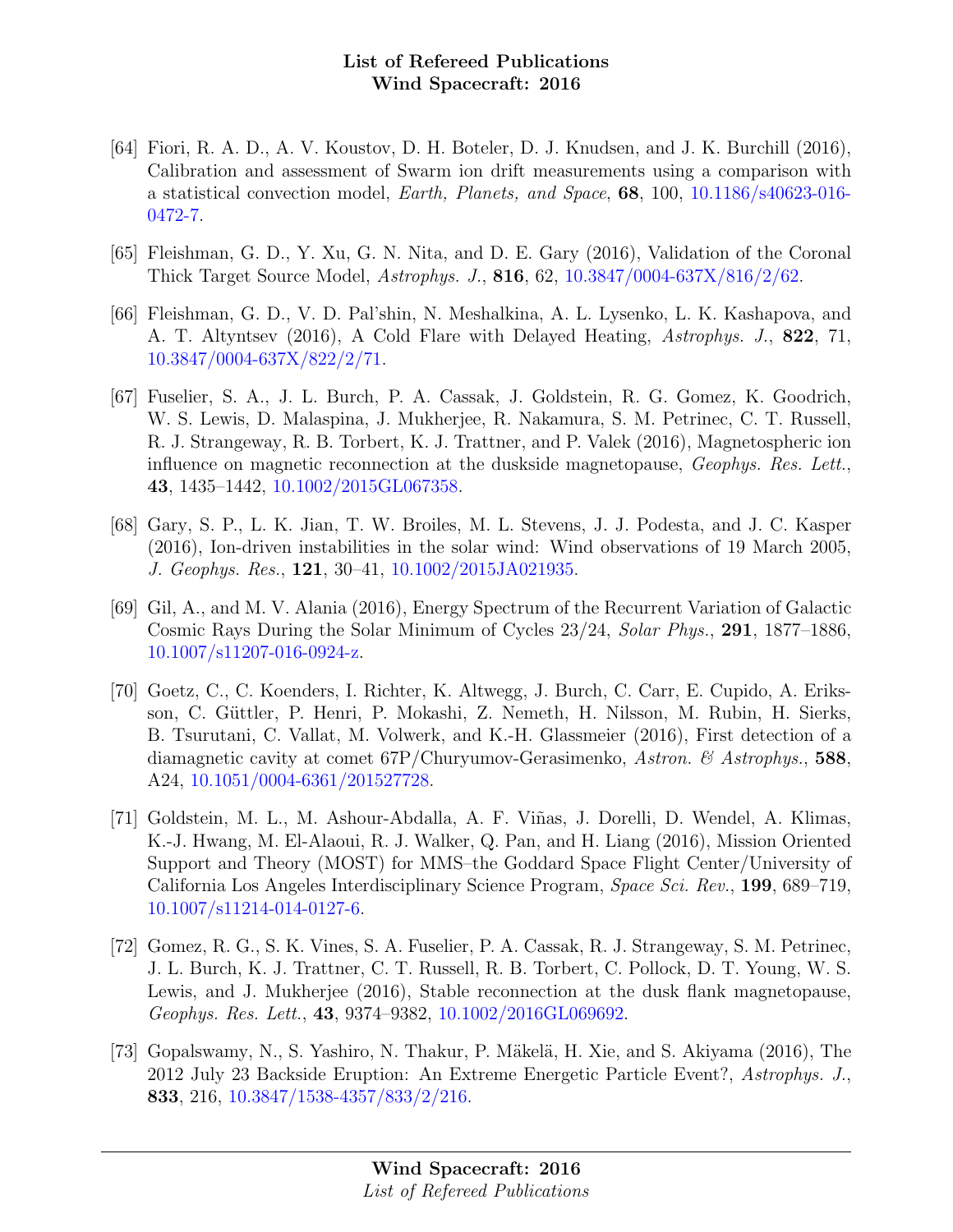- [74] Guo, J., F. Wei, X. Feng, H. Liu, W. Wan, Z. Yang, J. Xu, and C. Liu  $(2016)$ , Alfvén waves as a solar-interplanetary driver of the thermospheric disturbances, Scientific Reports, 6, 18895, [10.1038/srep18895.](http://dx.doi.org/10.1038/srep18895)
- [75] Gvishiani, A. D., et al. (2016), Geomagnetic activity during St. Patrick's Day storm inferred from global and local indicators, Russian J. Earth Sci., 16, ES6007, [10.2205/2016ES000593.](http://dx.doi.org/10.2205/2016ES000593)
- [76] Han, D.-S., Y. Nishimura, L. R. Lyons, H.-Q. Hu, and H.-G. Yang (2016), Throat aurora: The ionospheric signature of magnetosheath particles penetrating into the magnetosphere, Geophys. Res. Lett., 43, 1819–1827, [10.1002/2016GL068181.](http://dx.doi.org/10.1002/2016GL068181)
- [77] Hariharan, K., R. Ramesh, C. Kathiravan, H. N. Abhilash, and M. Rajalingam (2016), High Dynamic Range Observations of Solar Coronal Transients at Low Radio Frequencies with a Spectro-correlator, Astrophys. J. Suppl., **222**, 21, [10.3847/0067-0049/222/2/21.](http://dx.doi.org/10.3847/0067-0049/222/2/21)
- [78] Hasegawa, H., N. Kitamura, Y. Saito, T. Nagai, I. Shinohara, S. Yokota, C. J. Pollock, B. L. Giles, J. C. Dorelli, D. J. Gershman, L. A. Avanov, S. Kreisler, W. R. Paterson, M. O. Chandler, V. Coffey, J. L. Burch, R. B. Torbert, T. E. Moore, C. T. Russell, R. J. Strangeway, G. Le, M. Oka, T. D. Phan, B. Lavraud, S. Zenitani, and M. Hesse (2016), Decay of mesoscale flux transfer events during quasi-continuous spatially extended reconnection at the magnetopause, Geophys. Res. Lett., 43, 4755–4762, [10.1002/2016GL069225.](http://dx.doi.org/10.1002/2016GL069225)
- [79] Hayashi, K., S. Yang, and Y. Deng (2016), Comparison of potential field solutions for Carrington Rotation 2144, J. Geophys. Res., 121, 1046–1061, [10.1002/2015JA021757.](http://dx.doi.org/10.1002/2015JA021757)
- [80] Hellinger, P. (2016), Ion Collisional Transport Coefficients in the Solar Wind at 1 au, Astrophys. J., 825, 120, [10.3847/0004-637X/825/2/120.](http://dx.doi.org/10.3847/0004-637X/825/2/120)
- [81] Hidalgo, M. A. (2016), A Global Magnetic Topology Model for Magnetic Clouds. IV., Astrophys. J., 823, 3, [10.3847/0004-637X/823/1/3.](http://dx.doi.org/10.3847/0004-637X/823/1/3)
- [82] Hillaris, A., C. Bouratzis, and A. Nindos (2016), Interplanetary Type IV Bursts, Solar Phys., 291, 2049–2069, [10.1007/s11207-016-0946-6.](http://dx.doi.org/10.1007/s11207-016-0946-6)
- [83] Hnat, B., D. Y. Kolotkov, D. O'Connell, V. M. Nakariakov, and G. Rowlands (2016), Nonlinear Waves in the Terrestrial Quasiparallel Foreshock, Phys. Rev. Lett., 117(23), 235102, [10.1103/PhysRevLett.117.235102.](http://dx.doi.org/10.1103/PhysRevLett.117.235102)
- [84] Howard, T. A., and V. J. Pizzo (2016), Challenging Some Contemporary Views of Coronal Mass Ejections. I. The Case for Blast Waves, Astrophys. J., 824, 92, [10.3847/0004-](http://dx.doi.org/10.3847/0004-637X/824/2/92) [637X/824/2/92.](http://dx.doi.org/10.3847/0004-637X/824/2/92)
- [85] Huang, J., Y. C.-M. Liu, B. Klecker, and Y. Chen (2016), Coincidence of heliospheric current sheet and stream interface: Implications for the origin and evolution of the solar wind, *J. Geophys. Res.*, **121**, 19-29, [10.1002/2015JA021729.](http://dx.doi.org/10.1002/2015JA021729)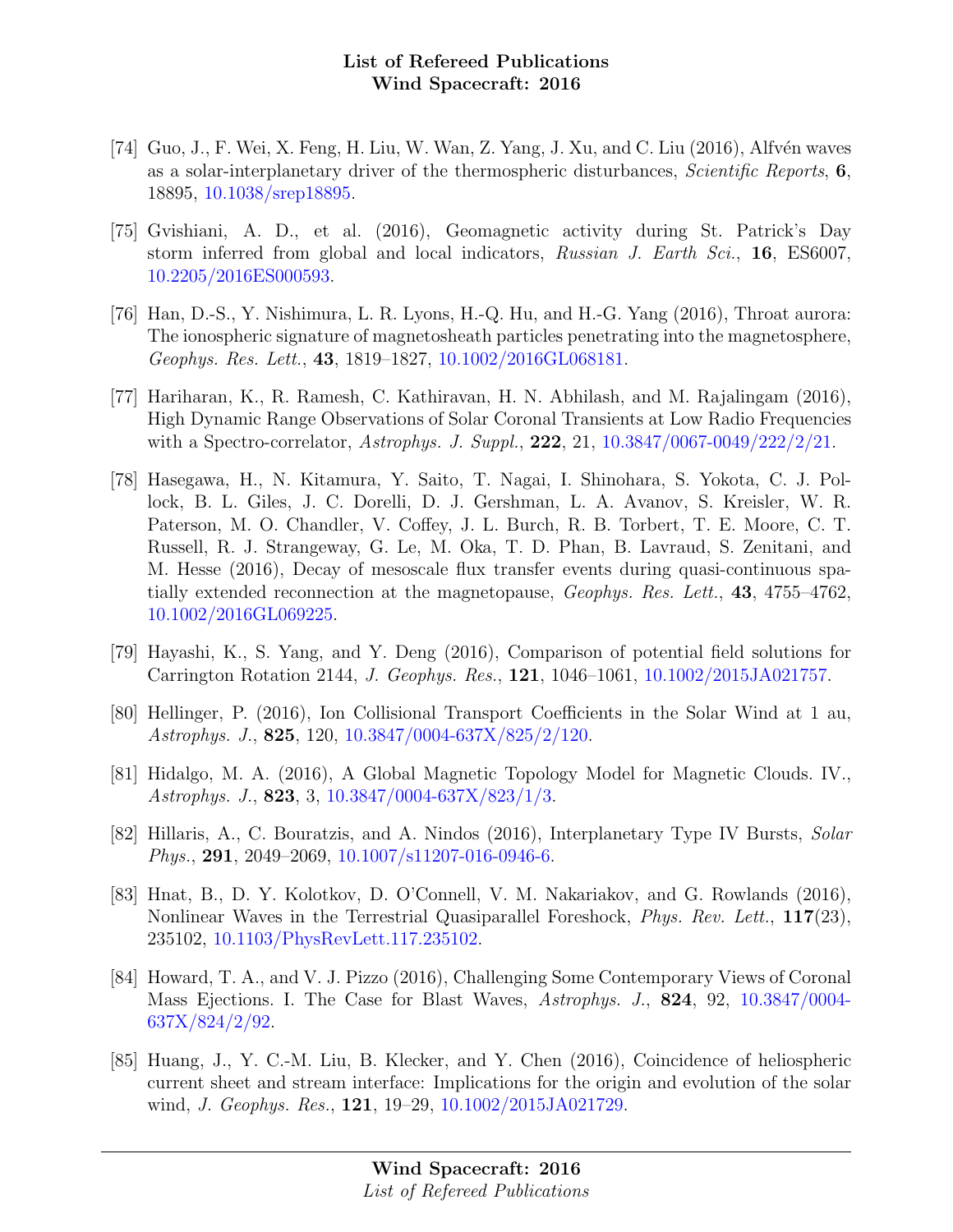- [86] Huang, J., et al. (2016), A multievent study of the coincidence of heliospheric current sheet and stream interface, J. Geophys. Res., 121(11), 10,768–10,782, [10.1002/2016JA022842.](http://dx.doi.org/10.1002/2016JA022842)
- [87] Huang, Y., Q. Wu, C. Y. Huang, and Y.-J. Su (2016), Thermosphere variation at different altitudes over the northern polar cap during magnetic storms, J. Atmos. Solar-Terr. Phys., 146, 140–148, [10.1016/j.jastp.2016.06.003.](http://dx.doi.org/10.1016/j.jastp.2016.06.003)
- [88] Hurley, K., D. S. Svinkin, R. L. Aptekar, S. V. Golenetskii, D. D. Frederiks, W. Boynton, I. G. Mitrofanov, D. V. Golovin, A. S. Kozyrev, M. L. Litvak, A. B. Sanin, A. Rau, A. von Kienlin, X. Zhang, V. Connaughton, C. Meegan, T. Cline, and N. Gehrels (2016), The Interplanetary Network Response to LIGO GW150914, Astrophys. J. Lett., 829, L12, [10.3847/2041-8205/829/1/L12.](http://dx.doi.org/10.3847/2041-8205/829/1/L12)
- [89] Husien, N., et al. (2016), Solar radio bursts detected by callisto system and their related events, in 2016 International Conference on Industrial Engineering, Management Science and Application (ICIMSA), pp. 1–5, [10.1109/ICIMSA.2016.7504035.](http://dx.doi.org/10.1109/ICIMSA.2016.7504035)
- [90] Ieda, A., Y. Nishimura, Y. Miyashita, V. Angelopoulos, A. Runov, T. Nagai, H. U. Frey, D. H. Fairfield, J. A. Slavin, H. Vanhamäki, H. Uchino, R. Fujii, Y. Miyoshi, and S. Machida (2016), Stepwise tailward retreat of magnetic reconnection: THEMIS observations of an auroral substorm, J. Geophys. Res., 121, 4548–4568, [10.1002/2015JA022244.](http://dx.doi.org/10.1002/2015JA022244)
- [91] Inamori, T., K. Iwanaga, J. Bak, and P. Saisutjarit (2016), Interplanetary magnetic attitude control in small sized spacecraft, in 2016 IEEE Aerospace Conference, vol. 7, pp. 1–8, [10.1109/AERO.2016.7500950.](http://dx.doi.org/10.1109/AERO.2016.7500950)
- [92] Innes, D. E., R. Bučík, L.-J. Guo, and N. Nitta  $(2016)$ , Observations of solar X-ray and EUV jets and their related phenomena, Astron. Nach., 337, 1024, [10.1002/asna.201612428.](http://dx.doi.org/10.1002/asna.201612428)
- [93] Jain, A., P. K. Shrivastava, M. Singh, and M. Jothe (2016), Effect of magnetic cloud on cosmic ray intensity and geomagnetic field in association with coronal mass ejection and interplanetary shocks, Indian J. Sci. Res., 7, 91–98, [10.1016/j.jastp.2016.06.003.](http://dx.doi.org/10.1016/j.jastp.2016.06.003)
- [94] Jaynes, A. N., D. L. Turner, F. D. Wilder, A. Osmane, D. N. Baker, J. B. Blake, J. F. Fennell, I. J. Cohen, B. H. Mauk, G. D. Reeves, R. E. Ergun, B. L. Giles, D. J. Gershman, R. B. Torbert, and J. L. Burch (2016), Energetic electron acceleration observed by MMS in the vicinity of an X-line crossing, Geophys. Res. Lett., 43, 7356–7363, [10.1002/2016GL069206.](http://dx.doi.org/10.1002/2016GL069206)
- [95] Jian, L. K., P. S. Moya, A. F. Viñas, and M. Stevens (2016), Electromagnetic cyclotron waves in the solar wind: Wind observation and wave dispersion analysis, in American Institute of Physics Conference Series, Proc. 14th Intl. Solar Wind Conf., vol. 1720, p. 040007, [10.1063/1.4943818.](http://dx.doi.org/10.1063/1.4943818)
- [96] Jin, M., C. J. Schrijver, M. C. M. Cheung, M. L. DeRosa, N. V. Nitta, and A. M. Title (2016), A Numerical Study of Long-range Magnetic Impacts during Coronal Mass Ejections, Astrophys. J., 820, 16, [10.3847/0004-637X/820/1/16.](http://dx.doi.org/10.3847/0004-637X/820/1/16)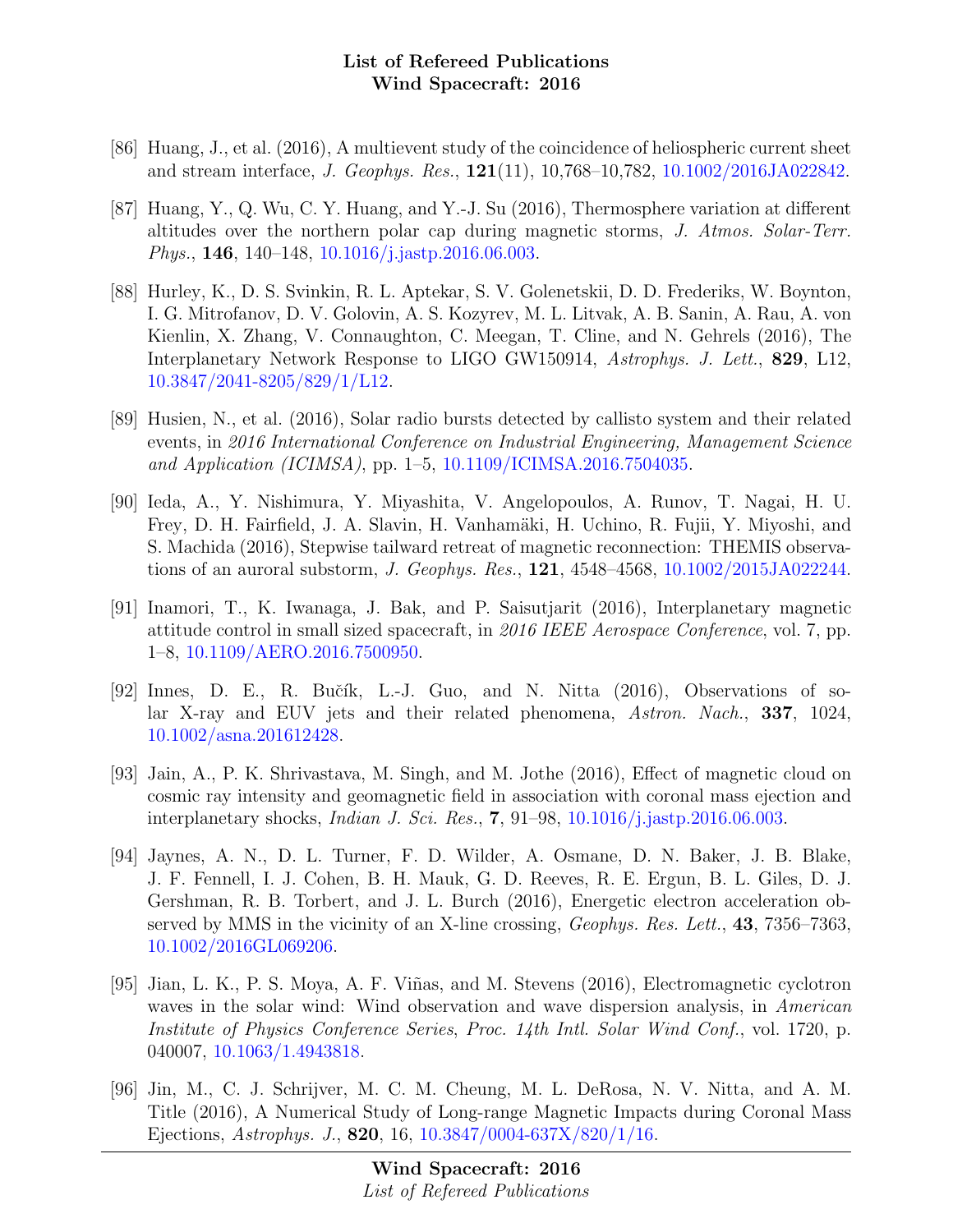- [97] Johlander, A. (2016), Ion dynamics and structure of collisionless shocks, Ph.D. thesis, Uppsala University, Uppsala, Sweden, advisor: A. Vaivads.
- [98] Johlander, A., A. Vaivads, Y. V. Khotyaintsev, A. Retinò, and I. Dandouras (2016), Ion injection at Quasi-parallel Shocks Seen by the Cluster Spacecraft, Astrophys. J. Lett., 817, L4, [10.3847/2041-8205/817/1/L4.](http://dx.doi.org/10.3847/2041-8205/817/1/L4)
- [99] Johlander, A., S. J. Schwartz, A. Vaivads, Y. V. Khotyaintsev, I. Gingell, I. B. Peng, S. Markidis, P.-A. Lindqvist, R. E. Ergun, G. T. Marklund, F. Plaschke, W. Magnes, R. J. Strangeway, C. T. Russell, H. Wei, R. B. Torbert, W. R. Paterson, D. J. Gershman, J. C. Dorelli, L. A. Avanov, B. Lavraud, Y. Saito, B. L. Giles, C. J. Pollock, and J. L. Burch (2016), Rippled Quasiperpendicular Shock Observed by the Magnetospheric Multiscale Spacecraft, Phys. Rev. Lett., 117(16), 165101, [10.1103/PhysRevLett.117.165101.](http://dx.doi.org/10.1103/PhysRevLett.117.165101)
- [100] Johri, A., and P. K. Manoharan (2016), An Intense Flare-CME Event in 2015: Propagation and Interaction Effects Between the Sun and Earth's Orbit, Solar Phys., 291, 1433–1446, [10.1007/s11207-016-0900-7.](http://dx.doi.org/10.1007/s11207-016-0900-7)
- [101] Kahler, S. W. (2016), Solar Energetic Particle Event Onsets: Far Backside Solar Sources and the East-West Hemispheric Asymmetry, Astrophys. J., 819, 105, [10.3847/0004-](http://dx.doi.org/10.3847/0004-637X/819/2/105) [637X/819/2/105.](http://dx.doi.org/10.3847/0004-637X/819/2/105)
- [102] Kanekal, S. G., D. N. Baker, J. F. Fennell, A. Jones, Q. Schiller, I. G. Richardson, X. Li, D. L. Turner, S. Califf, S. G. Claudepierre, L. B. Wilson III, A. Jaynes, J. B. Blake, G. Reeves, H. E. Spence, C. A. Kletzing, and J. R. Wygant (2016), Prompt acceleration of magnetospheric electrons to ultrarelativistic energies by the 17 March 2015 interplanetary shock, J. Geophys. Res., 121, 7622–7635, [10.1002/2016JA022596.](http://dx.doi.org/10.1002/2016JA022596)
- [103] Kartavykh, Y. Y., W. Dröge, and M. Gedalin (2016), Simulation of Energetic Particle Transport and Acceleration at Shock Waves in a Focused Transport Model: Implications for Mixed Solar Particle Events, Astrophys. J., 820, 24, [10.3847/0004-637X/820/1/24.](http://dx.doi.org/10.3847/0004-637X/820/1/24)
- [104] Kellogg, P. J., K. Goetz, and S. J. Monson (2016), Dust impact signals on the wind spacecraft, J. Geophys. Res., 121, 966–991, [10.1002/2015JA021124.](http://dx.doi.org/10.1002/2015JA021124)
- [105] Kharayat, H., L. Prasad, R. Mathpal, S. Garia, and B. Bhatt (2016), Study of Cosmic Ray Intensity in Relation to the Interplanetary Magnetic Field and Geomagnetic Storms for Solar Cycle 23, Solar Phys., 291, 603–611, [10.1007/s11207-016-0852-y.](http://dx.doi.org/10.1007/s11207-016-0852-y)
- [106] Kilpua, E. K. J., M. S. Madjarska, N. Karna, T. Wiegelmann, C. Farrugia, W. Yu, and K. Andreeova (2016), Sources of the Slow Solar Wind During the Solar Cycle 23/24 Minimum, Solar Phys., 291, 2441–2456, [10.1007/s11207-016-0979-x.](http://dx.doi.org/10.1007/s11207-016-0979-x)
- [107] Kim, K.-C., and L. Chen (2016), Modeling the storm time behavior of the magnetosonic waves using solar wind parameters, J. Geophys. Res., 121, 446–458, [10.1002/2015JA021716.](http://dx.doi.org/10.1002/2015JA021716)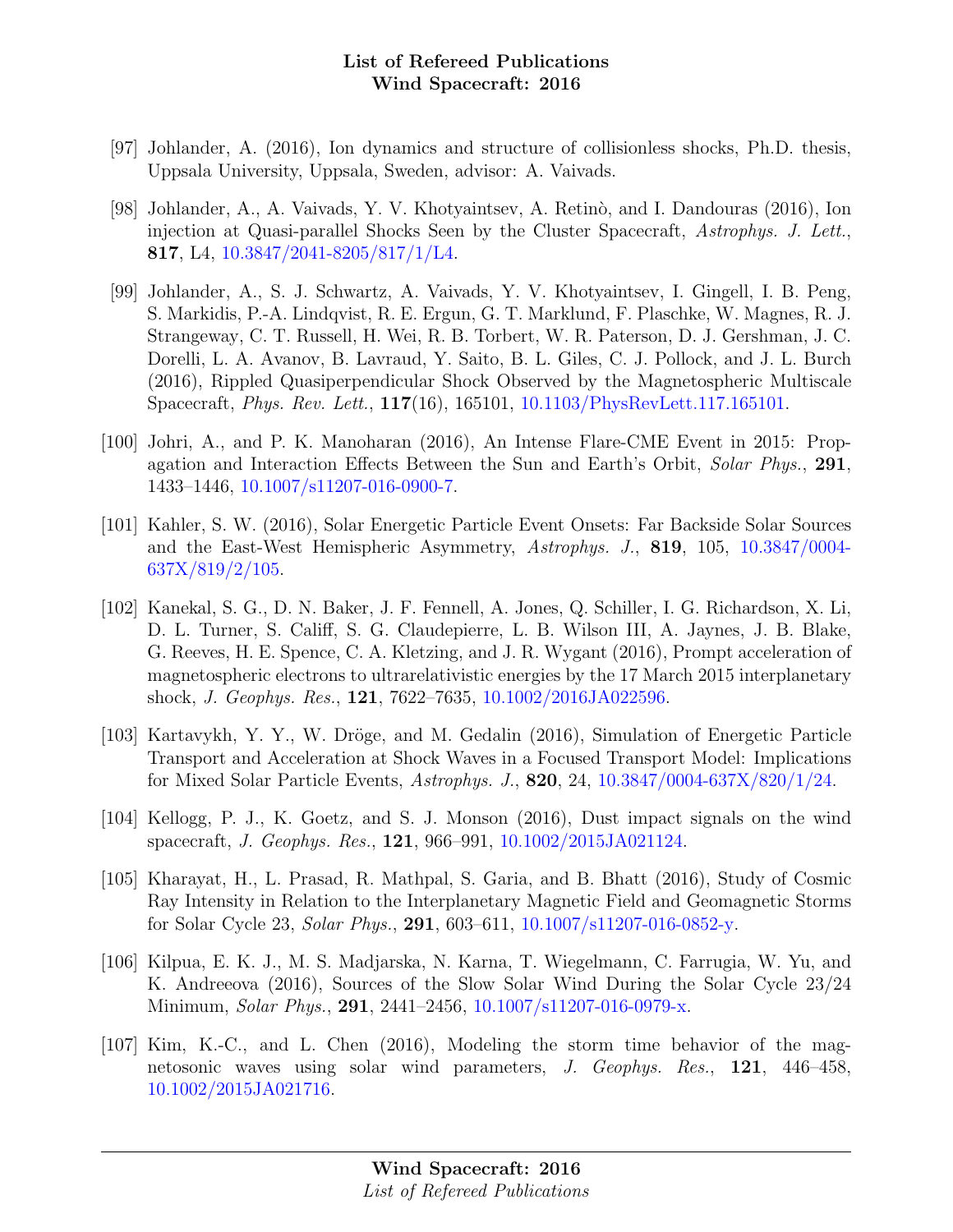- [108] Kim, T. K., N. V. Pogorelov, G. P. Zank, H. A. Elliott, and D. J. McComas (2016), Modeling the Solar Wind at the Ulysses, Voyager, and New Horizons Spacecraft, Astrophys. J., 832, 72, [10.3847/0004-637X/832/1/72.](http://dx.doi.org/10.3847/0004-637X/832/1/72)
- [109] Kistler, L. M., C. G. Mouikis, H. E. Spence, A. M. Menz, R. M. Skoug, H. O. Funsten, B. A. Larsen, D. G. Mitchell, M. Gkioulidou, J. R. Wygant, and L. J. Lanzerotti (2016), The source of  $O^+$  in the storm time ring current, J. Geophys. Res., 121, 5333-5349, [10.1002/2015JA022204.](http://dx.doi.org/10.1002/2015JA022204)
- [110] Kitamura, N., H. Hasegawa, Y. Saito, I. Shinohara, S. Yokota, T. Nagai, C. J. Pollock, B. L. Giles, T. E. Moore, J. C. Dorelli, D. J. Gershman, L. A. Avanov, W. R. Paterson, V. N. Coffey, M. O. Chandler, J. A. Sauvaud, B. Lavraud, R. B. Torbert, C. T. Russell, R. J. Strangeway, and J. L. Burch (2016), Shift of the magnetopause reconnection line to the winter hemisphere under southward IMF conditions: Geotail and MMS observations, Geophys. Res. Lett., 43, 5581–5588, [10.1002/2016GL069095.](http://dx.doi.org/10.1002/2016GL069095)
- [111] Klausner, V., A. Reinaldo Rodriguez Papa, C. M. N. Cândido, M. Oliveira Domingues, and O. Mendes (2016), An alternative way to identify local geomagnetically quiet days: a case study using wavelet analysis,  $Ann. Geophys.$ ,  $34, 451-462, 10.5194/angeo-34-451 34, 451-462, 10.5194/angeo-34-451-$ [2016.](http://dx.doi.org/10.5194/angeo-34-451-2016)
- [112] Kornilov, I. A., T. A. Kornilova, and I. V. Golovchanskaya (2016), Relationship between auroral oval poleward boundary intensifications and magnetic field variations in the solar wind, *Geomag. and Aeron.*, **56**, 268–275, [10.1134/S0016793216030105.](http://dx.doi.org/10.1134/S0016793216030105)
- [113] Korotova, G., D. Sibeck, M. Engebretson, J. Wygant, S. Thaller, H. Spence, C. Kletzing, V. Angelopoulos, and R. Redmon (2016), Multipoint spacecraft observations of longlasting poloidal Pc4 pulsations in the dayside magnetosphere on 1-2 May 2014, Ann. Geophys., 34, 985–998, [10.5194/angeo-34-985-2016.](http://dx.doi.org/10.5194/angeo-34-985-2016)
- [114] Kouloumvakos, A., S. Patsourakos, A. Nindos, A. Vourlidas, A. Anastasiadis, A. Hillaris, and I. Sandberg (2016), Multi-viewpoint Observations of a Widely distributed Solar Energetic Particle Event: The Role of EUV Waves and White-light Shock Signatures, Astrophys. J., 821, 31,  $10.3847/0004-637X/821/1/31$ .
- [115] Kozai, M., K. Munakata, C. Kato, T. Kuwabara, M. Rockenbach, A. Dal Lago, N. J. Schuch, C. R. Braga, R. R. S. Mendonça, H. K. A. Jassar, M. M. Sharma, M. L. Duldig, J. E. Humble, P. Evenson, I. Sabbah, and M. Tokumaru (2016), Average Spatial Distribution of Cosmic Rays behind the Interplanetary Shock–Global Muon Detector Network Observations, Astrophys. J., 825, 100, [10.3847/0004-637X/825/2/100.](http://dx.doi.org/10.3847/0004-637X/825/2/100)
- [116] Kozlova, A. V., G. L. Israel, D. S. Svinkin, D. D. Frederiks, V. D. Pal'shin, A. E. Tsvetkova, K. Hurley, J. Goldsten, D. V. Golovin, I. G. Mitrofanov, and X.-L. Zhang  $(2016)$ , The first observation of an intermediate flare from SGR 1935+2154, Mon. Not. Roy. Astron. Soc., 460, 2008–2014, [10.1093/mnras/stw1109.](http://dx.doi.org/10.1093/mnras/stw1109)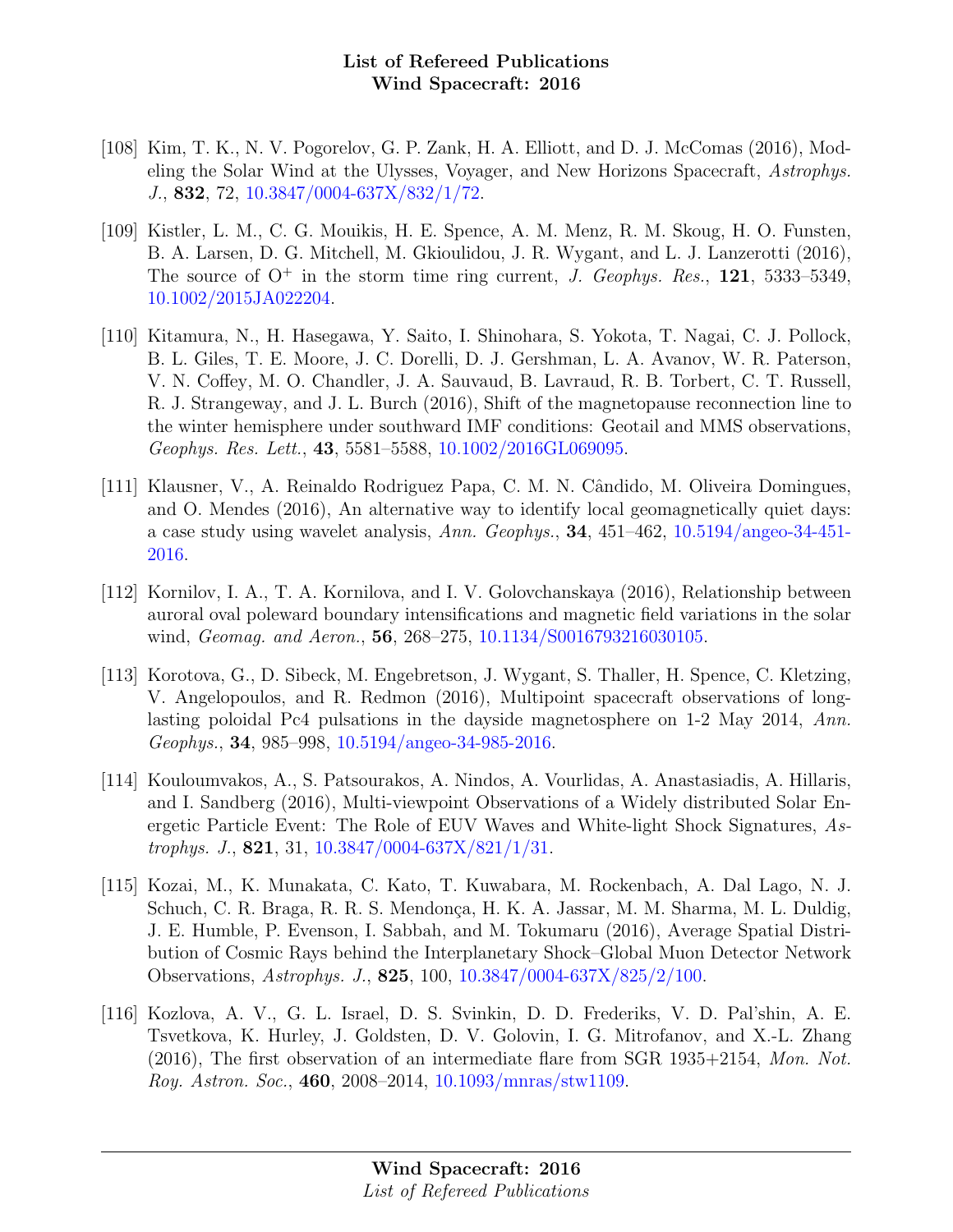- [117] Kozyreva, O., V. Pilipenko, M. Engebretson, D. Klimushkin, and P. Mager (2016), Correspondence between the ULF wave power spatial distribution and auroral oval boundaries , Solar-Terr. Phys., 2(2), 35–45, [10.12737/16848.](http://dx.doi.org/10.12737/16848)
- [118] Krafft, C., and A. Volokitin (2016), Langmuir turbulence driven by beams in solar wind plasmas with long wavelength density fluctuations, in American Institute of Physics Conference Series, Proc. 14th Intl. Solar Wind Conf., vol. 1720, p. 040008, [10.1063/1.4943819.](http://dx.doi.org/10.1063/1.4943819)
- [119] Krafft, C., and A. Volokitin (2016), Langmuir wave decay in turbulent inhomogeneous solar wind plasmas, in American Institute of Physics Conference Series, Proc. 14th Intl. Solar Wind Conf., vol. 1720, p. 040009, [10.1063/1.4943820.](http://dx.doi.org/10.1063/1.4943820)
- [120] Krafft, C., and A. S. Volokitin (2016), Electron Acceleration by Langmuir Waves Produced by a Decay Cascade, Astrophys. J., 821, 99, [10.3847/0004-637X/821/2/99.](http://dx.doi.org/10.3847/0004-637X/821/2/99)
- [121] Krall, J., J. D. Huba, V. K. Jordanova, R. E. Denton, T. Carranza, and M. B. Moldwin (2016), Measurement and modeling of the refilling plasmasphere during 2001, J. Geophys. Res., 121, 2226–2248, [10.1002/2015JA022126.](http://dx.doi.org/10.1002/2015JA022126)
- [122] Krupar, V., J. P. Eastwood, O. Kruparova, O. Santolik, J. Soucek, J. Magdalenić, A. Vourlidas, M. Maksimovic, X. Bonnin, V. Bothmer, N. Mrotzek, A. Pluta, D. Barnes, J. A. Davies, J. C. Martínez Oliveros, and S. D. Bale (2016), An Analysis of Interplanetary Solar Radio Emissions Associated with a Coronal Mass Ejection, Astrophys. J. Lett., 823, L5, [10.3847/2041-8205/823/1/L5.](http://dx.doi.org/10.3847/2041-8205/823/1/L5)
- [123] Kubicka, M., C. Möstl, T. Amerstorfer, P. D. Boakes, L. Feng, J. P. Eastwood, and O. Törmänen (2016), Prediction of Geomagnetic Storm Strength from Inner Heliospheric In Situ Observations, Astrophys. J., 833(2), 255, [10.3847/1538-4357/833/2/255.](http://dx.doi.org/10.3847/1538-4357/833/2/255)
- [124] Kupriyanova, E. G., L. K. Kashapova, H. A. S. Reid, and I. N. Myagkova (2016), Relationship of Type III Radio Bursts with Quasi-periodic Pulsations in a Solar Flare, Solar Phys., 291, 3427–3438, [10.1007/s11207-016-0958-2.](http://dx.doi.org/10.1007/s11207-016-0958-2)
- [125] Lario, D., R.-Y. Kwon, A. Vourlidas, N. E. Raouafi, D. K. Haggerty, G. C. Ho, B. J. Anderson, A. Papaioannou, R. Gómez-Herrero, N. Dresing, and P. Riley (2016), Longitudinal Properties of a Widespread Solar Energetic Particle Event on 2014 February 25: Evolution of the Associated CME Shock, Astrophys. J., 819, 72, [10.3847/0004-637X/819/1/72.](http://dx.doi.org/10.3847/0004-637X/819/1/72)
- [126] Laundal, K. M., J. W. Gjerloev, N. Østgaard, J. P. Reistad, S. Haaland, K. Snekvik, P. Tenfjord, S. Ohtani, and S. E. Milan (2016), The impact of sunlight on high-latitude equivalent currents, J. Geophys. Res., 121, 2715–2726, [10.1002/2015JA022236.](http://dx.doi.org/10.1002/2015JA022236)
- [127] Laundal, K. M., C. C. Finlay, and N. Olsen (2016), Sunlight effects on the 3D polar current system determined from low Earth orbit measurements, *Earth, Planets, and Space*, **68**, 142, [10.1186/s40623-016-0518-x.](http://dx.doi.org/10.1186/s40623-016-0518-x)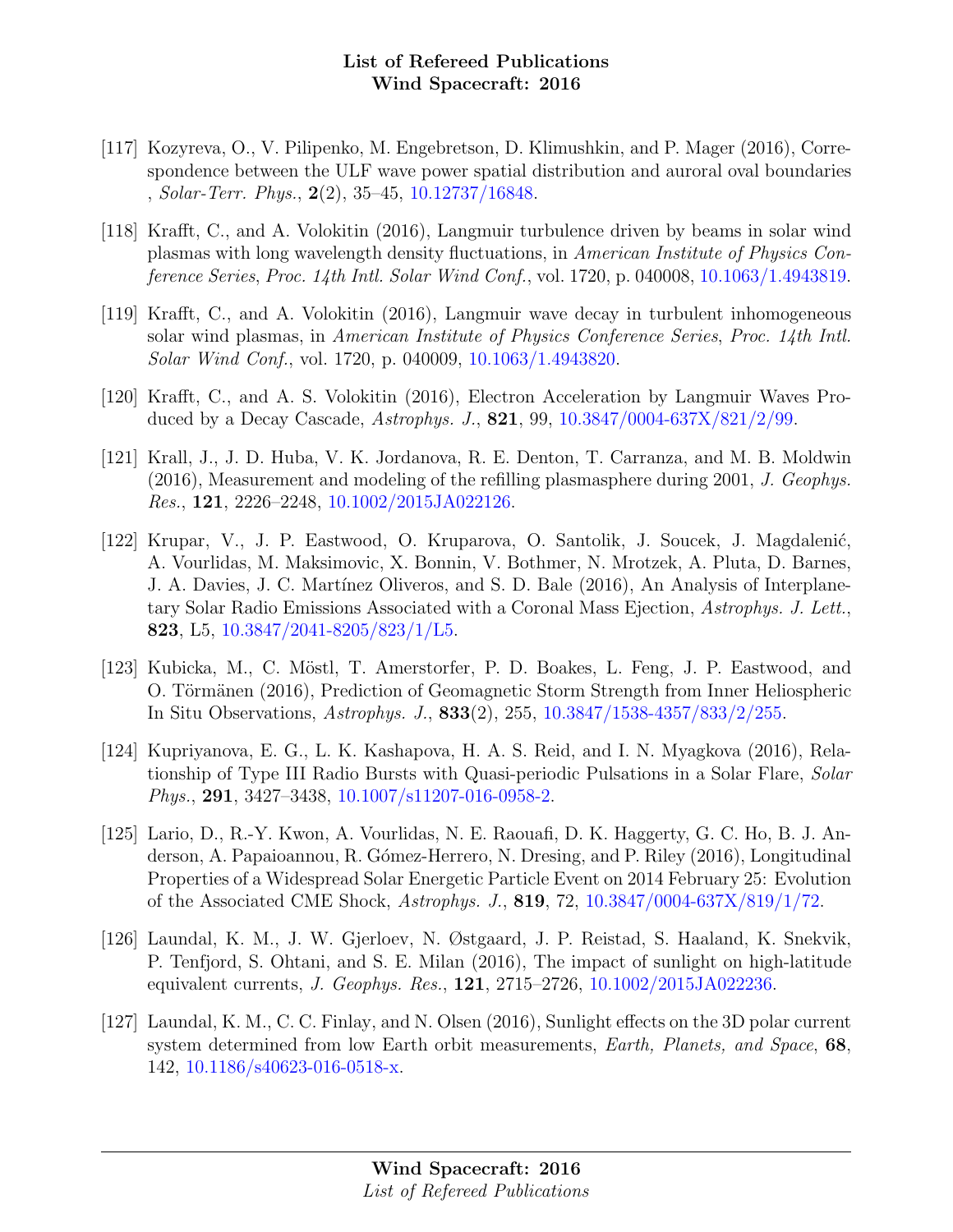- [128] Lawrance, M. B., A. Shanmugaraju, Y.-J. Moon, M. S. Ibrahim, and S. Umapathy (2016), Relationships Between Interplanetary Coronal Mass Ejection Characteristics and Geoeffectiveness in the Rising Phase of Solar Cycles 23 and 24, Solar Phys., 291, 1547–1560, [10.1007/s11207-016-0911-4.](http://dx.doi.org/10.1007/s11207-016-0911-4)
- [129] Lee, E., and G. K. Parks (2016), Structure of a Magnetic Decrease Observed in a Corotating Interaction Region, J. Korean Astron. Soc., 49, 19–23, [10.5303/JKAS.2016.49.1.19.](http://dx.doi.org/10.5303/JKAS.2016.49.1.19)
- [130] Li, B., I. H. Cairns, J. T. Gosling, G. Steward, M. Francis, D. Neudegg, H. Schulte in den Bäumen, P. R. Player, and A. R. Milne (2016), Mapping magnetic field lines between the Sun and Earth, J. Geophys. Res., 121, 925–948, [10.1002/2015JA021853.](http://dx.doi.org/10.1002/2015JA021853)
- [131] Li, B., I. H. Cairns, J. T. Gosling, D. M. Malaspina, D. Neudegg, G. Steward, and V. V. Lobzin (2016), Comparisons of mapped magnetic field lines with the source path of the 7 April 1995 type III solar radio burst, J. Geophys. Res., 121, 6141–6156, [10.1002/2016JA022756.](http://dx.doi.org/10.1002/2016JA022756)
- [132] Li, H., C. Wang, J. W. Belcher, J. He, and J. D. Richardson (2016), Sunwardpropagating Alfvénic Fluctuations Observed in the Heliosphere, Astrophys. J. Lett., 824, L2, [10.3847/2041-8205/824/1/L2.](http://dx.doi.org/10.3847/2041-8205/824/1/L2)
- [133] Li, K. J., J. Zhanng, and W. Feng (2016), A Statistical Analysis of 50 Years of Daily Solar Wind Velocity Data, Astron. J., 151, 128, [10.3847/0004-6256/151/5/128.](http://dx.doi.org/10.3847/0004-6256/151/5/128)
- [134] Li, L. Y., J. Yu, J. B. Cao, and Z. G. Yuan (2016), Compression-amplified EMIC waves and their effects on relativistic electrons, *Phys. Plasmas*, 23(6), 062116, [10.1063/1.4953899.](http://dx.doi.org/10.1063/1.4953899)
- [135] Li, W., M. André, Y. V. Khotyaintsev, A. Vaivads, D. B. Graham, S. Toledo-Redondo, C. Norgren, P. Henri, C. Wang, B. B. Tang, B. Lavraud, Y. Vernisse, D. L. Turner, J. Burch, R. Torbert, W. Magnes, C. T. Russell, J. B. Blake, B. Mauk, B. Giles, C. Pollock, J. Fennell, A. Jaynes, L. A. Avanov, J. C. Dorelli, D. J. Gershman, W. R. Paterson, Y. Saito, and R. J. Strangeway (2016), Kinetic evidence of magnetic reconnection due to Kelvin-Helmholtz waves, *Geophys. Res. Lett.*, **43**, 5635–5643, [10.1002/2016GL069192.](http://dx.doi.org/10.1002/2016GL069192)
- [136] Lingri, D., H. Mavromichalaki, A. Belov, E. Eroshenko, V. Yanke, A. Abunin, and M. Abunina (2016), Solar Activity Parameters and Associated Forbush Decreases During the Minimum Between Cycles 23 and 24 and the Ascending Phase of Cycle 24, Solar Phys., 291, 1025–1041, [10.1007/s11207-016-0863-8.](http://dx.doi.org/10.1007/s11207-016-0863-8)
- [137] Linker, J. A., R. M. Caplan, C. Downs, R. Lionello, P. Riley, Z. Mikic, C. J. Henney, C. N. Arge, T. Kim, and N. Pogorelov (2016), An Empirically Driven Time-Dependent Model of the Solar Wind, in Journal of Physics Conference Series, J. Phys. Conf. Ser., vol. 719, p. 012012, [10.1088/1742-6596/719/1/012012.](http://dx.doi.org/10.1088/1742-6596/719/1/012012)
- [138] Lion, S., O. Alexandrova, and A. Zaslavsky (2016), Coherent Events and Spectral Shape at Ion Kinetic Scales in the Fast Solar Wind Turbulence, Astrophys. J., 824, 47, [10.3847/0004-637X/824/1/47.](http://dx.doi.org/10.3847/0004-637X/824/1/47)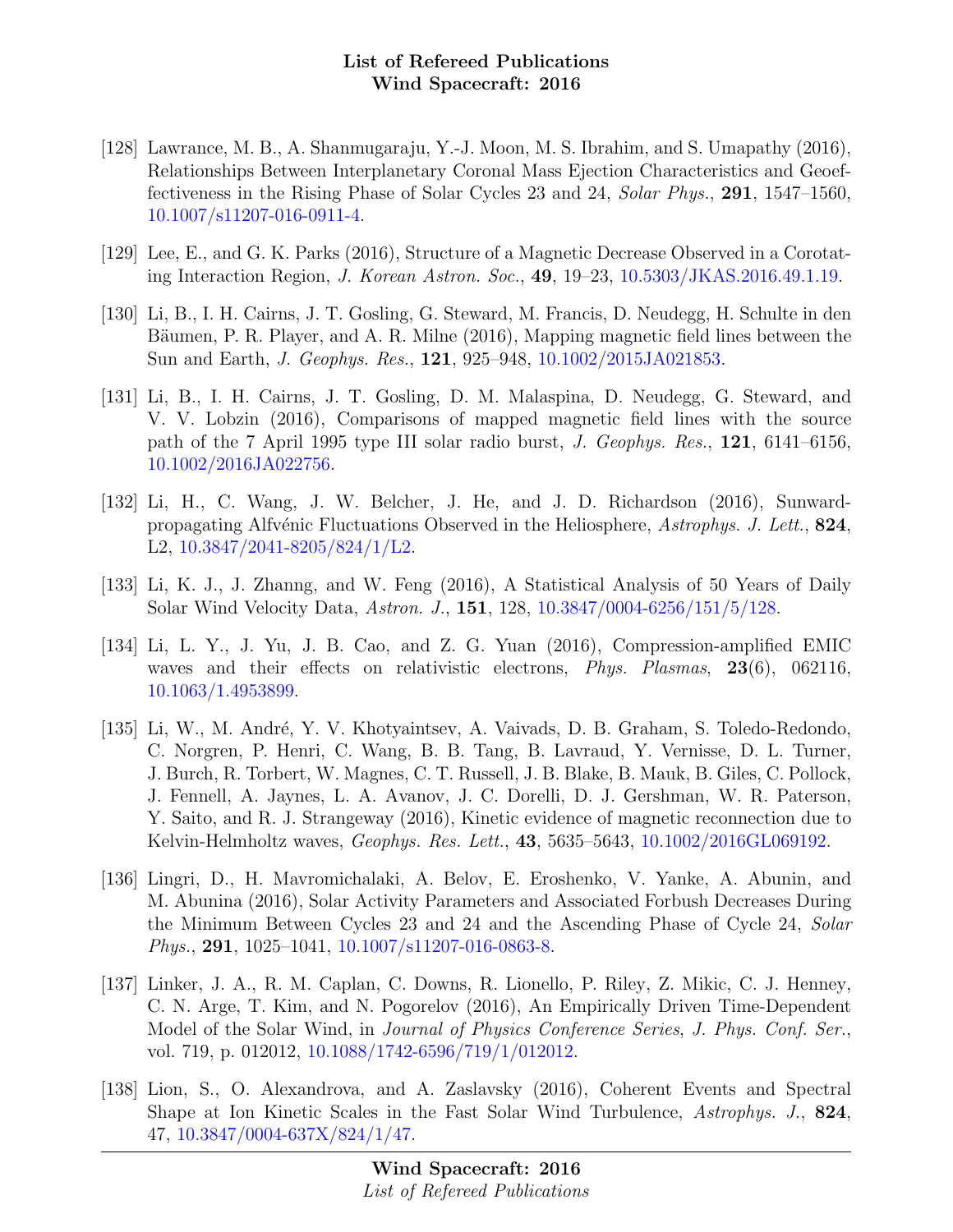- [139] Liou, K., and T. Sotirelis (2016), Response of northern winter polar cap to auroral substorms, Geophys. Res. Lett., 43, 4098–4105, [10.1002/2016GL068039.](http://dx.doi.org/10.1002/2016GL068039)
- [140] Lipunov, V. M., J. Gorosabel, M. V. Pruzhinskaya, A. d. U. Postigo, V. Pelassa, A. E. Tsvetkova, I. V. Sokolov, D. A. Kann, D. Xu, E. S. Gorbovskoy, V. V. Krushinski, V. G. Kornilov, P. V. Balanutsa, S. V. Boronina, N. M. Budnev, Z. Cano, A. J. Castro-Tirado, V. V. Chazov, V. Connaughton, C. Delvaux, D. D. Frederiks, J. F. U. Fynbo, A. V. Gabovich, A. Goldstein, J. Greiner, O. A. Gress, K. I. Ivanov, P. Jakobsson, S. Klose, F. Knust, V. N. Komarova, E. Konstantinov, A. V. Krylov, D. A. Kuvshinov, A. S. Kuznetsov, G. V. Lipunova, A. S. Moskvitin, V. D. Pal'shin, S. B. Pandey, V. A. Poleshchuk, S. Schmidl, Y. P. Sergienko, E. V. Sinyakov, S. Schulze, V. V. Sokolov, T. N. Sokolova, M. Sparre, C. C. Thöne, A. G. Tlatov, N. V. Tyurina, M. V. Ulanov, S. A. Yazev, and V. V. Yurkov (2016), The optical identification of events with poorly defined locations: the case of the Fermi GBM GRB 140801A, Mon. Not. Roy. Astron. Soc., 455, 712–724, [10.1093/mnras/stv2228.](http://dx.doi.org/10.1093/mnras/stv2228)
- [141] Liu, H., Q.-G. Zong, X.-Z. Zhou, S. Y. Fu, R. Rankin, L.-H. Wang, C. J. Yuan, Y. F. Wang, D. N. Baker, J. B. Blake, and C. A. Kletzing (2016), Compressional ULF wave modulation of energetic particles in the inner magnetosphere, J. Geophys. Res., 121, 6262–6276, [10.1002/2016JA022706.](http://dx.doi.org/10.1002/2016JA022706)
- [142] Liu, J., V. Angelopoulos, X.-J. Zhang, D. L. Turner, C. Gabrielse, A. Runov, J. Li, H. O. Funsten, and H. E. Spence (2016), Dipolarizing flux bundles in the cis-geosynchronous magnetosphere: Relationship between electric fields and energetic particle injections, J. Geophys. Res., 121, 1362–1376, [10.1002/2015JA021691.](http://dx.doi.org/10.1002/2015JA021691)
- [143] Liu, T. Z., D. L. Turner, V. Angelopoulos, and N. Omidi (2016), Multipoint observations of the structure and evolution of foreshock bubbles and their relation to hot flow anomalies, J. Geophys. Res., 121, 5489–5509, [10.1002/2016JA022461.](http://dx.doi.org/10.1002/2016JA022461)
- [144] Liu, Y. D., H. Hu, C. Wang, J. G. Luhmann, J. D. Richardson, Z. Yang, and R. Wang (2016), On Sun-to-Earth Propagation of Coronal Mass Ejections: II. Slow Events and Comparison with Others, Astrophys. J. Suppl., 222, 23, [10.3847/0067-0049/222/2/23.](http://dx.doi.org/10.3847/0067-0049/222/2/23)
- [145] Livadiotis, G. (2016), Superposition of Polytropes in the Inner Heliosheath, Astrophys. J. Suppl., 223, 13, [10.3847/0067-0049/223/1/13.](http://dx.doi.org/10.3847/0067-0049/223/1/13)
- [146] Livadiotis, G., and M. I. Desai (2016), Plasma-field Coupling at Small Length Scales in Solar Wind Near 1 AU, Astrophys. J., 829, 88, [10.3847/0004-637X/829/2/88.](http://dx.doi.org/10.3847/0004-637X/829/2/88)
- [147] Lockwood, M., et al. (2016), On the origins and timescales of geoeffective IMF, Space Weather, 14(6), 406–432, [10.1002/2016SW001375.](http://dx.doi.org/10.1002/2016SW001375)
- [148] Lorenzo, M. S., M. O. Domingues, A. L. Mecías, V. E. Menconi, and O. Mendes (2016), On the Use of Space-Environmental Satellite Data for Global Magnetohydrodynamic Simulations. Time-Scale Initialisation Approach, Brazilian J. Phys., 46, 703–713, [10.1007/s13538-016-0464-x.](http://dx.doi.org/10.1007/s13538-016-0464-x)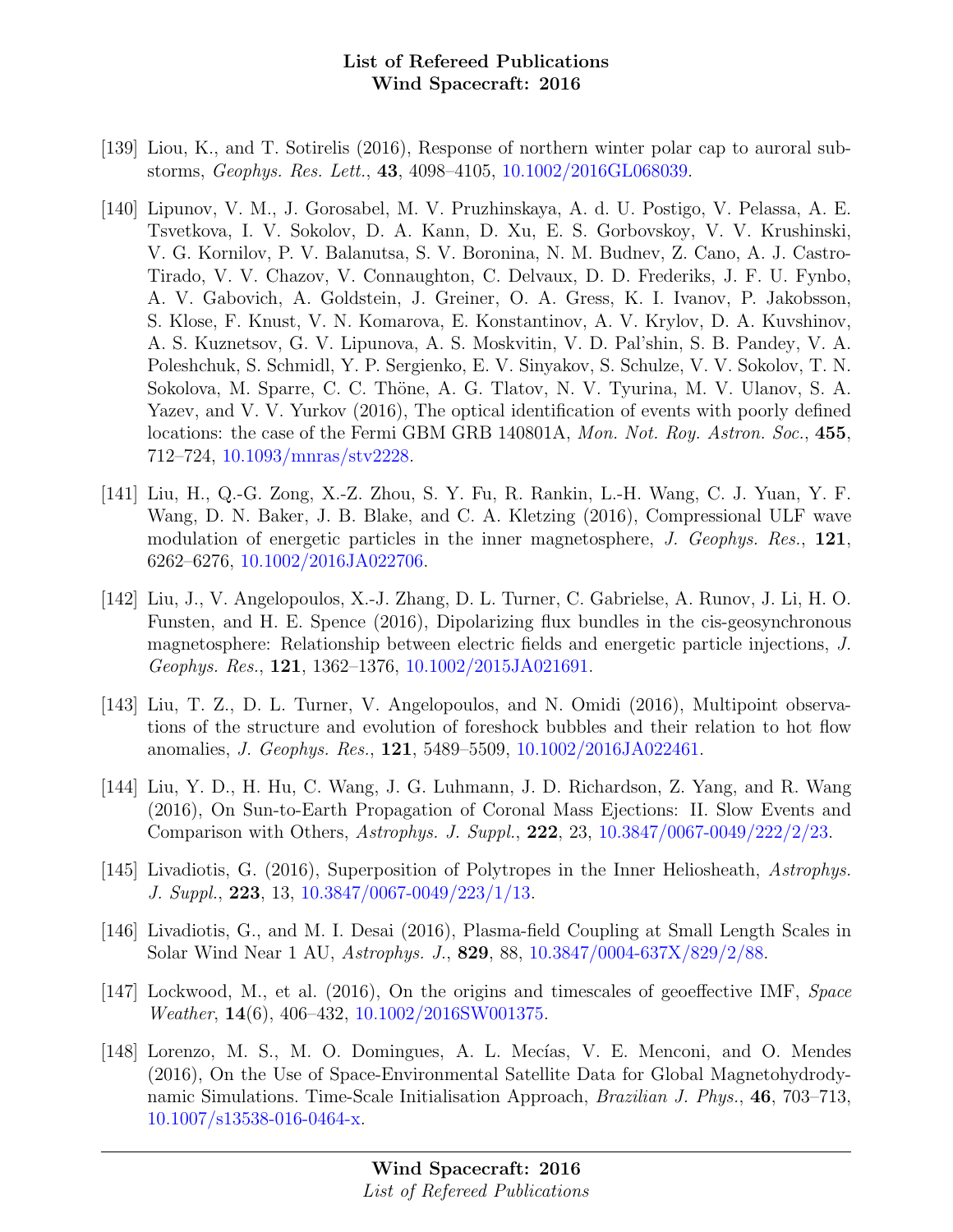- [149] Lugaz, N., C. J. Farrugia, C.-L. Huang, R. M. Winslow, H. E. Spence, and N. A. Schwadron (2016), Earth's magnetosphere and outer radiation belt under sub-Alfvénic solar wind, Nature Comm., 7, 13001, [10.1038/ncomms13001.](http://dx.doi.org/10.1038/ncomms13001)
- [150] Lugaz, N., C. J. Farrugia, R. M. Winslow, N. Al-Haddad, E. K. J. Kilpua, and P. Riley (2016), Factors Affecting the Geo-effectiveness of Shocks and Sheaths at 1 AU, J. Geophys. *Res.*, **121**(11), 10,861–10,879, [10.1002/2016JA023100.](http://dx.doi.org/10.1002/2016JA023100)
- [151] L¨uhr, H., T. Huang, S. Wing, G. Kervalishvili, J. Rauberg, and H. Korth (2016), Filamentary field-aligned currents at the polar cap region during northward interplanetary magnetic field derived with the Swarm constellation, Ann. Geophys., 34, 901–915, [10.5194/angeo-34-901-2016.](http://dx.doi.org/10.5194/angeo-34-901-2016)
- [152] Mäkelä, P., N. Gopalswamy, M. J. Reiner, S. Akiyama, and V. Krupar (2016), Source Regions of the Type II Radio Burst Observed During a CME-CME Interaction on 2013 May 22, Astrophys. J., 827, 141, [10.3847/0004-637X/827/2/141.](http://dx.doi.org/10.3847/0004-637X/827/2/141)
- [153] Malaspina, D. M., and L. B. Wilson III (2016), A database of interplanetary and interstellar dust detected by the Wind spacecraft, J. Geophys. Res., 121, 9369–9377, [10.1002/2016JA023209.](http://dx.doi.org/10.1002/2016JA023209)
- [154] Mann, I. R., L. G. Ozeke, K. R. Murphy, S. G. Claudepierre, D. L. Turner, D. N. Baker, I. J. Rae, A. Kale, D. K. Milling, A. J. Boyd, H. E. Spence, G. D. Reeves, H. J. Singer, S. Dimitrakoudis, I. A. Daglis, and F. Honary (2016), Explaining the dynamics of the ultra-relativistic third Van Allen radiation belt, Nature Phys., 12, 978–983, [10.1038/nphys3799.](http://dx.doi.org/10.1038/nphys3799)
- [155] Manoharan, P. K., D. Maia, A. Johri, and M. S. Induja (2016), Interplanetary Consequences of Coronal Mass Ejection Events Occurred During 18-25 June 2015, in Coimbra Solar Physics Meeting: Ground-based Solar Observations in the Space Instrumentation Era, Astronomical Society of the Pacific Conference Series, vol. 504, edited by I. Dorotovic, C. E. Fischer, and M. Temmer, p. 59.
- [156] Markovskii, S. A., B. J. Vasquez, and C. W. Smith (2016), The Effect of Electron Thermal Pressure on the Observed Magnetic Helicity in the Solar Wind, Astrophys. J., 833, 212, [10.3847/1538-4357/833/2/212.](http://dx.doi.org/10.3847/1538-4357/833/2/212)
- [157] Martinez-Calderon, C., K. Shiokawa, Y. Miyoshi, K. Keika, M. Ozaki, I. Schofield, M. Connors, C. Kletzing, M. Hanzelka, O. Santolik, and W. S. Kurth (2016), ELF/VLF wave propagation at subauroral latitudes: Conjugate observation between the ground and Van Allen Probes A, J. Geophys. Res., 121, 5384–5393, [10.1002/2015JA022264.](http://dx.doi.org/10.1002/2015JA022264)
- [158] Marubashi, K., K.-S. Cho, R.-S. Kim, S. Kim, S.-H. Park, and H. Ishibashi (2016), The 17 March 2015 storm: the associated magnetic flux rope structure and the storm development, Earth, Planets, and Space, 68, 173, [10.1186/s40623-016-0551-9.](http://dx.doi.org/10.1186/s40623-016-0551-9)
- [159] Masías-Meza, J. J., S. Dasso, P. Démoulin, L. Rodriguez, and M. Janvier (2016), Superposed epoch study of ICME sub-structures near Earth and their effects on Galactic cosmic rays, Astron. & Astrophys., 592, A118, [10.1051/0004-6361/201628571.](http://dx.doi.org/10.1051/0004-6361/201628571)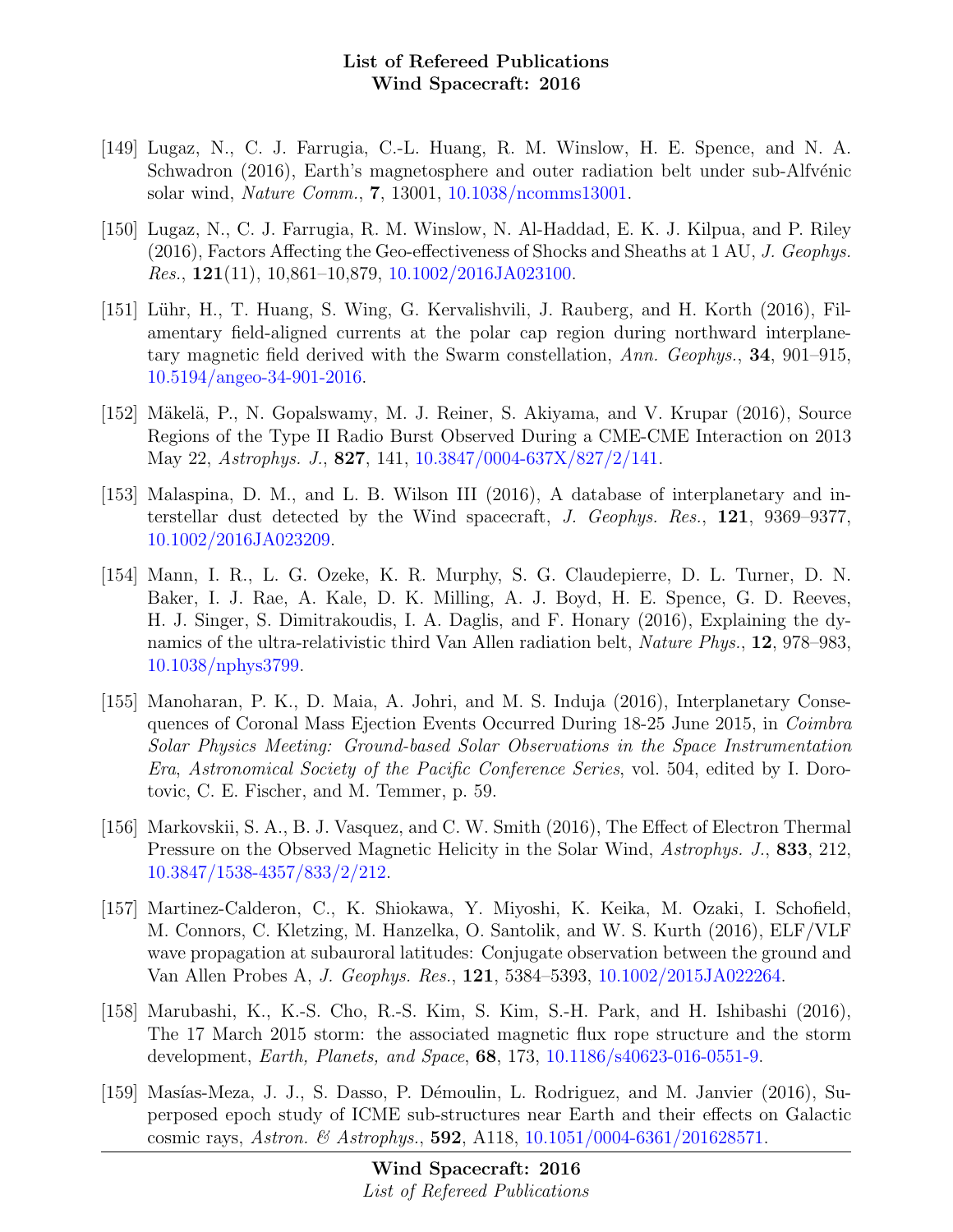- [160] Matthaeus, W. H., J. M. Weygand, and S. Dasso (2016), Ensemble Space-Time Correlation of Plasma Turbulence in the Solar Wind, Phys. Rev. Lett., 116(24), 245101, [10.1103/PhysRevLett.116.245101.](http://dx.doi.org/10.1103/PhysRevLett.116.245101)
- [161] Mavromichalaki, H., C. Papageorgiou, and M. Gerontidou (2016), Solar cycle and 27-day variations of the diurnal anisotropy of cosmic rays during the solar cycle 23, Astrophys. Space Sci., 361, 69, [10.1007/s10509-016-2661-z.](http://dx.doi.org/10.1007/s10509-016-2661-z)
- [162] McKenna-Lawlor, S., W. Ip, B. Jackson, D. Odstrcil, P. Nieminen, H. Evans, J. Burch, K. Mandt, R. Goldstein, I. Richter, and M. Dryer (2016), Space Weather at Comet  $67P/Churyumov-Gerasimenko Before its Perihelion, Earth Moon and Planets, 117, 1–22,$ [10.1007/s11038-015-9479-5.](http://dx.doi.org/10.1007/s11038-015-9479-5)
- [163] McPherron, R. L., and X. Chu (2016), Relation of the auroral substorm to the substorm current wedge, Geosci. Lett., 3, 12, [10.1186/s40562-016-0044-5.](http://dx.doi.org/10.1186/s40562-016-0044-5)
- [164] Meeren, C., K. Oksavik, D. A. Lorentzen, L. J. Paxton, and L. B. N. Clausen (2016), Scintillation and irregularities from the nightside part of a Sun-aligned polar cap arc, J. Geophys. Res., 121, 5723–5736, [10.1002/2016JA022708.](http://dx.doi.org/10.1002/2016JA022708)
- [165] Milan, S. E., S. M. Imber, J. A. Carter, M.-T. Walach, and B. Hubert (2016), What controls the local time extent of flux transfer events?, J. Geophys. Res., 121, 1391–1401, [10.1002/2015JA022012.](http://dx.doi.org/10.1002/2015JA022012)
- [166] Miller, M. J., and J. N. Bregman (2016), The Interaction of the Fermi Bubbles with the Milky Way's Hot Gas Halo, Astrophys. J., 829, 9, [10.3847/0004-637X/829/1/9.](http://dx.doi.org/10.3847/0004-637X/829/1/9)
- [167] Minasyants, G. S., T. M. Minasyants, and V. M. Tomozov (2016), Fe/O ratio variations during the disturbed stage in the development of the solar cosmic ray fluxes: Manifestations of the first ionization potential effect in the solar cosmic ray composition, Geomag. and Aeron., 56, 203–212, [10.1134/S0016793216020110.](http://dx.doi.org/10.1134/S0016793216020110)
- [168] Mistry, R., J. P. Eastwood, C. C. Haggerty, M. A. Shay, T. D. Phan, H. Hietala, and P. A. Cassak (2016), Observations of Hall Reconnection Physics Far Downstream of the X Line, Phys. Rev. Lett., 117(18), 185102, [10.1103/PhysRevLett.117.185102.](http://dx.doi.org/10.1103/PhysRevLett.117.185102)
- [169] Miteva, R., S. W. Samwel, M. V. Costa-Duarte, and D. Danov (2016), The online catalog of Wind/EPACT proton events, in Proceedings of the Eighth Workshop "Solar Influences on the Magnetosphere, Ionosphere and Atmosphere", held 30 May-3 June, 2016 in Sunny Beach, Bulgaria, p. 27-30. Edited by K. Georgieva, B. Kirov and D. Danov. ISSN: 2367- 7570, 2016, edited by K. Georgieva, B. Kirov, and D. Danov, pp. 27–30.
- [170] Mittal, N., and V. K. Verma (2016), On geomagnetic storms and associated solar activity phenomena observed during 1996-2009, Acta Astron., 121, 179–199, [10.1016/j.actaastro.2015.12.038.](http://dx.doi.org/10.1016/j.actaastro.2015.12.038)
- [171] Mittal, N., J. Sharma, V. K. Verma, and V. Garg (2016), On the statistical characteristics of radio-loud and radio-quiet halo coronal mass ejections and their associated flares during solar cycles 23 and 24, New Astron., 47, 64–80, [10.1016/j.newast.2016.02.004.](http://dx.doi.org/10.1016/j.newast.2016.02.004)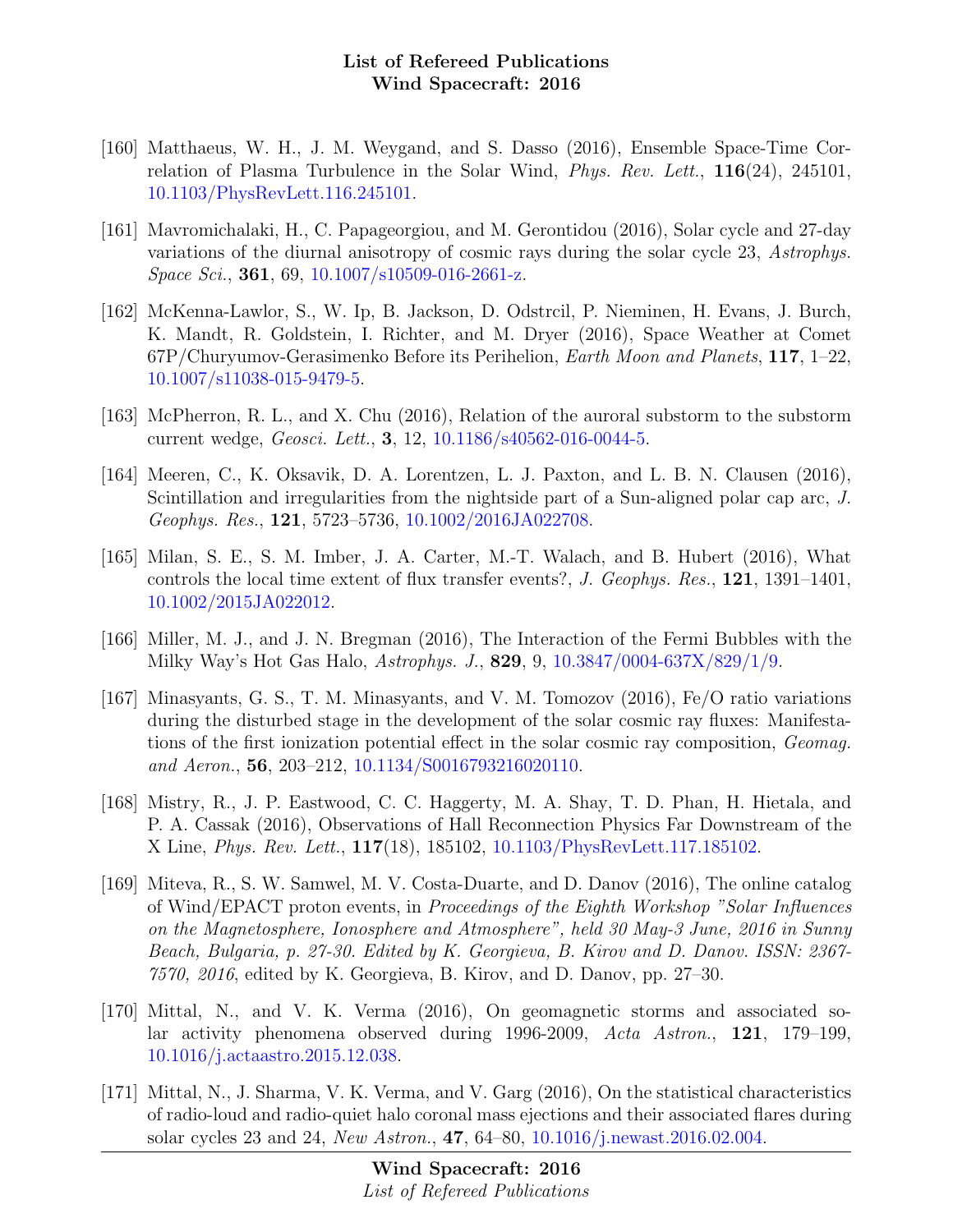- [172] Mohanty, P. K., J. M. Weygand, and S. Dasso (2016), Transient Weakening of Earth's Magnetic Shield Probed by a Cosmic Ray Burst, *Phys. Rev. Lett.*, **117**(17), 171101, [10.1103/PhysRevLett.117.171101.](http://dx.doi.org/10.1103/PhysRevLett.117.171101)
- [173] Moore, T. W., K. Nykyri, and A. P. Dimmock (2016), Cross-scale energy transport in space plasmas, Nature Phys., 12, 1164–1169, [10.1038/nphys3869.](http://dx.doi.org/10.1038/nphys3869)
- [174] Mulay, S. M., D. Tripathi, G. Del Zanna, and H. Mason (2016), Multiwavelength study of 20 jets that emanate from the periphery of active regions, Astron.  $\mathscr B$  Astrophys., 589, A79, [10.1051/0004-6361/201527473.](http://dx.doi.org/10.1051/0004-6361/201527473)
- [175] Myagkova, I. N., A. V. Bogomolov, L. K. Kashapova, V. V. Bogomolov, S. I. Svertilov, M. I. Panasyuk, E. A. Kuznetsova, and G. V. Rozhkov (2016), Solar X-ray Emission Measured by the Vernov Mission During September - October of 2014, Solar Phys., 291, 3439–3450, [10.1007/s11207-016-0959-1.](http://dx.doi.org/10.1007/s11207-016-0959-1)
- [176] Nagai, T., N. Kitamura, H. Hasegawa, I. Shinohara, S. Yokota, Y. Saito, R. Nakamura, B. L. Giles, C. Pollock, T. E. Moore, J. C. Dorelli, D. J. Gershman, W. R. Paterson, L. A. Avanov, M. O. Chandler, V. Coffey, J. A. Sauvaud, B. Lavraud, C. T. Russell, R. J. Strangeway, M. Oka, K. J. Genestreti, and J. L. Burch (2016), Thick escaping magnetospheric ion layer in magnetopause reconnection with MMS observations, Geophys. Res. Lett., 43, 6028–6035, [10.1002/2016GL069085.](http://dx.doi.org/10.1002/2016GL069085)
- [177] Nesse Tyssøy, H., M. I. Sandanger, L.-K. G. Ødegaard, J. Stadsnes, A. Aasnes, and A. E. Zawedde (2016), Energetic electron precipitation into the middle atmosphere – Constructing the loss cone fluxes from MEPED POES, J. Geophys. Res., 121, 5693– 5707, [10.1002/2016JA022752.](http://dx.doi.org/10.1002/2016JA022752)
- [178] Newell, P. T., K. Liou, J. W. Gjerloev, T. Sotirelis, S. Wing, and E. J. Mitchell (2016), Substorm probabilities are best predicted from solar wind speed, J. Atmos. Solar-Terr. Phys., 146, 28–37, [10.1016/j.jastp.2016.04.019.](http://dx.doi.org/10.1016/j.jastp.2016.04.019)
- [179] Nieves-Chinchilla, T., M. G. Linton, M. A. Hidalgo, A. Vourlidas, N. P. Savani, A. Szabo, C. Farrugia, and W. Yu (2016), A Circular-cylindrical Flux-rope Analytical Model for Magnetic Clouds, Astrophys. J., 823, 27, [10.3847/0004-637X/823/1/27.](http://dx.doi.org/10.3847/0004-637X/823/1/27)
- [180] Nishimura, Y., T. Kikuchi, Y. Ebihara, A. Yoshikawa, S. Imajo, W. Li, and H. Utada (2016), Evolution of the current system during solar wind pressure pulses based on aurora and magnetometer observations, Earth, Planets, and Space, 68, 144, [10.1186/s40623-016-](http://dx.doi.org/10.1186/s40623-016-0517-y) [0517-y.](http://dx.doi.org/10.1186/s40623-016-0517-y)
- [181] Nishimura, Y., J. Yang, P. L. Pritchett, F. V. Coroniti, E. F. Donovan, L. R. Lyons, R. A. Wolf, V. Angelopoulos, and S. B. Mende (2016), Statistical properties of substorm auroral onset beads/rays, J. Geophys. Res., 121, 8661–8676, [10.1002/2016JA022801.](http://dx.doi.org/10.1002/2016JA022801)
- [182] Nishino, M. N., K. Shiokawa, and Y. Otsuka (2016), The first long-term all-sky imager observation of lunar sodium tail, Icarus, 280, 199–204, [10.1016/j.icarus.2016.08.004.](http://dx.doi.org/10.1016/j.icarus.2016.08.004)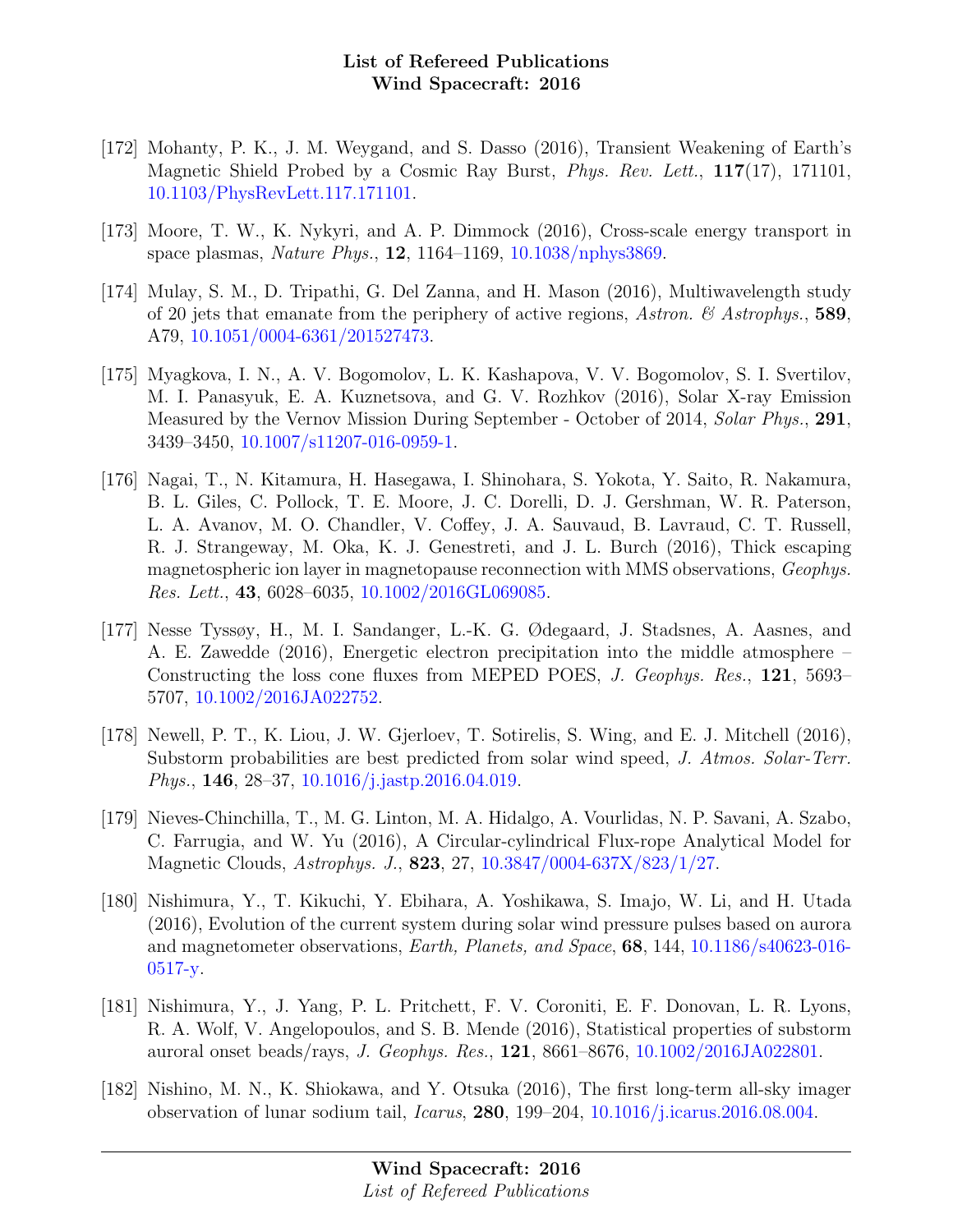- [183] Nosé, M. (2016), Long-term variations in the plasma sheet ion composition and substorm occurrence over 23 years, Geosci. Lett., 3, 1, [10.1186/s40562-015-0033-0.](http://dx.doi.org/10.1186/s40562-015-0033-0)
- [184] Nykyri, K., and A. P. Dimmock (2016), Statistical study of the ULF Pc4-Pc5 range fluctuations in the vicinity of Earth's magnetopause and correlation with the Low Latitude Boundary Layer thickness, Adv. Space Res., 58, 257–267, [10.1016/j.asr.2015.12.046.](http://dx.doi.org/10.1016/j.asr.2015.12.046)
- [185] Ogunmodimu, O. A. (2016), Auroral Radio Absorption: Modelling and Prediction, Ph.D. thesis, Lancaster University, Lancaster, UK, advisor: Farideh Honary.
- [186] Oliveira, D. M., J. Raeder, B. T. Tsurutani, and J. W. Gjerloev (2016), Effects of Interplanetary Shock Inclinations on Nightside Auroral Power Intensity, Brazilian J. Phys., 46, 97–104, [10.1007/s13538-015-0389-9.](http://dx.doi.org/10.1007/s13538-015-0389-9)
- [187] Owens, M. J. (2016), Do the Legs of Magnetic Clouds Contain Twisted Flux-rope Magnetic Fields?, Astrophys. J., 818, 197, [10.3847/0004-637X/818/2/197.](http://dx.doi.org/10.3847/0004-637X/818/2/197)
- [188] Ozgüç, A., A. Kilcik, K. Georgieva, and B. Kirov (2016), Temporal Offsets Between Maximum CME Speed Index and Solar, Geomagnetic, and Interplanetary Indicators During Solar Cycle 23 and the Ascending Phase of Cycle 24, Solar Phys., 291, 1533–1546, [10.1007/s11207-016-0909-y.](http://dx.doi.org/10.1007/s11207-016-0909-y)
- [189] Palmerio, E., E. K. J. Kilpua, and N. P. Savani (2016), Planar magnetic structures in coronal mass ejection-driven sheath regions, Ann. Geophys., 34, 313–322, [10.5194/angeo-](http://dx.doi.org/10.5194/angeo-34-313-2016)[34-313-2016.](http://dx.doi.org/10.5194/angeo-34-313-2016)
- [190] Papaioannou, A., I. Sandberg, A. Anastasiadis, A. Kouloumvakos, M. K. Georgoulis, K. Tziotziou, G. Tsiropoula, P. Jiggens, and A. Hilgers (2016), Solar flares, coronal mass ejections and solar energetic particle event characteristics, J. Space Weather Space Clim., 6(27), A42,  $10.1051/\text{swsc}/2016035$ .
- [191] Park, J.-S., K.-H. Kim, K. Shiokawa, D.-H. Lee, E. Lee, H.-J. Kwon, H. Jin, and G. Jee (2016), EMIC waves observed at geosynchronous orbit under quiet geomagnetic conditions  $(Kp \le 1)$ , J. Geophys. Res., 121, 1377–1390, [10.1002/2015JA021968.](http://dx.doi.org/10.1002/2015JA021968)
- [192] Patsourakos, S., M. K. Georgoulis, A. Vourlidas, A. Nindos, T. Sarris, G. Anagnostopoulos, A. Anastasiadis, G. Chintzoglou, I. A. Daglis, C. Gontikakis, N. Hatzigeorgiu, A. C. Iliopoulos, C. Katsavrias, A. Kouloumvakos, K. Moraitis, T. Nieves-Chinchilla, G. Pavlos, D. Sarafopoulos, P. Syntelis, C. Tsironis, K. Tziotziou, I. I. Vogiatzis, G. Balasis, M. Georgiou, L. P. Karakatsanis, O. E. Malandraki, C. Papadimitriou, D. Odstrčil, E. G. Pavlos, O. Podlachikova, I. Sandberg, D. L. Turner, M. N. Xenakis, E. Sarris, K. Tsinganos, and L. Vlahos (2016), The Major Geoeffective Solar Eruptions of 2012 March 7: Comprehensive Sun-to-Earth Analysis, Astrophys. J., 817, 14, [10.3847/0004-637X/817/1/14.](http://dx.doi.org/10.3847/0004-637X/817/1/14)
- [193] Pereira, B. F., B. J. Philip, and T. E. Girish (2016), On the nature of IMF polarity dependent asymmetries in solar wind plasma properties during the minimum of sunspot cycles 23 and 24, J. Atmos. Solar-Terr. Phys., 140, 34–40, [10.1016/j.jastp.2016.01.009.](http://dx.doi.org/10.1016/j.jastp.2016.01.009)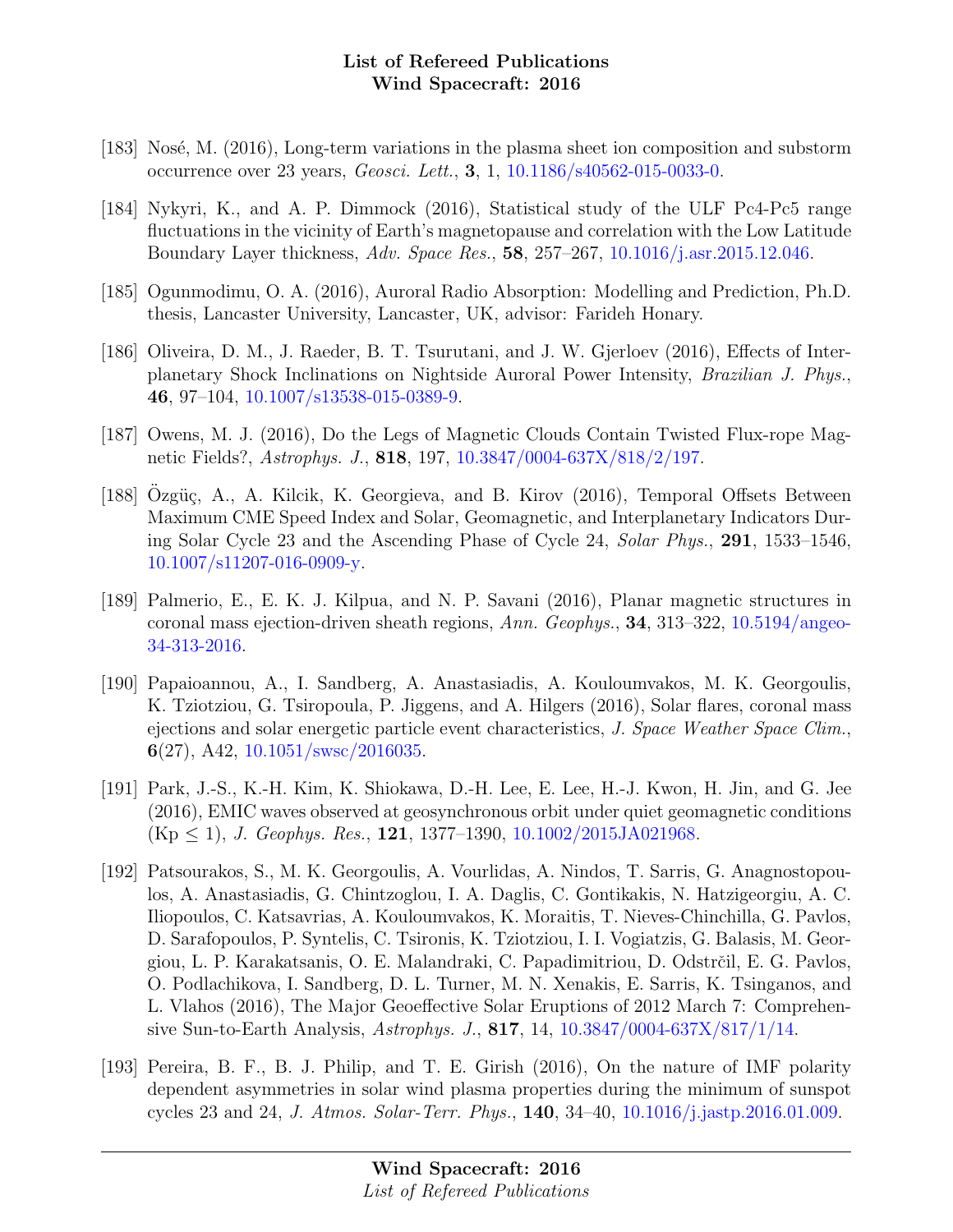- [194] Petrinec, S. M. (2016), Draping of strongly flow-aligned interplanetary magnetic field about the magnetopause, Advances in Space Research, 58, 175–180, [10.1016/j.asr.2015.10.001.](http://dx.doi.org/10.1016/j.asr.2015.10.001)
- [195] Petrinec, S. M., J. L. Burch, S. A. Fuselier, R. G. Gomez, W. Lewis, K. J. Trattner, R. Ergun, B. Mauk, C. J. Pollock, C. Schiff, R. J. Strangeway, C. T. Russell, T.-D. Phan, and D. Young (2016), Comparison of Magnetospheric Multiscale ion jet signatures with predicted reconnection site locations at the magnetopause, *Geophys. Res. Lett.*, 43, 5997–6004, [10.1002/2016GL069626.](http://dx.doi.org/10.1002/2016GL069626)
- [196] Pfau-Kempf, Y., H. Hietala, S. E. Milan, L. Juusola, S. Hoilijoki, U. Ganse, S. von Alfthan, and M. Palmroth (2016), Evidence for transient, local ion foreshocks caused by dayside magnetopause reconnection, Ann. Geophys., 34, 943–959, [10.5194/angeo-34-943-](http://dx.doi.org/10.5194/angeo-34-943-2016) [2016.](http://dx.doi.org/10.5194/angeo-34-943-2016)
- [197] Pi, G., J.-H. Shue, J.-S. Park, J.-K. Chao, Y.-H. Yang, and C.-H. Lin (2016), A comparison of the IMF structure and the magnetic field in the magnetosheath under the radial IMF conditions, Adv. Space Res., 58, 181–187, [10.1016/j.asr.2015.11.012.](http://dx.doi.org/10.1016/j.asr.2015.11.012)
- [198] Pick, M., G. Stenborg, P. Démoulin, P. Zucca, and A. Lecacheux (2016), Homologous Solar Events on 2011 January 27: Build-up and Propagation in a Complex Coronal Environment, Astrophys. J., 823, 5, [10.3847/0004-637X/823/1/5.](http://dx.doi.org/10.3847/0004-637X/823/1/5)
- [199] Pierrard, V., S. P. Moschou, M. Lazar, K. Borremans, and G. L. Rosson (2016), Kinetic models for space plasmas: Recent progress for the solar wind and the Earth's magnetosphere, in American Institute of Physics Conference Series, American Institute of Physics Conference Series, vol. 1786, p. 160001, [10.1063/1.4967658.](http://dx.doi.org/10.1063/1.4967658)
- [200] Pitňa, A., J. Safránková, Z. Němeček, O. Goncharov, F. Němec, L. Přech, C. H. K. Chen, and G. N. Zastenker (2016), Density Fluctuations Upstream and Downstream of Interplanetary Shocks, Astrophys. J., 819, 41, [10.3847/0004-637X/819/1/41.](http://dx.doi.org/10.3847/0004-637X/819/1/41)
- [201] Plaschke, F., and Y. Narita (2016), On determining fluxgate magnetometer spin axis offsets from mirror mode observations, Ann. Geophys., 34, 759–766, [10.5194/angeo-34-](http://dx.doi.org/10.5194/angeo-34-759-2016) [759-2016.](http://dx.doi.org/10.5194/angeo-34-759-2016)
- [202] Plaschke, F., H. Hietala, V. Angelopoulos, and R. Nakamura (2016), Geoeffective jets impacting the magnetopause are very common, J. Geophys. Res., 121, 3240–3253, [10.1002/2016JA022534.](http://dx.doi.org/10.1002/2016JA022534)
- [203] Plaschke, F., N. Kahr, D. Fischer, R. Nakamura, W. Baumjohann, W. Magnes, J. L. Burch, R. B. Torbert, C. T. Russell, B. L. Giles, R. J. Strangeway, H. K. Leinweber, K. R. Bromund, B. J. Anderson, G. Le, M. Chutter, J. A. Slavin, and E. L. Kepko (2016), Steepening of waves at the duskside magnetopause, Geophys. Res. Lett., 43, 7373–7380, [10.1002/2016GL070003.](http://dx.doi.org/10.1002/2016GL070003)
- [204] Plotnikov, I., A. P. Rouillard, J. A. Davies, V. Bothmer, J. P. Eastwood, P. Gallagher, R. A. Harrison, E. Kilpua, C. Möstl, C. H. Perry, L. Rodriguez, B. Lavraud, V. Génot,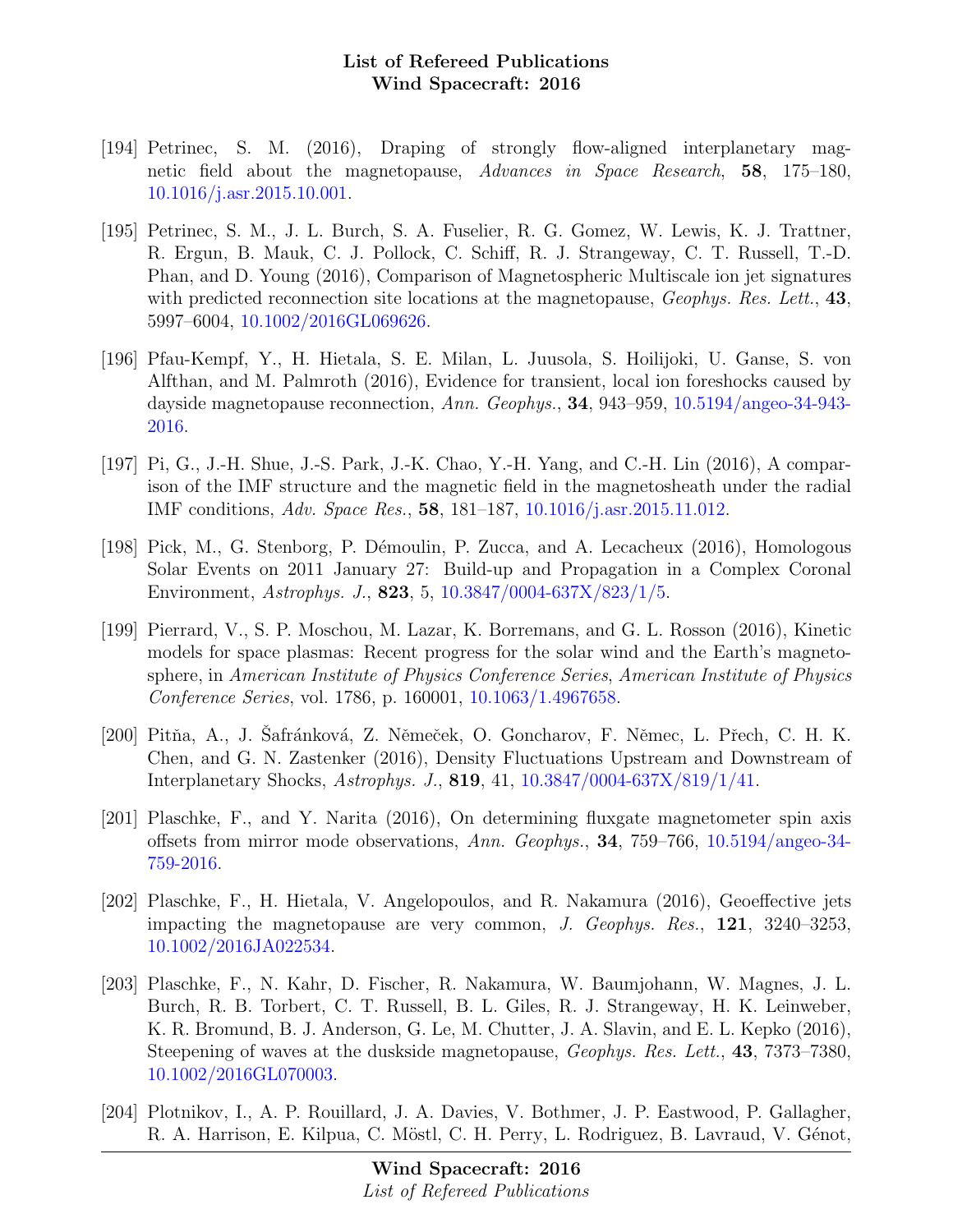R. F. Pinto, and E. Sanchez-Diaz (2016), Long-Term Tracking of Corotating Density Structures Using Heliospheric Imaging, Solar Phys., 291, 1853–1875, [10.1007/s11207-](http://dx.doi.org/10.1007/s11207-016-0935-9) [016-0935-9.](http://dx.doi.org/10.1007/s11207-016-0935-9)

- [205] Pohjolainen, S., F. Al-Hamadani, and E. Valtonen (2016), Propagation of Solar Energetic Particles During Multiple Coronal Mass Ejection Events, Solar Phys., 291, 487–511, [10.1007/s11207-015-0835-4.](http://dx.doi.org/10.1007/s11207-015-0835-4)
- [206] Potapov, A., L. Ryzhakova, and B. Tsegmed (2016), A new approach to predict and estimate enhancements of "killer" electron flux at geosynchronous orbit, Acta Astron., 126, 47–51, [10.1016/j.actaastro.2016.04.017.](http://dx.doi.org/10.1016/j.actaastro.2016.04.017)
- [207] Qiu, Q., H.-G. Yang, Q.-M. Lu, Z.-J. Hu, D.-S. Han, and Q. Wang (2016), Orientation variation of dayside auroral arc alignments obtained from all-sky observation at yellow river station, Svalbard, J. Atmos. Solar-Terr. Phys., 142, 20–24, [10.1016/j.jastp.2016.02.019.](http://dx.doi.org/10.1016/j.jastp.2016.02.019)
- [208] Raeder, J., W. D. Cramer, K. Germaschewski, and J. Jensen (2016), Using OpenGGCM to Compute and Separate Magnetosphere Magnetic Perturbations Measured on Board Low Earth Orbiting Satellites, Space Sci. Rev., [10.1007/s11214-016-0304-x.](http://dx.doi.org/10.1007/s11214-016-0304-x)
- [209] Raouafi, N. E., S. Patsourakos, E. Pariat, P. R. Young, A. C. Sterling, A. Savcheva, M. Shimojo, F. Moreno-Insertis, C. R. DeVore, V. Archontis, T. Török, H. Mason, W. Curdt, K. Meyer, K. Dalmasse, and Y. Matsui (2016), Solar Coronal Jets: Observations, Theory, and Modeling, *Space Sci. Rev.*, **201**, 1–53, [10.1007/s11214-016-0260-5.](http://dx.doi.org/10.1007/s11214-016-0260-5)
- [210] Reames, D. V. (2016), Temperature of the Source Plasma in Gradual Solar Energetic Particle Events, Solar Phys., 291, 911–930, [10.1007/s11207-016-0854-9.](http://dx.doi.org/10.1007/s11207-016-0854-9)
- [211] Reames, D. V. (2016), The Origin of Element Abundance Variations in Solar Energetic Particles, Solar Phys., 291, 2099–2115, [10.1007/s11207-016-0942-x.](http://dx.doi.org/10.1007/s11207-016-0942-x)
- [212] Reames, D. V. (2016), Element Abundances and Source Plasma Temperatures of Solar Energetic Particles, in Journal of Physics Conference Series, J. Phys. Conf. Ser., vol. 767, p. 012023, [10.1088/1742-6596/767/1/012023.](http://dx.doi.org/10.1088/1742-6596/767/1/012023)
- [213] Reeves, G. D., R. H. W. Friedel, B. A. Larsen, R. M. Skoug, H. O. Funsten, S. G. Claudepierre, J. F. Fennell, D. L. Turner, M. H. Denton, H. E. Spence, J. B. Blake, and D. N. Baker (2016), Energy-dependent dynamics of keV to MeV electrons in the inner zone, outer zone, and slot regions, J. Geophys. Res., 121, 397–412, [10.1002/2015JA021569.](http://dx.doi.org/10.1002/2015JA021569)
- [214] Reid, H. A. S. (2016), Solar type III bursts observed with LOFAR, in 2016 URSI Asia-Pacific Radio Science Conference (URSI AP-RASC), URSI Asia-Pacific Radio Science Conference Series, pp. 1235–1238, [10.1109/URSIAP-RASC.2016.7601384.](http://dx.doi.org/10.1109/URSIAP-RASC.2016.7601384)
- [215] Reiff, P. H., A. G. Daou, S. Y. Sazykin, R. Nakamura, M. R. Hairston, V. Coffey, M. O. Chandler, B. J. Anderson, C. T. Russell, D. Welling, S. A. Fuselier, and K. J. Genestreti (2016), Multispacecraft observations and modeling of the 22/23 June 2015 geomagnetic storm, Geophys. Res. Lett., 43, 7311–7318, [10.1002/2016GL069154.](http://dx.doi.org/10.1002/2016GL069154)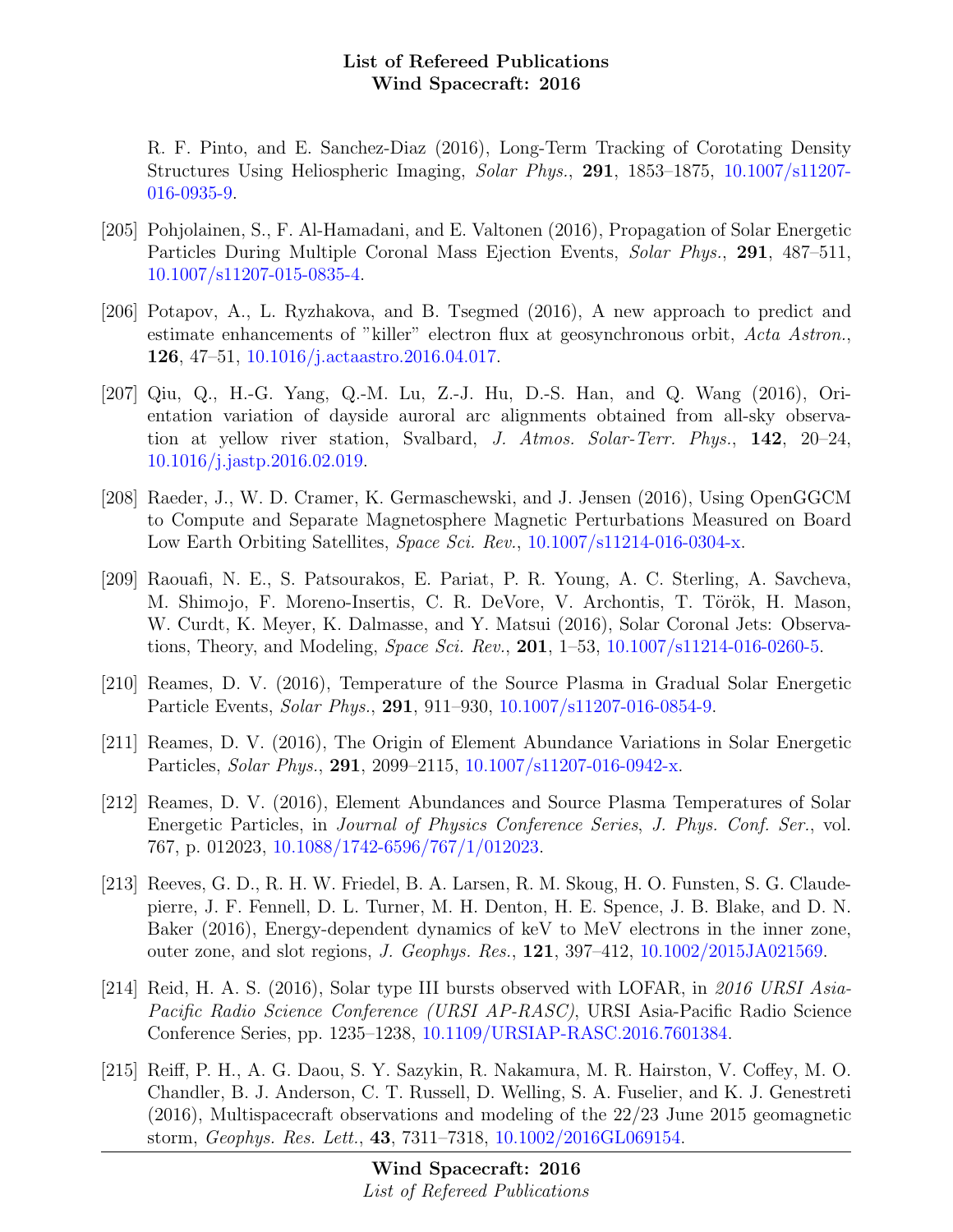- [216] Reisenfeld, D. B., M. Bzowski, H. O. Funsten, S. A. Fuselier, A. Galli, P. H. Janzen, N. Karna, M. A. Kubiak, D. J. McComas, N. A. Schwadron, and J. M. Sokół (2016), Tracking the Solar Cycle through IBEX Observations of Energetic Neutral Atom Flux Variations at the Heliospheric Poles, Astrophys. J., 833, 277, [10.3847/1538-](http://dx.doi.org/10.3847/1538-4357/833/2/277) [4357/833/2/277.](http://dx.doi.org/10.3847/1538-4357/833/2/277)
- [217] Ren, J., Q. G. Zong, X. Z. Zhou, H. Zhang, S. Y. Fu, Y. F. Wang, and Y. C.-M. Liu (2016), Statistics of the field-aligned currents at the high-latitude energetic electron boundaries in the nightside: Cluster observation, J. Geophys. Res., 121, 1979–1989, [10.1002/2015JA021754.](http://dx.doi.org/10.1002/2015JA021754)
- [218] Richardson, I. G., T. T. von Rosenvinge, and H. V. Cane (2016), North/South Hemispheric Periodicities in the >25 MeV Solar Proton Event Rate During the Rising and Peak Phases of Solar Cycle 24, Solar Phys., 291, 2117–2134, [10.1007/s11207-016-0948-4.](http://dx.doi.org/10.1007/s11207-016-0948-4)
- [219] Rodger, C. J., K. Cresswell-Moorcock, and M. A. Clilverd (2016), Nature's Grand Experiment: Linkage between magnetospheric convection and the radiation belts, J. Geophys. Res., 121, 171–189, [10.1002/2015JA021537.](http://dx.doi.org/10.1002/2015JA021537)
- [220] Rouillard, A. P., I. Plotnikov, R. F. Pinto, M. Tirole, M. Lavarra, P. Zucca, R. Vainio, A. J. Tylka, A. Vourlidas, M. L. De Rosa, J. Linker, A. Warmuth, G. Mann, C. M. S. Cohen, and R. A. Mewaldt (2016), Deriving the Properties of Coronal Pressure Fronts in 3D: Application to the 2012 May 17 Ground Level Enhancement, Astrophys. J., 833, 45, [10.3847/1538-4357/833/1/45.](http://dx.doi.org/10.3847/1538-4357/833/1/45)
- [221] Rubia, R., S. V. Singh, and G. S. Lakhina (2016), Existence domains of electrostatic solitary structures in the solar wind plasma, Phys. Plasmas, 23(6), 062902, [10.1063/1.4953892.](http://dx.doi.org/10.1063/1.4953892)
- [222] Salas-Matamoros, C., K.-L. Klein, and A. P. Rouillard (2016), Coronal mass ejectionrelated particle acceleration regions during a simple eruptive event, Astron.  $\mathcal{C}$  Astrophys. 590, A135, [10.1051/0004-6361/201528015.](http://dx.doi.org/10.1051/0004-6361/201528015)
- [223] Sandhu, J. K., T. K. Yeoman, R. C. Fear, and I. Dandouras (2016), A statistical study of magnetospheric ion composition along the geomagnetic field using the Cluster spacecraft for L values between 5.9 and 9.5, J. Geophys. Res., 121, 2194–2208, [10.1002/2015JA022261.](http://dx.doi.org/10.1002/2015JA022261)
- [224] Santos, A. M., M. A. Abdu, J. R. Souza, J. H. A. Sobral, and I. S. Batista (2016), Disturbance zonal and vertical plasma drifts in the Peruvian sector during solar minimum phases, J. Geophys. Res., 121, 2503–2521, [10.1002/2015JA022146.](http://dx.doi.org/10.1002/2015JA022146)
- [225] Schmid, D., R. Nakamura, M. Volwerk, F. Plaschke, Y. Narita, W. Baumjohann, W. Magnes, D. Fischer, H. U. Eichelberger, R. B. Torbert, C. T. Russell, R. J. Strangeway, H. K. Leinweber, G. Le, K. R. Bromund, B. J. Anderson, J. A. Slavin, and E. L. Kepko (2016), A comparative study of dipolarization fronts at MMS and Cluster, Geophys. Res. Lett., 43, 6012–6019, [10.1002/2016GL069520.](http://dx.doi.org/10.1002/2016GL069520)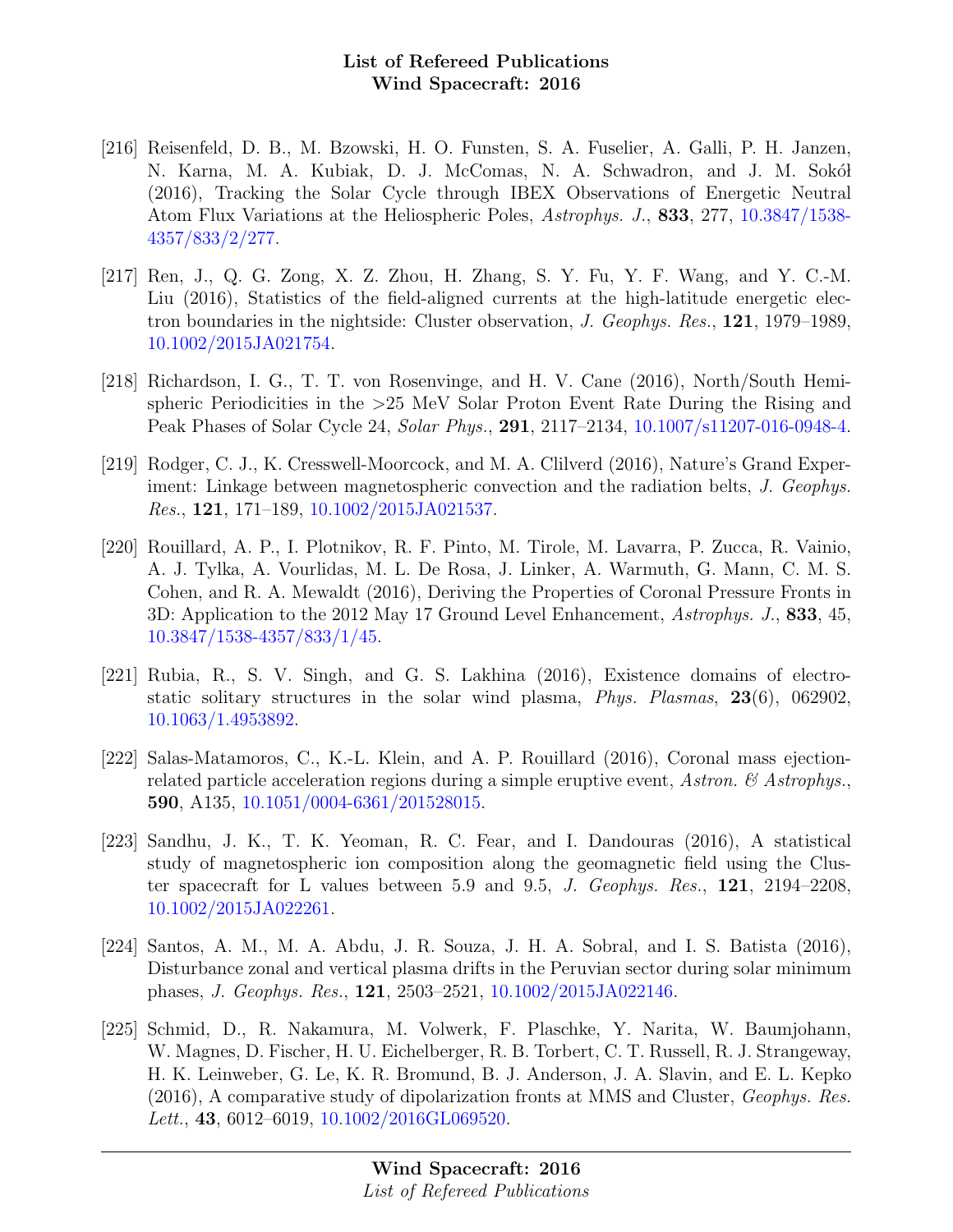- [226] Seba, E. B., and M. Nigussie (2016), Investigating the effect of geomagnetic storm and equatorial electrojet on equatorial ionospheric irregularity over East African sector, Adv. Space Res., 58, 1708–1719, [10.1016/j.asr.2016.06.037.](http://dx.doi.org/10.1016/j.asr.2016.06.037)
- [227] Shaaban, S. M., M. Lazar, S. Poedts, and A. Elhanbaly (2016), Effects of suprathermal electrons on the proton temperature anisotropy in space plasmas: Electromagnetic ioncyclotron instability, Astrophys. Space Sci., 361, 193, [10.1007/s10509-016-2782-4.](http://dx.doi.org/10.1007/s10509-016-2782-4)
- [228] Shen, F., Y. Wang, C. Shen, and X. Feng (2016), Turn on the super-elastic collision nature of coronal mass ejections through low approaching speed, *Scientific Reports*, **6**, 19576, [10.1038/srep19576.](http://dx.doi.org/10.1038/srep19576)
- [229] Shutenko, V. V., I. I. Astapov, N. S. Barbashina, A. N. Dmitrieva, R. P. Kokoulin, K. G. Kompaniets, A. A. Petrukhin, and I. I. Yashin (2016), Search of predictors of geoeffective heliospheric events by means of muon hodoscope URAGAN, in *Journal of Physics Con*ference Series, J. Phys. Conf. Ser., vol. 675, p. 032033, [10.1088/1742-6596/675/3/032033.](http://dx.doi.org/10.1088/1742-6596/675/3/032033)
- [230] Sigsbee, K., C. A. Kletzing, C. W. Smith, R. MacDowall, H. Spence, G. Reeves, J. B. Blake, D. N. Baker, J. C. Green, H. J. Singer, C. Carr, and O. Santolík (2016), Van Allen Probes, THEMIS, GOES, and Cluster observations of EMIC waves, ULF pulsations, and an electron flux dropout, J. Geophys. Res., 121, 1990–2008, [10.1002/2014JA020877.](http://dx.doi.org/10.1002/2014JA020877)
- [231] Singh, R. D. (2016), Study of Severe Geomagnetic Storm: Solar Cycle 24, Global J. Res. Analysis,  $5(7)$ ,  $41-42$ .
- [232] Singh, R. D. (2016), Study of Severe Geomagnetic Storm: Solar Cycle 24, Intl. J. Sci. Res., 5, 311–312.
- [233] Sokół, J. M., M. Bzowski, M. A. Kubiak, and E. Möbius (2016), Solar cycle variation of interstellar neutral He, Ne, O density and pick-up ions along the Earth's orbit, Mon. Not. Roy. Astron. Soc., 458, 3691–3704, [10.1093/mnras/stw515.](http://dx.doi.org/10.1093/mnras/stw515)
- [234] Song, H. Q., Z. Zhong, Y. Chen, J. Zhang, X. Cheng, L. Zhao, Q. Hu, and G. Li (2016), A Statistical Study of the Average Iron Charge State Distributions inside Magnetic Clouds for Solar Cycle 23, Astrophys. J. Suppl., 224, 27, [10.3847/0067-0049/224/2/27.](http://dx.doi.org/10.3847/0067-0049/224/2/27)
- [235] Souza, A. M., E. Echer, M. J. A. Bolzan, and R. Hajra (2016), A study on the main periodicities in interplanetary magnetic field Bz component and geomagnetic AE index during HILDCAA events using wavelet analysis, J. Atmos. Solar-Terr. Phys., 149, 81–86, [10.1016/j.jastp.2016.09.006.](http://dx.doi.org/10.1016/j.jastp.2016.09.006)
- [236] Subramanian, S. P., and A. Shanmugaraju (2016), Study of intensive solar flares in the rise phase of solar cycle 23 and 24 and other activities, Astrophys. Space Sci., 361, 78, [10.1007/s10509-016-2664-9.](http://dx.doi.org/10.1007/s10509-016-2664-9)
- [237] Sukma, I., and Z. Z. Abidin (2016), Study of seismic activity during the ascending and descending phases of solar activity, *Indian J. Phys.*, pp.  $1-12$ ,  $10.1007/s12648-016-0943-5$ .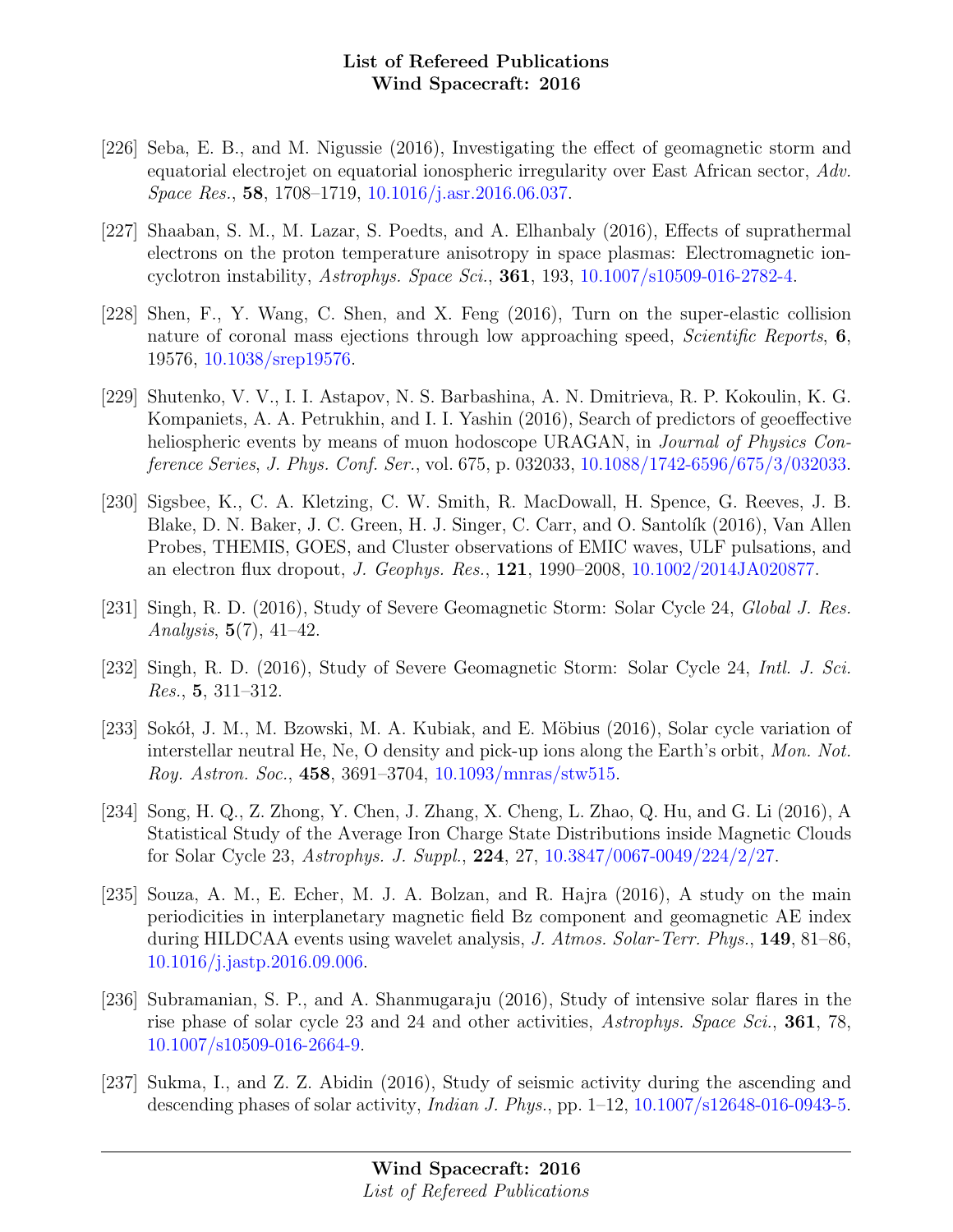- [238] Suresh, K., A. Shanmugaraju, and M. Syed Ibrahim (2016), Evaluation of standoff distance method to determine the coronal magnetic field using CME-driven shocks, Astrophys. Space Sci., 361, 360, [10.1007/s10509-016-2944-4.](http://dx.doi.org/10.1007/s10509-016-2944-4)
- [239] Suvorova, A. V., and A. V. Dmitriev (2016), On magnetopause inflation under radial IMF, Adv. Space Res., 58, 249–256, [10.1016/j.asr.2015.07.044.](http://dx.doi.org/10.1016/j.asr.2015.07.044)
- [240] Svinkin, D. S., D. D. Frederiks, R. L. Aptekar, S. V. Golenetskii, V. D. Pal'shin, P. P. Oleynik, A. E. Tsvetkova, M. V. Ulanov, T. L. Cline, and K. Hurley (2016), The Second Konus-Wind Catalog of Short Gamma-Ray Bursts, Astrophys. J. Suppl., 224, 10, [10.3847/0067-0049/224/1/10.](http://dx.doi.org/10.3847/0067-0049/224/1/10)
- [241] Svinkin, D. S., D. D. Frederiks, R. L. Aptekar, S. V. Golenetskii, V. D. Pal'Shin, P. P. Oleynik, A. E. Tsvetkova, M. V. Ulanov, T. L. Cline, and K. Hurley (2016), VizieR Online Data Catalog: The second Konus-Wind short GRB catalog (Svinkin+, 2016), VizieR Online Data Catalog, 222.
- [242] Swaczyna, P., M. Bzowski, and J. M. Sokół (2016), The Energy-Dependent Position of the IBEX Ribbon Due to the Solar Wind Structure, Astrophys. J., 827, 71, [10.3847/0004-](http://dx.doi.org/10.3847/0004-637X/827/1/71) [637X/827/1/71.](http://dx.doi.org/10.3847/0004-637X/827/1/71)
- [243] Tan, L. C., and D. V. Reames (2016), Dropout of Directional Electron Intensities in Large Solar Energetic Particle Events, Astrophys. J., 816, 93, [10.3847/0004-637X/816/2/93.](http://dx.doi.org/10.3847/0004-637X/816/2/93)
- [244] Tao, J., L. Wang, Q. Zong, G. Li, C. S. Salem, R. F. Wimmer-Schweingruber, J. He, C. Tu, and S. D. Bale (2016), Quiet-time Suprathermal (∼0.1-1.5 keV) Electrons in the Solar Wind, Astrophys. J., 820, 22, [10.3847/0004-637X/820/1/22.](http://dx.doi.org/10.3847/0004-637X/820/1/22)
- [245] Tao, J., L. Wang, Q. Zong, G. Li, C. S. Salem, R. F. Wimmer-Schweingruber, J. He, C. Tu, and S. D. Bale (2016), Solar wind ∼0.1-1.5 keV electrons at quiet times, in American Institute of Physics Conference Series, Proc. 14th Intl. Solar Wind Conf., vol. 1720, p. 070006, [10.1063/1.4943843.](http://dx.doi.org/10.1063/1.4943843)
- [246] Taut, A., L. Berger, P. Bochsler, C. Drews, B. Klecker, and R. F. Wimmer-Schweingruber  $(2016)$ , Observations of the He<sup>+</sup> pickup ion torus velocity distribution function with SOHO/CELIAS/CTOF, in American Institute of Physics Conference Series, Proc. 14th Intl. Solar Wind Conf., vol. 1720, p. 050001, [10.1063/1.4943835.](http://dx.doi.org/10.1063/1.4943835)
- [247] Telloni, D., V. Carbone, S. Perri, R. Bruno, F. Lepreti, and P. Veltri (2016), Relaxation Processes within Flux Ropes in Solar Wind, Astrophys. J., 826, 205, [10.3847/0004-](http://dx.doi.org/10.3847/0004-637X/826/2/205) [637X/826/2/205.](http://dx.doi.org/10.3847/0004-637X/826/2/205)
- [248] Tendulkar, S. P., V. M. Kaspi, and C. Patel (2016), Radio Nondetection of the SGR 1806-20 Giant Flare and Implications for Fast Radio Bursts, Astrophys. J., 827, 59, [10.3847/0004-637X/827/1/59.](http://dx.doi.org/10.3847/0004-637X/827/1/59)
- [249] Thomas, N., G. Vichare, and A. K. Sinha (2016), Spatial frequencies associated with the latitudinal structures of ionospheric currents seen by CHAMP satellite, Astrophys. Space Sci., 361, 205,  $10.1007 \mid s10509 - 016 - 2787 - z$ .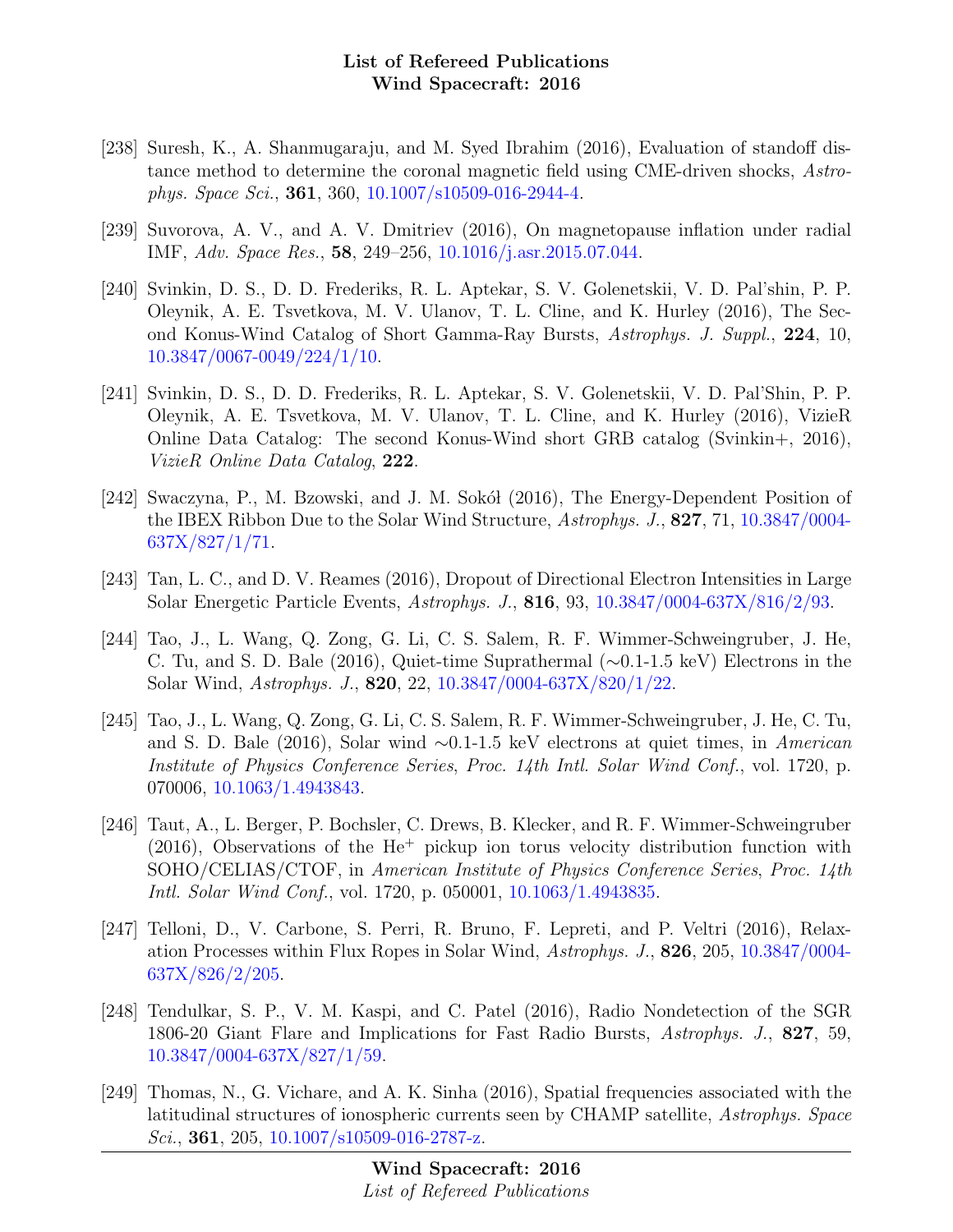- [250] Trattner, K. J., J. L. Burch, R. Ergun, S. A. Fuselier, R. G. Gomez, E. W. Grimes, W. S. Lewis, B. Mauk, S. M. Petrinec, C. J. Pollock, T. D. Phan, S. K. Vines, F. D. Wilder, and D. T. Young (2016), The response time of the magnetopause reconnection location to changes in the solar wind: MMS case study, Geophys. Res. Lett., 43, 4673–4682, [10.1002/2016GL068554.](http://dx.doi.org/10.1002/2016GL068554)
- [251] Tsubouchi, K., T. Nagai, and I. Shinohara (2016), Stable ring beam of solar wind  $He^{2+}$ in the magnetosheath, J. Geophys. Res., 121, 1233–1248, [10.1002/2015JA021769.](http://dx.doi.org/10.1002/2015JA021769)
- [252] Tu, C., X. Wang, J. He, E. Marsch, and L. Wang (2016), Two cases of convecting structure in the slow solar wind turbulence, in American Institute of Physics Conference Series, Proc. 14th Intl. Solar Wind Conf., vol. 1720, p. 040017, [10.1063/1.4943828.](http://dx.doi.org/10.1063/1.4943828)
- [253] Tulasi Ram, S., T. Yokoyama, Y. Otsuka, K. Shiokawa, S. Sripathi, B. Veenadhari, R. Heelis, K. K. Ajith, V. S. Gowtam, S. Gurubaran, P. Supnithi, and M. Le Huy (2016), Duskside enhancement of equatorial zonal electric field response to convection electric fields during the St. Patrick's Day storm on 17 March 2015, J. Geophys. Res., 121, 538–548, [10.1002/2015JA021932.](http://dx.doi.org/10.1002/2015JA021932)
- [254] Turner, D. L., et al. (2016), Energy limits of electron acceleration in the plasma sheet during substorms: A case study with the Magnetospheric Multiscale (MMS) mission, Geophys. Res. Lett., 43(15), 7785–7794, [10.1002/2016GL069691.](http://dx.doi.org/10.1002/2016GL069691)
- [255] Ukwatta, T. N., K. Hurley, J. H. MacGibbon, D. S. Svinkin, R. L. Aptekar, S. V. Golenetskii, D. D. Frederiks, V. D. Pal'shin, J. Goldsten, W. Boynton, A. S. Kozyrev, A. Rau, A. von Kienlin, X. Zhang, V. Connaughton, K. Yamaoka, M. Ohno, N. Ohmori, M. Feroci, F. Frontera, C. Guidorzi, T. Cline, N. Gehrels, H. A. Krimm, and J. McTiernan (2016), Investigation of Primordial Black Hole Bursts Using Interplanetary Network Gamma-ray Bursts, Astrophys. J., 826, 98, [10.3847/0004-637X/826/1/98.](http://dx.doi.org/10.3847/0004-637X/826/1/98)
- [256] Uprety, Y., M. Chiao, M. R. Collier, T. Cravens, M. Galeazzi, D. Koutroumpa, K. D. Kuntz, R. Lallement, S. T. Lepri, W. Liu, D. McCammon, K. Morgan, F. S. Porter, K. Prasai, S. L. Snowden, N. E. Thomas, E. Ursino, and B. M. Walsh (2016), Solar Wind Charge Exchange Contribution to the ROSAT All Sky Survey Maps, Astrophys. J., 829, 83, [10.3847/0004-637X/829/2/83.](http://dx.doi.org/10.3847/0004-637X/829/2/83)
- [257] Safránková, J., Z. Němeček, F. Němec, L. Přech, C. H. K. Chen, and G. N. Zastenker (2016), Power Spectral Density of Fluctuations of Bulk and Thermal Speeds in the Solar Wind, Astrophys. J., 825, 121, [10.3847/0004-637X/825/2/121.](http://dx.doi.org/10.3847/0004-637X/825/2/121)
- [258] Vaivads, A., A. Retinò, J. Soucek, Y. V. Khotyaintsev, F. Valentini, C. P. Escoubet, O. Alexandrova, M. André, S. D. Bale, M. Balikhin, D. Burgess, E. Camporeale, D. Caprioli, C. H. K. Chen, E. Clacey, C. M. Cully, J. de Keyser, J. P. Eastwood, A. N. Fazakerley, S. Eriksson, M. L. Goldstein, D. B. Graham, S. Haaland, M. Hoshino, H. Ji, H. Karimabadi, H. Kucharek, B. Lavraud, F. Marcucci, W. H. Matthaeus, T. E. Moore, R. Nakamura, Y. Narita, Z. Nemecek, C. Norgren, H. Opgenoorth, M. Palmroth, D. Perrone, J.-L. Pinçon, P. Rathsman, H. Rothkaehl, F. Sahraoui, S. Servidio,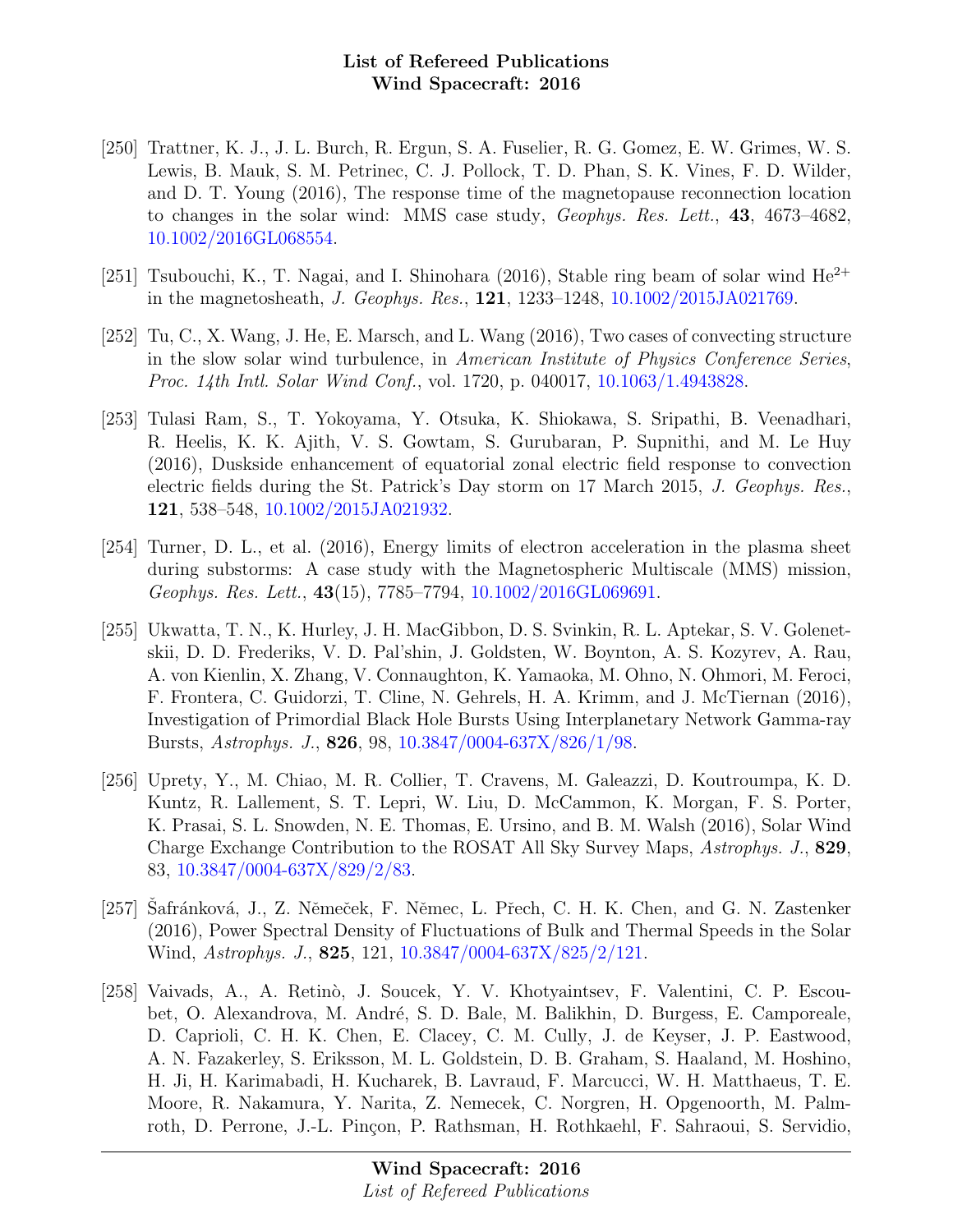L. Sorriso-Valvo, R. Vainio, Z. Vörös, and R. F. Wimmer-Schweingruber (2016), Turbulence Heating ObserveR - satellite mission proposal, J. Plasma Phys., 82(5), 905820501, [10.1017/S0022377816000775.](http://dx.doi.org/10.1017/S0022377816000775)

- [259] Valdivia, J. A., B. A. Toledo, N. Gallo, V. Muñoz, J. Rogan, M. Stepanova, P. S. Moya, R. E. Navarro, A. F. Viñas, J. Araneda, R. A. López, and M. Díaz (2016), Magnetic fluctuations in anisotropic space plasmas: The effect of the plasma environment, Adv. Space Res., 58, 2126–2133, [10.1016/j.asr.2016.04.017.](http://dx.doi.org/10.1016/j.asr.2016.04.017)
- [260] Vanhamäki, H., A. Aikio, M. Voiculescu, L. Juusola, T. Nygrén, and R. Kuula (2016), Electrodynamic structure of the morning high-latitude trough region, J. Geophys. Res., 121, 2669–2682, [10.1002/2015JA022021.](http://dx.doi.org/10.1002/2015JA022021)
- [261] Vech, D. (2016), Investigation of the Anisotropy of Solar Wind Turbulence with Multiple Point Spacecraft Observations, Master's thesis, Lulea University of Technology, Lulea, Sweden, advisor: Christopher H. K. Chen.
- [262] Vech, D., and C. H. K. Chen (2016), Testing the Effects of Expansion on Solar Wind Turbulence, Astrophys. J. Lett., 832, L16, [10.3847/2041-8205/832/1/L16.](http://dx.doi.org/10.3847/2041-8205/832/1/L16)
- [263] Vennerstrom, S., L. Lefevre, M. Dumbović, N. Crosby, O. Malandraki, I. Patsou, F. Clette, A. Veronig, B. Vršnak, K. Leer, and T. Moretto (2016), Extreme Geomagnetic Storms - 1868 - 2010, Solar Phys., 291, 1447–1481, [10.1007/s11207-016-0897-y.](http://dx.doi.org/10.1007/s11207-016-0897-y)
- [264] Verkhoglyadova, O., X. Meng, A. J. Mannucci, B. T. Tsurutani, L. A. Hunt, M. G. Mlynczak, R. Hajra, and B. A. Emery (2016), Estimation of energy budget of ionospherethermosphere system during two CIR-HSS events: observations and modeling, J. Space Weather Space Clim., 6(27), A20, [10.1051/swsc/2016013.](http://dx.doi.org/10.1051/swsc/2016013)
- [265] Vilmer, N. (2016), Radio imaging and spectroscopy tools for space weather applications, in 2016 URSI Asia-Pacific Radio Science Conference (URSI AP-RASC), URSI Asia-Pacific Radio Science Conference Series, pp. 467–470.
- [266] Volokitin, A., and C. Krafft (2016), Velocity diffusion of energetic electrons in the solar wind, in American Institute of Physics Conference Series, Proc. 14th Intl. Solar Wind Conf., vol. 1720, p. 070007, [10.1063/1.4943844.](http://dx.doi.org/10.1063/1.4943844)
- [267] Volokitin, A. S., and C. Krafft (2016), Diffusion of Energetic Electrons in Turbulent Plasmas of the Solar Wind, Astrophys. J., 833, 166, [10.3847/1538-4357/833/2/166.](http://dx.doi.org/10.3847/1538-4357/833/2/166)
- [268] Volwerk, M., I. Richter, B. Tsurutani, C. Götz, K. Altwegg, T. Broiles, J. Burch, C. Carr, E. Cupido, M. Delva, M. Dósa, N. J. T. Edberg, A. Eriksson, P. Henri, C. Koenders, J.-P. Lebreton, K. E. Mandt, H. Nilsson, A. Opitz, M. Rubin, K. Schwingenschuh, G. Stenberg Wieser, K. Szegö, C. Vallat, X. Vallieres, and K.-H. Glassmeier (2016), Mass-loading, pileup, and mirror-mode waves at comet 67P/Churyumov-Gerasimenko, Ann. Geophys., 34, 1–15, [10.5194/angeo-34-1-2016.](http://dx.doi.org/10.5194/angeo-34-1-2016)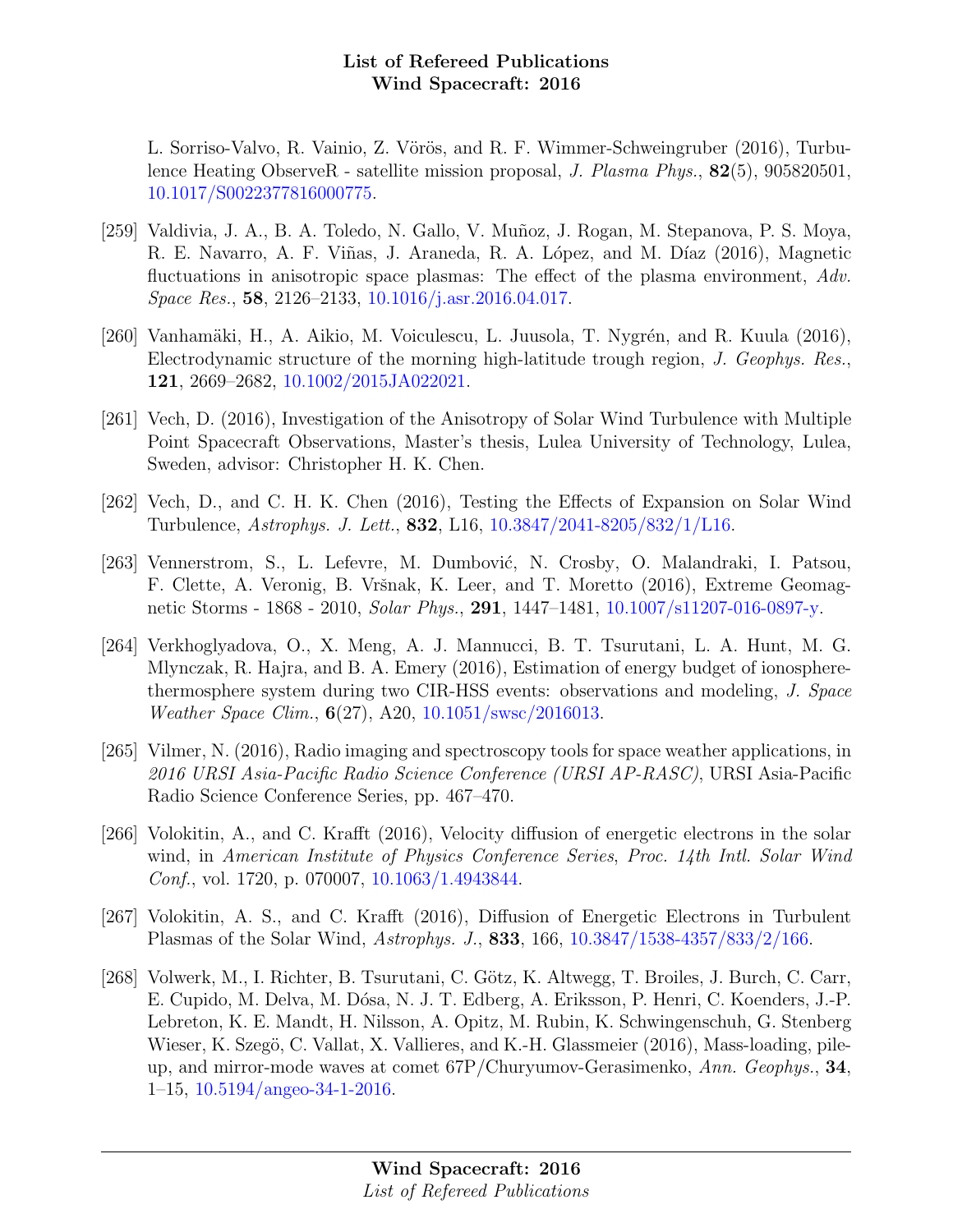- [269] Vörös, Z., E. Yordanova, M. M. Echim, G. Consolini, and Y. Narita (2016), Turbulencegenerated Proton-scale Structures in the Terrestrial Magnetosheath, Astrophys. J. Lett., 819, L15, [10.3847/2041-8205/819/1/L15.](http://dx.doi.org/10.3847/2041-8205/819/1/L15)
- [270] Walach, M.-T. (2016), The irregular pulse of the magnetosphere, Astron. and Geophys.,  $57(1)$ , 34–36, [10.1093/astrogeo/atw041.](http://dx.doi.org/10.1093/astrogeo/atw041)
- [271] Wang, B., Y. Nishimura, L. R. Lyons, Y. Zou, H. C. Carlson, H. U. Frey, and S. B. Mende (2016), Analysis of close conjunctions between dayside polar cap airglow patches and flow channels by all-sky imager and DMSP, Earth, Planets, and Space, 68, 150, [10.1186/s40623-016-0524-z.](http://dx.doi.org/10.1186/s40623-016-0524-z)
- [272] Wang, G. Q., T. L. Zhang, and M. Volwerk (2016), Statistical study on ultralow-frequency waves in the magnetotail lobe observed by Cluster, J. Geophys. Res., 121, 5319–5332, [10.1002/2016JA022533.](http://dx.doi.org/10.1002/2016JA022533)
- [273] Wang, L., S. Krucker, G. M. Mason, R. P. Lin, and G. Li (2016), The injection of ten electron/<sup>3</sup>He-rich SEP events, Astron. & Astrophys., 585, A119, [10.1051/0004-](http://dx.doi.org/10.1051/0004-6361/201527270) [6361/201527270.](http://dx.doi.org/10.1051/0004-6361/201527270)
- [274] Wang, W., L. Wang, S. Krucker, and I. Hannah (2016), Simulation of Quiet-Sun Hard X-Rays Related to Solar Wind Superhalo Electrons, Solar Phys., 291, 1357–1367, [10.1007/s11207-016-0916-z.](http://dx.doi.org/10.1007/s11207-016-0916-z)
- [275] Wang, X., C. Tu, J. He, E. Marsch, and L. Wang (2016), Reexamination of data analysis for -2 spectral index at small  $\theta_{VB}$  angle, in American Institute of Physics Conference Series, Proc. 14th Intl. Solar Wind Conf., vol. 1720, p. 040020, [10.1063/1.4943831.](http://dx.doi.org/10.1063/1.4943831)
- [276] Wang, X., C. Tu, J. He, E. Marsch, and L. Wang (2016), On the weakly anisotropic nature of the time-stationary turbulence in the solar wind, in American Institute of Physics Conference Series, Proc. 14th Intl. Solar Wind Conf., vol. 1720, p. 040019, [10.1063/1.4943830.](http://dx.doi.org/10.1063/1.4943830)
- [277] Wang, X., C. Tu, E. Marsch, J. He, and L. Wang (2016), Scale-dependent Normalized Amplitude and Weak Spectral Anisotropy of Magnetic Field Fluctuations in the Solar Wind Turbulence, *Astrophys. J.*, **816**, 15, [10.3847/0004-637X/816/1/15.](http://dx.doi.org/10.3847/0004-637X/816/1/15)
- [278] Wang, Y. (2016), Magnetic Cloud Boundary Layers and Magnetic Reconnection, Ph.D. thesis, University of Chinese Academy of Sciences, Beijing, China, iSBN: 978-3-662-48310- 7; Advisor: Fengsi Wei.
- [279] Wang, Y., and B. Bian (2016), Trajectory tracking control of electric sail with input uncertainty and saturation constraint, Trans. Inst. Meas. Control, 0, 1–10, [10.1177/0142331215625771.](http://dx.doi.org/10.1177/0142331215625771)
- [280] Wang, Y., Q. Zhang, J. Liu, C. Shen, F. Shen, Z. Yang, T. Zic, B. Vrsnak, D. F. Webb, R. Liu, S. Wang, J. Zhang, Q. Hu, and B. Zhuang (2016), On the propagation of a geoeffective coronal mass ejection during 15-17 March 2015, J. Geophys. Res., 121, 7423– 7434, [10.1002/2016JA022924.](http://dx.doi.org/10.1002/2016JA022924)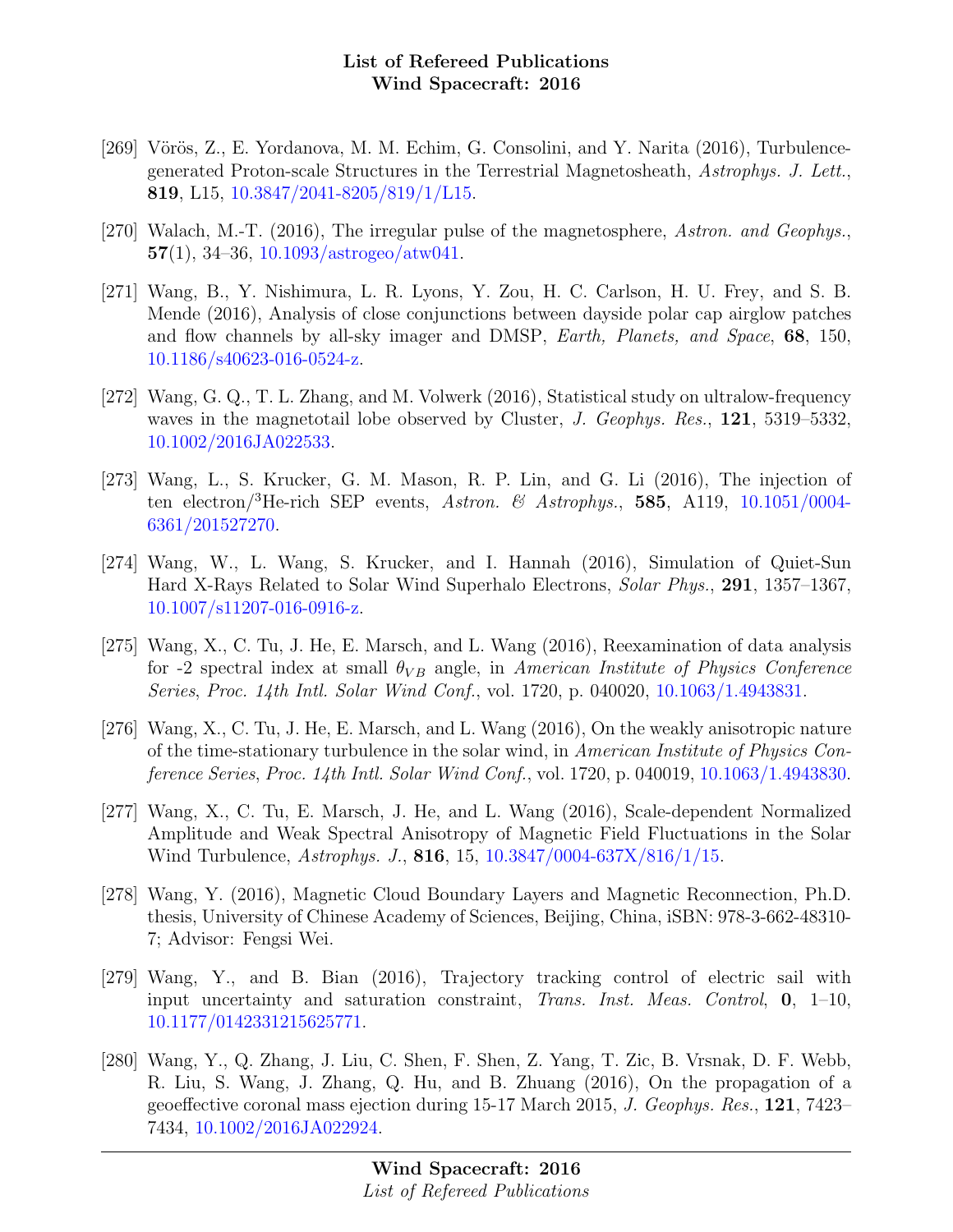- [281] Wang, Y.-M. (2016), The Oxygen Charge-state Ratio as an Indicator of Footpoint Field Strength in the Source Regions of the Solar Wind, Astrophys. J., 833, 121, [10.3847/1538-](http://dx.doi.org/10.3847/1538-4357/833/1/121) [4357/833/1/121.](http://dx.doi.org/10.3847/1538-4357/833/1/121)
- [282] Wang, Y.-M. (2016), Role of the Coronal Alfvén Speed in Modulating the Solar-wind Helium Abundance, Astrophys. J. Lett., 833, L21, [10.3847/2041-8213/833/2/L21.](http://dx.doi.org/10.3847/2041-8213/833/2/L21)
- [283] Wawrzynczak, A., and R. Modzelewska (2016), The stochastic modeling of the short-time variations of the galactic cosmic rays, in Journal of Physics Conference Series, J. Phys. Conf. Ser., vol. 738, p. 012001, [10.1088/1742-6596/738/1/012001.](http://dx.doi.org/10.1088/1742-6596/738/1/012001)
- [284] Wicks, R. T., R. L. Alexander, M. L. Stevens, L. B. Wilson III, P. S. Moya, A. F. Viñas, L. K. Jian, D. A. Roberts, S. O'Modhrain, J. A. Gilbert, and T. H. Zurbuchen (2016), A Proton-cyclotron Wave Storm Generated by Unstable Proton Distribution Functions in the Solar Wind, Astrophys. J., 819(1), 6, [10.3847/0004-637X/819/1/6.](http://dx.doi.org/10.3847/0004-637X/819/1/6)
- [285] Wilson III, L. B. (2016), Low frequency waves at and upstream of collisionless shocks, in Low-frequency Waves in Space Plasmas, Geophys. Monogr. Ser., vol. 216, edited by A. Keiling, D.-H. Lee, and V. Nakariakov, pp. 269–291, American Geophysical Union, Washington, D.C., [10.1002/9781119055006.ch16.](http://dx.doi.org/10.1002/9781119055006.ch16)
- [286] Wilson III, L. B., D. G. Sibeck, D. L. Turner, A. Osmane, D. Caprioli, and V. Angelopoulos (2016), Relativistic electrons produced by foreshock disturbances observed upstream of the Earth's bow shock, *Phys. Rev. Lett.*,  $117(21)$ ,  $215101$ ,  $10.1103/Phys-$ [RevLett.117.215101,](http://dx.doi.org/10.1103/PhysRevLett.117.215101) editors' Suggestion.
- [287] Wiltberger, M., E. J. Rigler, V. Merkin, and J. G. Lyon (2016), Structure of High Latitude Currents in Magnetosphere-Ionosphere Models, Space Sci. Rev., pp. 1–24, [10.1007/s11214-016-0271-2.](http://dx.doi.org/10.1007/s11214-016-0271-2)
- [288] Withers, P., M. Matta, M. Lester, D. Andrews, N. J. T. Edberg, H. Nilsson, H. Opgenoorth, S. Curry, R. Lillis, E. Dubinin, M. Fränz, X. Han, W. Kofman, L. Lei, D. Morgan, M. Pätzold, K. Peter, A. Opitz, J. A. Wild, and O. Witasse (2016), The morphology of the topside ionosphere of Mars under different solar wind conditions: Results of a multi-instrument observing campaign by Mars Express in 2010, Planet. Space Sci., 120, 24–34, [10.1016/j.pss.2015.10.013.](http://dx.doi.org/10.1016/j.pss.2015.10.013)
- [289] Woolsey, L. N. (2016), Magnetic Influences on the Solar Wind, Ph.D. thesis, Harvard University, advisor: Steven R. Cranmer.
- [290] Wu, C.-C., and R. P. Lepping (2016), Relationships Among Geomagnetic Storms, Interplanetary Shocks, Magnetic Clouds, and Sunspot Number During 1995 - 2012, Solar Phys., 291, 265–284, [10.1007/s11207-015-0806-9.](http://dx.doi.org/10.1007/s11207-015-0806-9)
- [291] Wu, C.-C., K. Liou, A. Vourlidas, S. Plunkett, M. Dryer, S. T. Wu, and R. A. Mewaldt (2016), Global magnetohydrodynamic simulation of the 15 March 2013 coronal mass ejection event–Interpretation of the 30-80 MeV proton flux, J. Geophys. Res., 121, 56– 76, [10.1002/2015JA021051.](http://dx.doi.org/10.1002/2015JA021051)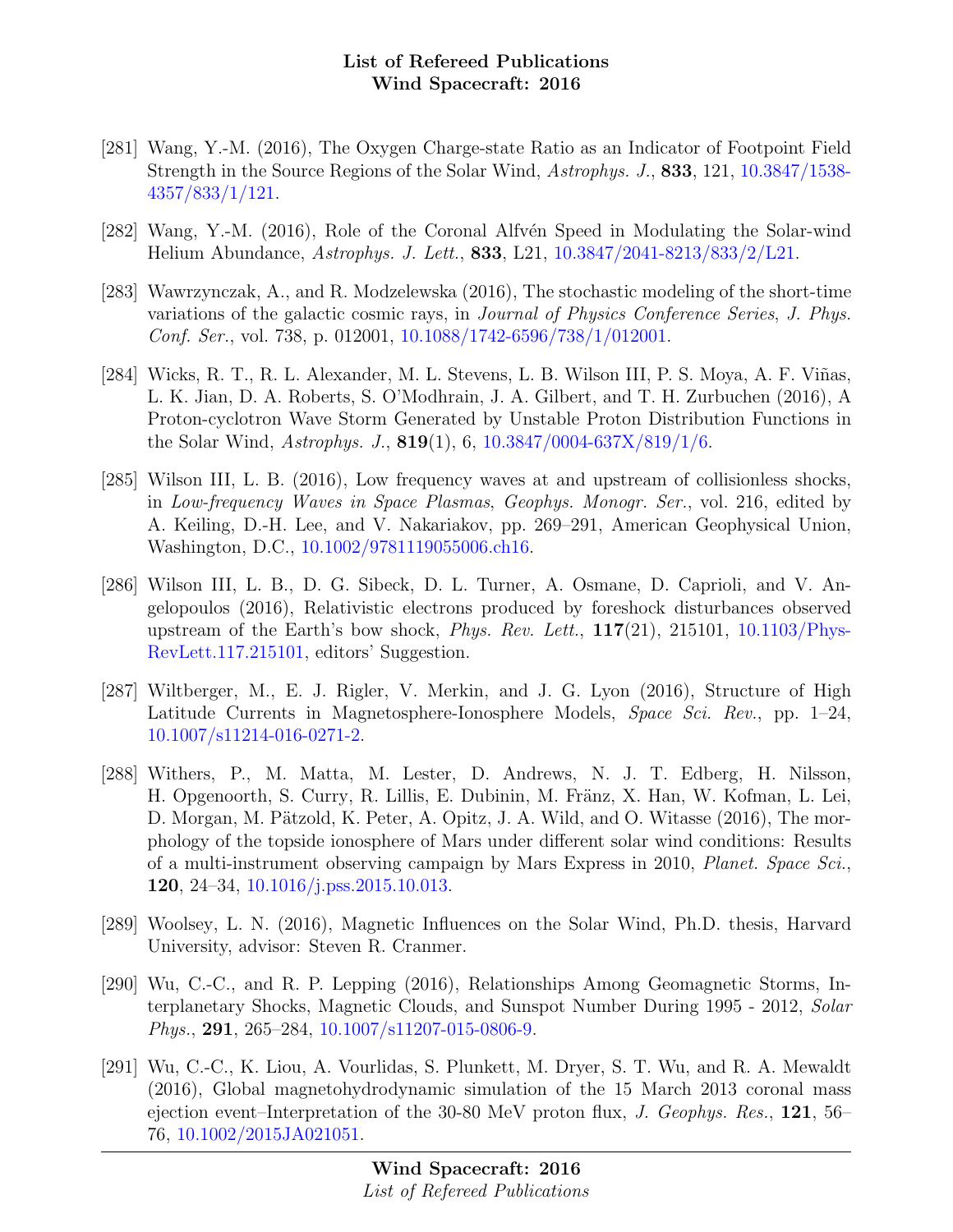- [292] Wu, C.-C., K. Liou, A. Vourlidas, S. Plunkett, M. Dryer, S. T. Wu, D. Socker, B. E. Wood, L. Hutting, and R. A. Howard (2016), Numerical simulation of multiple CMEdriven shocks in the month of 2011 September, J. Geophys. Res., 121, 1839–1856, [10.1002/2015JA021843.](http://dx.doi.org/10.1002/2015JA021843)
- [293] Wu, C.-C., K. Liou, R. P. Lepping, L. Hutting, S. Plunkett, R. A. Howard, and D. Socker (2016), The first super geomagnetic storm of solar cycle 24: "The St. Patrick's day event (17 March 2015)", Earth, Planets, and Space, 68, 151, [10.1186/s40623-016-0525-y.](http://dx.doi.org/10.1186/s40623-016-0525-y)
- [294] Xiang, Z., B. Ni, C. Zhou, Z. Zou, X. Gu, Z. Zhao, X. Zhang, X. Zhang, S. Zhang, X. Li, P. Zuo, H. Spence, and G. Reeves (2016), Multi-satellite simultaneous observations of magnetopause and atmospheric losses of radiation belt electrons during an intense solar wind dynamic pressure pulse, Ann. Geophys., 34, 493–509, [10.5194/angeo-34-493-2016.](http://dx.doi.org/10.5194/angeo-34-493-2016)
- [295] Xiao, S., T. Zhang, Y. Ge, G. Wang, W. Baumjohann, and R. Nakamura (2016), A statistical study on the shape and position of the magnetotail neutral sheet, Ann. Geophys., 34, 303–311, [10.5194/angeo-34-303-2016.](http://dx.doi.org/10.5194/angeo-34-303-2016)
- [296] Yamazaki, Y., M. J. Kosch, Y. Ogawa, and D. R. Themens (2016), High-latitude ion temperature climatology during the International Polar Year 2007-2008, J. Space Weather Space Clim., 6(27), A35, [10.1051/swsc/2016029.](http://dx.doi.org/10.1051/swsc/2016029)
- [297] Yan, L., J. He, L. Zhang, C. Tu, E. Marsch, C. H. K. Chen, X. Wang, L. Wang, and R. T. Wicks (2016), Spectral Anisotropy of Elsässer Variables in Two-dimensional Wave-vector Space as Observed in the Fast Solar Wind Turbulence, Astrophys. J. Lett., 816, L24, [10.3847/2041-8205/816/2/L24.](http://dx.doi.org/10.3847/2041-8205/816/2/L24)
- [298] Yang, L., L. C. Lee, J. K. Chao, W. C. Hsieh, Q. Y. Luo, J. P. Li, J. K. Shi, and D. J. Wu  $(2016)$ , Observational Evidence for the Relationship Between Walén Slope and Amplitude Ratio of Inward to Outward Alfvén Waves in the Solar Wind, Astrophys. J., 817, 178, [10.3847/0004-637X/817/2/178.](http://dx.doi.org/10.3847/0004-637X/817/2/178)
- [299] Yang, L., L. Wang, G. Li, J. He, C. S. Salem, C. Tu, R. F. Wimmer-Schweingruber, and S. D. Bale (2016), The angular distribution of solar wind ∼20–200 keV superhalo electrons at quiet times, in American Institute of Physics Conference Series, Proc. 14th Intl. Solar Wind Conf., vol. 1720, p. 070009, [10.1063/1.4943846.](http://dx.doi.org/10.1063/1.4943846)
- [300] Yang, N., H. Le, and L. Liu (2016), Statistical analysis of the mid-latitude trough position during different categories of magnetic storms and different storm intensities, Earth, Planets, and Space, 68, 171, [10.1186/s40623-016-0554-6.](http://dx.doi.org/10.1186/s40623-016-0554-6)
- [301] Yang, Y. Y., C. Shen, M. Dunlop, Z. J. Rong, X. Li, V. Angelopoulos, Z. Q. Chen, G. Q. Yan, and Y. Ji (2016), Storm time current distribution in the inner equatorial magnetosphere: THEMIS observations, J. Geophys. Res., 121, 5250–5259, [10.1002/2015JA022145.](http://dx.doi.org/10.1002/2015JA022145)
- [302] Yoon, P. H., S. Kim, G. S. Choe, and Y.-J. moon (2016), Revised Model of the Steadystate Solar Wind Halo Electron Velocity Distribution Function, Astrophys. J., 826, 204, [10.3847/0004-637X/826/2/204.](http://dx.doi.org/10.3847/0004-637X/826/2/204)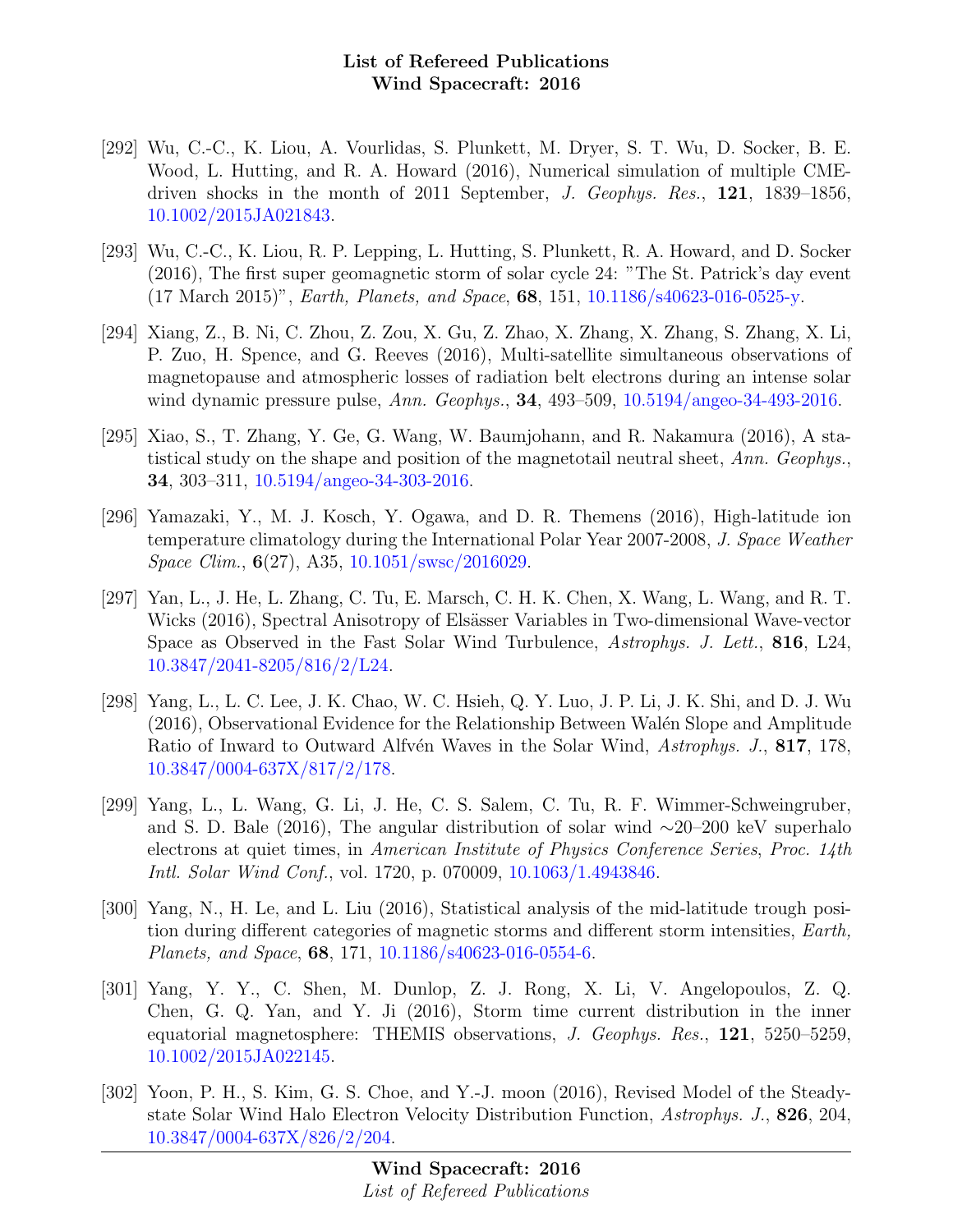- [303] Yordanova, E., Z. Vörös, A. Varsani, D. B. Graham, C. Norgren, Y. V. Khotyaintsev, A. Vaivads, E. Eriksson, R. Nakamura, P.-A. Lindqvist, G. Marklund, R. E. Ergun, W. Magnes, W. Baumjohann, D. Fischer, F. Plaschke, Y. Narita, C. T. Russell, R. J. Strangeway, O. Le Contel, C. Pollock, R. B. Torbert, B. J. Giles, J. L. Burch, L. A. Avanov, J. C. Dorelli, D. J. Gershman, W. R. Paterson, B. Lavraud, and Y. Saito (2016), Electron scale structures and magnetic reconnection signatures in the turbulent magnetosheath, Geophys. Res. Lett., 43, 5969–5978, [10.1002/2016GL069191.](http://dx.doi.org/10.1002/2016GL069191)
- [304] Yu, W. (2016), Small Solar Wind Transients 1995–2014: Properties, Modeling, and Effects on the Magnetosphere, Ph.D. thesis, University of New Hampshire, advisor: Charles J. Farrugia.
- [305] Yu, W., C. J. Farrugia, A. B. Galvin, N. Lugaz, J. G. Luhmann, K. D. C. Simunac, and E. Kilpua (2016), Small solar wind transients at 1 AU: STEREO observations (2007- 2014) and comparison with near-Earth wind results  $(1995-2014)$ , J. Geophys. Res., 121, 5005–5024, [10.1002/2016JA022642.](http://dx.doi.org/10.1002/2016JA022642)
- [306] Yue, C., W. Li, Y. Nishimura, Q. Zong, Q. Ma, J. Bortnik, R. M. Thorne, G. D. Reeves, H. E. Spence, C. A. Kletzing, J. R. Wygant, and M. J. Nicolls (2016), Rapid enhancement of low-energy  $(<100 \text{ eV})$  ion flux in response to interplanetary shocks based on two Van Allen Probes case studies: Implications for source regions and heating mechanisms, J. Geophys. Res., 121, 6430–6443, [10.1002/2016JA022808.](http://dx.doi.org/10.1002/2016JA022808)
- [307] Zhang, Q., Y. F. Huang, and H. S. Zong (2016), Modeling the Multi-band Afterglow of GRB 130831A: Evidence for a Spinning-down Magnetar Dominated by Gravitational Wave Losses?, Astrophys. J., 823, 156, [10.3847/0004-637X/823/2/156.](http://dx.doi.org/10.3847/0004-637X/823/2/156)
- [308] Zhang, Q. M., D. Li, and Z. J. Ning (2016), Chromospheric Condensation and Quasiperiodic Pulsations in a Circular-ribbon Flare, Astrophys. J., 832, 65, [10.3847/0004-](http://dx.doi.org/10.3847/0004-637X/832/1/65) [637X/832/1/65.](http://dx.doi.org/10.3847/0004-637X/832/1/65)
- [309] Zhang, X.-J., W. Li, R. M. Thorne, V. Angelopoulos, Q. Ma, J. Li, J. Bortnik, Y. Nishimura, L. Chen, D. N. Baker, G. D. Reeves, H. E. Spence, C. A. Kletzing, W. S. Kurth, G. B. Hospodarsky, J. B. Blake, and J. F. Fennell (2016), Physical mechanism causing rapid changes in ultrarelativistic electron pitch angle distributions right after a shock arrival: Evaluation of an electron dropout event, J. Geophys. Res., 121, 8300–8316, [10.1002/2016JA022517.](http://dx.doi.org/10.1002/2016JA022517)
- [310] Zhao, X., Y. D. Liu, B. Inhester, X. Feng, T. Wiegelmann, and L. Lu (2016), Comparison of CME/Shock Propagation Models with Heliospheric Imaging and In Situ Observations, Astrophys. J., 830, 48, [10.3847/0004-637X/830/1/48.](http://dx.doi.org/10.3847/0004-637X/830/1/48)
- [311] Zheng, J., and Q. Hu (2016), Observations and analysis of small-scale magnetic flux ropes in the solar wind, in Journal of Physics Conference Series, J. Phys. Conf. Ser., vol. 767, p. 012028, [10.1088/1742-6596/767/1/012028.](http://dx.doi.org/10.1088/1742-6596/767/1/012028)